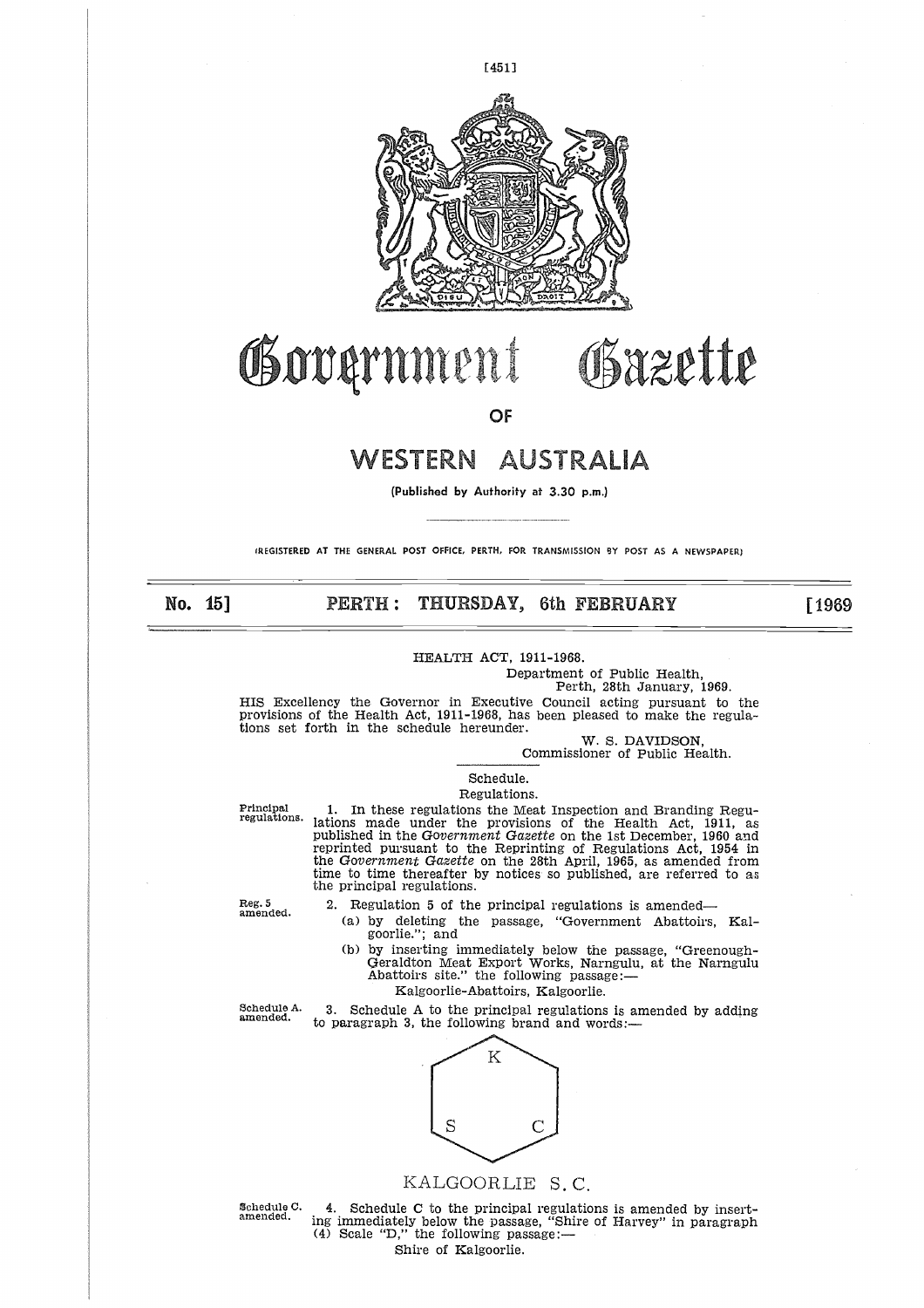#### WESTERN AUSTRALIAN MARINE ACT, 1948-1968. Harbour and Light Department, Fremantle, 29th January, 1969.

#### H. and L. 149/64.

HIS Excellency the Governor in Executive Council, acting pursuant to the powers conferred by the Western Australian Marine Act, 1948-1968, has been pleased to make the regulations set out in the schedule hereunder.

K. G. FORSYTH,

Manager.

#### Schedule.

#### Regulations.

Principal regulations.

1. In these regulations the Western Australian Marine Act, 1948 (Survey and Equipment) Regulations, as reprinted pursuant to the Reprinting of Regulations Act, 1954, including amendments up to the 9th August, 1967 and published in the *Government Gazette* on the 28th May, 1968, are referred to as the principal regulations.

Reg. 75 amended.

2. Subregulation (4) of regulation 75 of the principal regulations is amended by adding after the word, "supporting" in the penultimate line, the passage, ", clear of the water,".

#### RIGHTS IN WATER AND IRRIGATION ACT, 1914-1964.

Department of Public Works, Perth, 28th January, 1969.

P.W.W.S. 1143/59.

HIS Excellency the Governor in Executive Council acting pursuant to the provisions of the Rights in Water and Irrigation Act, 1914-1964, has been pleased to make the regulations set forth in the schedule hereunder.

> *J.* McCONNELL, Under Secretary for Works.

#### Schedule.

#### Regulations.

P.W.W.S. 1143/59.<br>
HIS Excellency the Governor in Executive Council acting pursuant to<br>
the provisions of the Rights in Water and Irrigation Act, 1914-1964, has<br>
been pleased to make the regulations set forth in the schedu regulations. struction and Alteration of Wells) Regulations, 1963, published in the *Government Gazette* on the 15th May, 1963 and amended from time to time thereafter by notices so published, are referred to as the principal regulations.

Reg. 12A amended.

2. Regulation 12A of the principal regulations is amended

- (a) by adding after the regulation number, "12A." the sub-regulation designation (1); and
- (b) by adding at the end thereof a subregulation as follows (2) Upon the request of the Minister, a licensee shall permit the Minister to fit, in proximity to any meter fitted Pursuant to any artesian well or non-artesian well, any ancillary equipment, including baffles.

Schedule amended.

3. Form 3 in the Schedule to the principal regulations is amended by adding after paragraph (iii) under the heading, "This License is issued upon the conditions—", the following paragraph:

(iv) that the Licensee allow the Minister or his servants to fit any ancillary equipment including baffles, to such meter.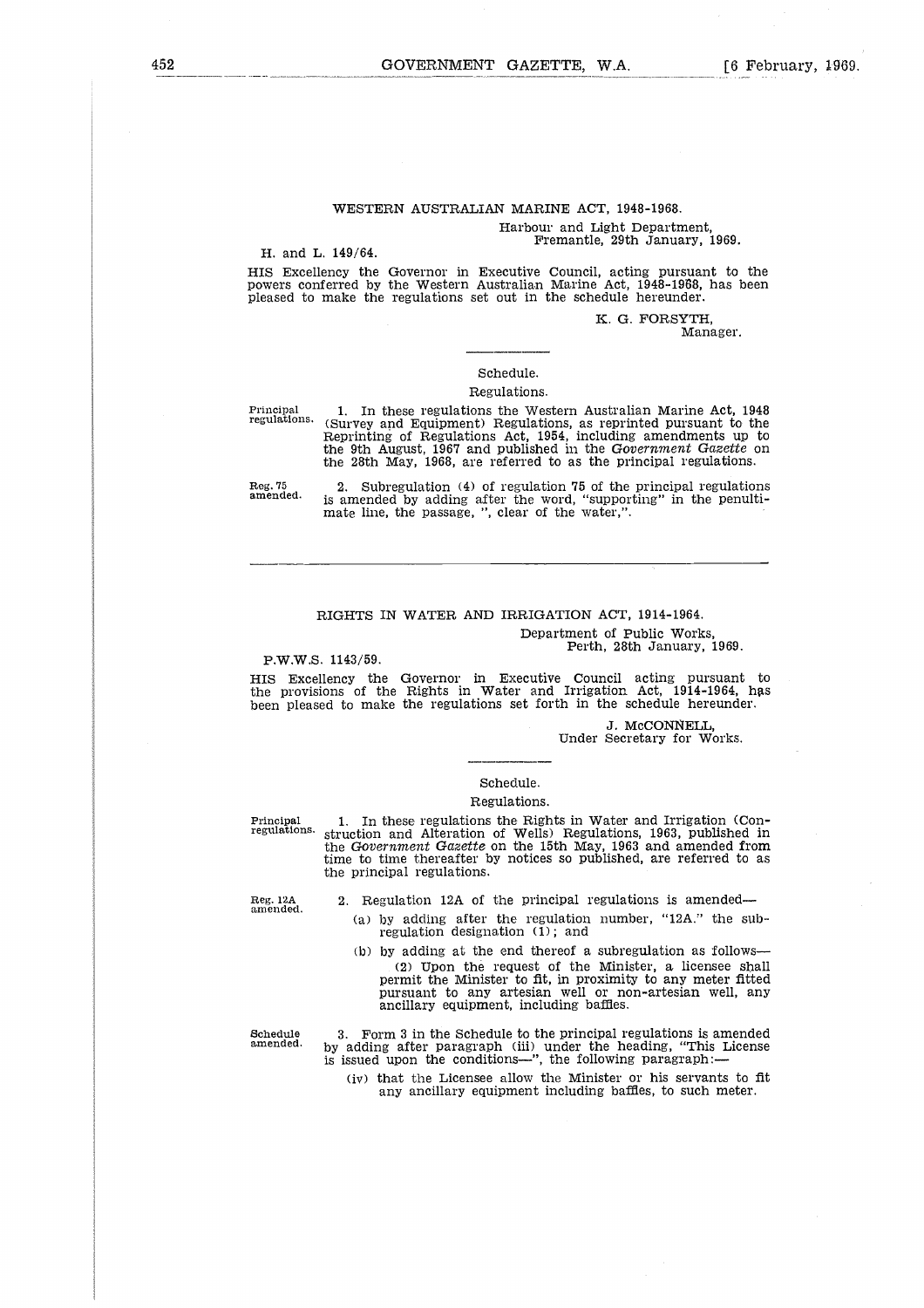## COUNTRY AREAS WATER SUPPLY ACT, 1947-1964. Department of Public Works,

## Perth, 20th January, 1969.

P.W.W.S. 1313/64

THE Minister for Water Supply, Sewarage, and Drainage, acting pursuant to the provisions of the Country Areas Water Supply Act, 1947-1964, has been pleased to make the by-laws set forth in the schedule hereunder.

J. McCONNELL,

Under Secretary for Works.

## Schedule.

### By-laws.

Principal by-laws.

By-law 89 amended.

1. In these by-laws the by-laws made under and for the purposes of the Country Areas Water Supply Act, 1947-1964, as reprinted pursuant to the Reprinting of Regulations Act, 1954, in the *Government Gazette* on the 1st May, 1968 and subsequently amended by notices so published, are referred to as the principal by-laws.

2. Sub-bylaw (4) of By-law 89 of the principal by-laws is amended

- $(a)$  as to paragraph  $(a)$ 
	- (i) by deleting the passage, "Darlington,";
	- (ii) by adding after the passage, "Port Hedland," the passage, "Ravensthorpe," and
	- (iii) by adding after the passage, "Williams," the passage, "Wiluna,"; and
- (b) as to paragraph (b)—
	- (i) by adding after the passage, "Coolgardie," the passage "Coomberdale,";
	- (ii) by adding after the passage, "Greenbushes," the passage "Guilderton,";
	- (iii) by adding after the passage, "Highbury," the passage, "Jarrandale,";
	- (iv) by adding after the passage, "Jurien Bay," the passage, "Kalbarri,";
	- (v) by adding after the passage, "Northcliffe," the passage, "Nyabing,".

#### LOCAL GOVERNMENT ACT, 1960-1968,

#### Local Government Department, Perth, 24th January, 1969.

L.G. 301/68.

HIS Excellency the Governor in Executive Council, acting pursuant to the powers conferred by the Local Government Act, 1960-1968, has been pleased to make the uniform general by-laws set out in the schedule hereunder.

R. C. PAUST,

Secretary for Local Government.

#### Schedule.

Principal by-laws.

By-law 103 amended.

Uniform Building By-laws. 1. In these by-laws the Uniform Building By-laws, 1965. published in the *Government Gazette* on the 15th October, 1965 and amended from time to time thereafter by notices so published are referred to as the principal by-laws.

2. By-law 103 of the principal by-laws is amended by substituting for the definition "general residential zone." the following definition:-

"general residential zone" means that portion of a municipal district that has been declared as such by a Council acting pursuant to by-law 215 of these by-laws.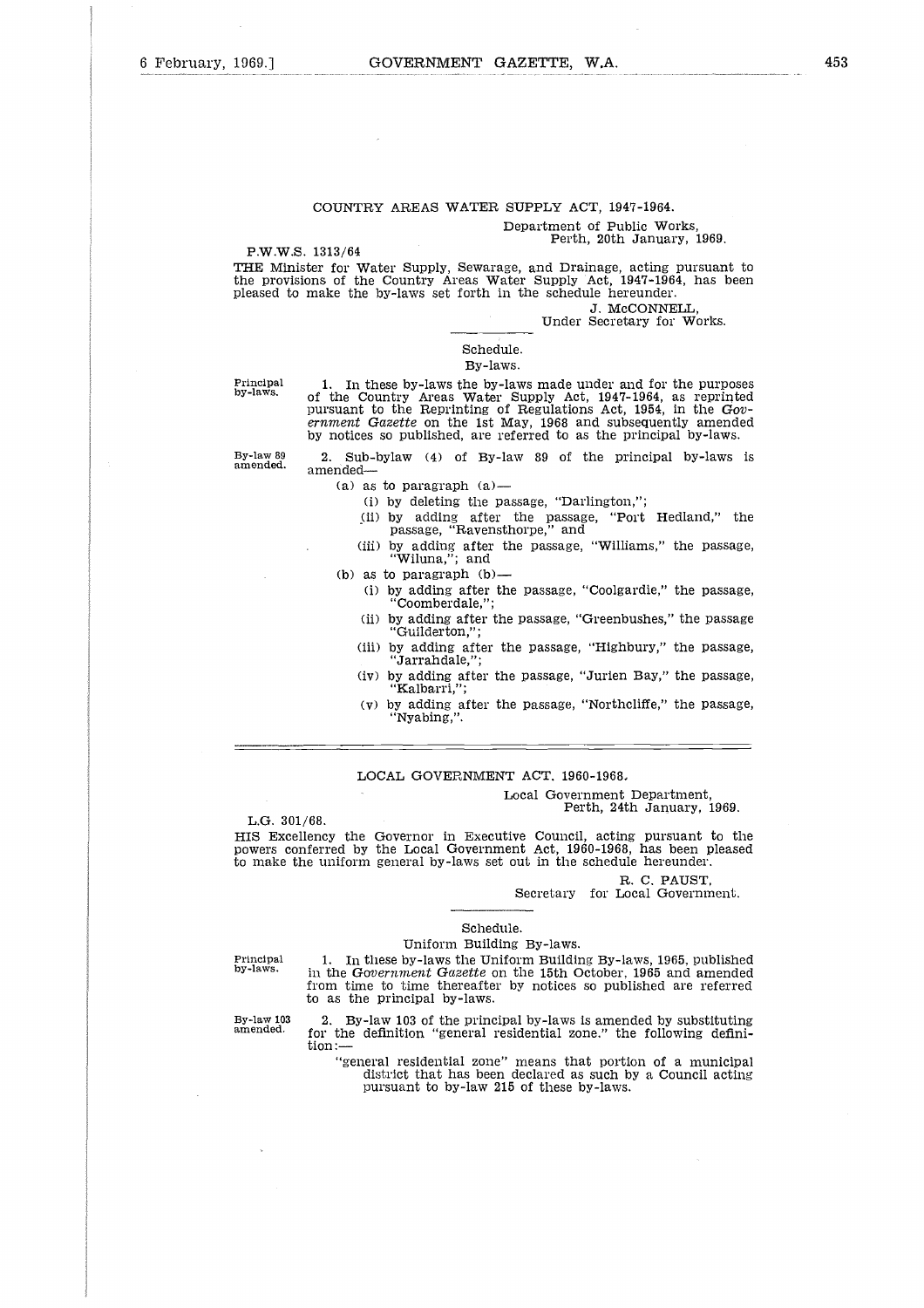By-law 201 amended.

3. By-law 201 of the principal by-laws is amended by substituting for sub-bylaw (2) the following sub-bylaw:-

(2) In and for the purposes of this Part of these by-laws, the length of a wall means its total length measured as if it were continuous in one plane, irrespective of any projection or set back between the exterior faces of outside walls of the building, but

- (a) the length of a portion of the wall containing windows of habitable rooms may be measured independently from the portion of the wall not containing those windows; and
- (b) a setback with a minimum width of 6 ft, and depth of 5 ft. or more from the face of the wall, allows the wall on either side of the setback to be measured independently.

By-law 204 amended.

4. Sub-bylaw (3) of by-law 204 of the principal by-laws is amended by substituting for the passage, "house." in the last line of paragraph (b), the following passage

house; or

- (c) where a dwelling of Class I Occupancy is to be erected on a site that has a frontage to each of two intersecting streets, then, if the dwelling is to be so sited that-
	- (i) the prolongation of its front, in either direction, will meet the boundary of one of those streets; and
	- (ii) not less than 1500 sq. ft. of open space will be provided at its rear,

the Council may permit the construction of a wall of the dwelling within 25 ft. of a rear boundary of the site.

By-law 215 added.

5. The principal by-laws are amended by adding after by-law 214 a by-law as follows:-

215. **Declaration of general residential zones.—A** Council may declare a portion of its municipal district to be a general residential zone, if that portion

- (a) is within the metropolitan region and has been classified by the Council as Class 4 (G.R.4), Class 5 (G.R.5) or Class 6 (G.R,6) under a Town Planning Scheme prepared or adopted by the Council and approved by the Minister for Town Planning or under an amendment to that scheme duly prepared or adopted and approved under the Town Planning and Development Act, 1928, subsequent to the 30th October 1963;
- (b) is within the metropolitan region and is defined as a general residential zone and so classified by the Metro-politan Region Planning Authority under the Metropolitan Region Town Planning Scheme Act, 1959; or
- (c) is outside the metropolitan region and
	- (i) is within a townsite, or other area specified in the declaration and is classified by the Council as a Class 4 (G.R.4) ; or
	- (ii) is classified by the Council as Class  $5$  (G.R.5) or Class 6 (G.R.6) under a Town Planning Scheme prepared or adopted by it and approved by the Minister for Town Planning or under an amendment to that scheme so prepared or adopted and approved under the Town Planning and Development Act, 1928, subsequent to the 30th October, 1963.

By-law 908 amended.

6. Sub-bylaw (4) of by-law 908 of the principal by-laws is amended by adding after the word, "Class" in line one, the passage,

By-law 1227 amended.

7. By-law 1227 of the principal by-laws is amended by adding, after Table 1227, the following diagrams and explanatory notes:—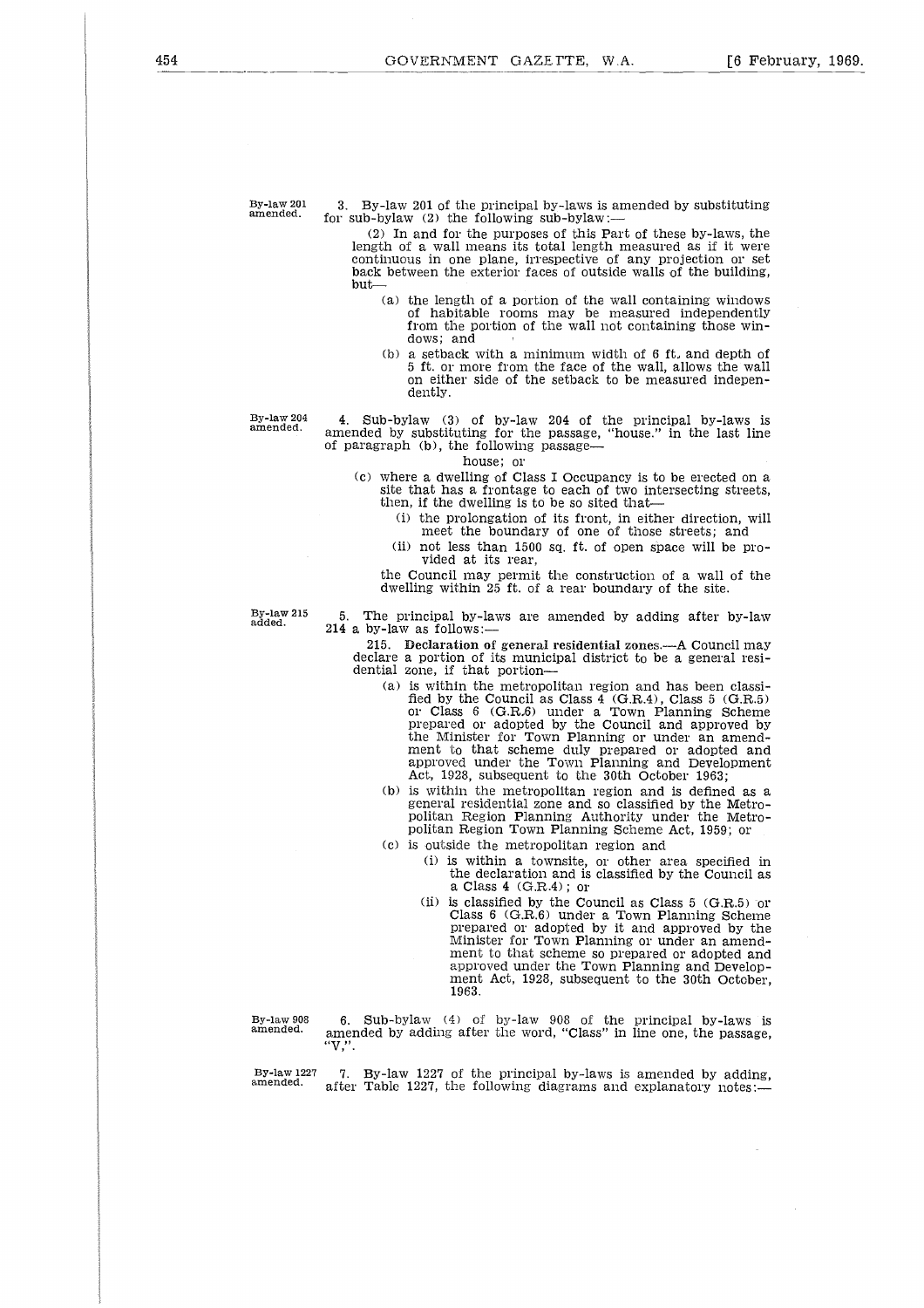

(4) Maximum distance from glazing 40 ft. if office building is fully air-conditioned with a central air-conditioning system.

(5) 30 ft. in all other cases.

(6) Plan "A" and "B". (By-law 1227 (2).) Light source horizontal would allow maximum height building—say 20 storeys on narrow sites.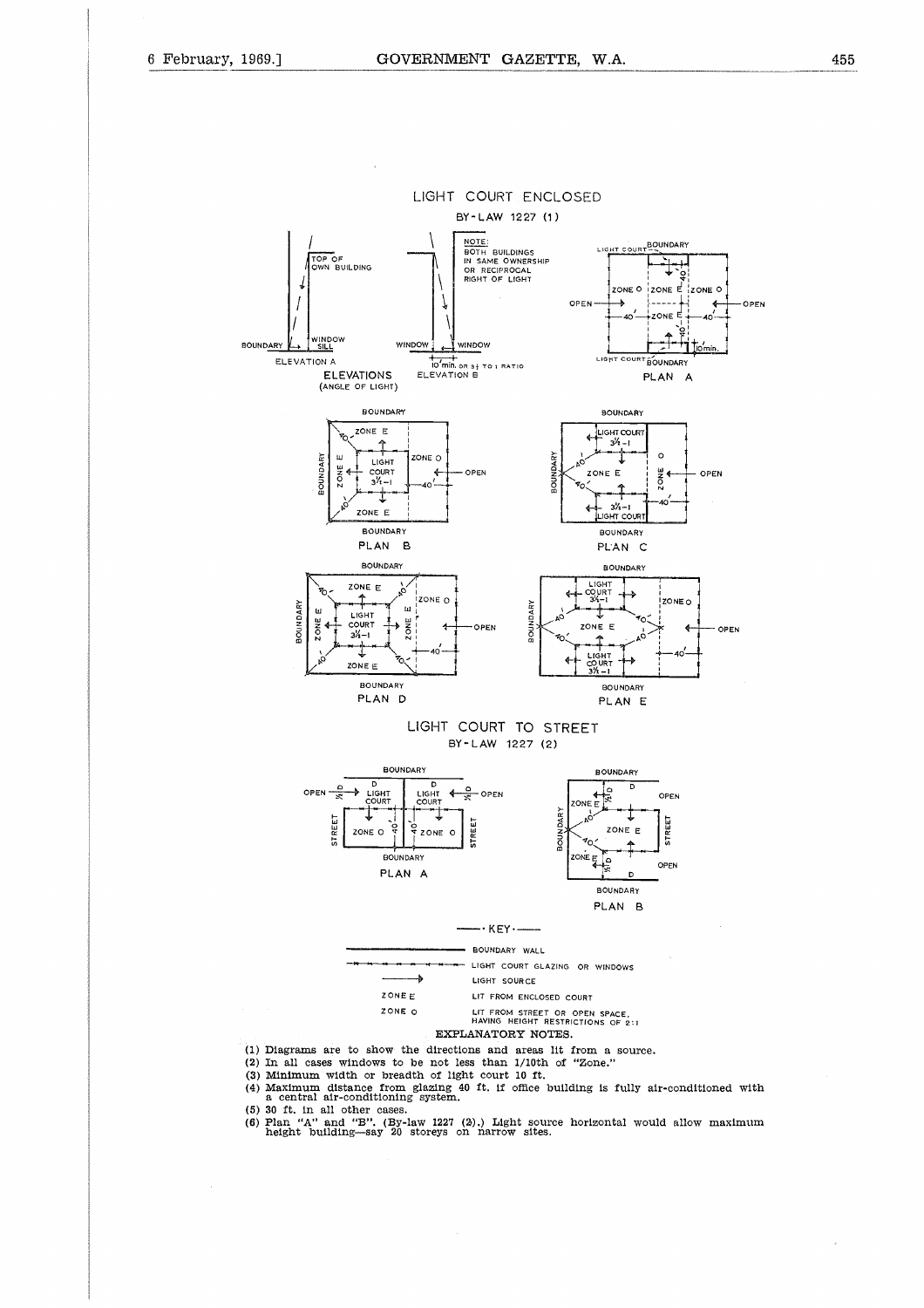By-law 2050 amended.

8. By-law 2050 of the principal by-laws is amended by adding after sub-bylaw  $(2)$ , a sub-bylaw as follows:--

(3) Not withstanding the provisions of sub-bylaw (1) of this by-law, in the case of single storey structures of Classes IV, V, VI, VII or VIII occupancy where the roof is flat or sloping away from the street, a parapet may be constructed on a street frontage from the ceiling level upwards, of non fire resisting material, being

- (a) non-corrosive sheet metal or galvanised iron of at least 20 gauge;
- (b) glass of at least  $\frac{1}{4}$  in. thickness or such greater thickness as the Surveyor may stipulate, and wired or armoured except as to windows; or

(c) asbestos cement of at least  $\frac{3}{8}$  in. thickness,<br>if the material is firmly secured to metal framework or masonry of a design approved by the Surveyor,

9. By-law 2606 of the principal by-laws is amended by substitut-

ing for the numeral, "4", in paragraph (b) the expression " $3\frac{5}{6}$ " By-law 2606 amended.

10. By-law 2609 of the principal by-laws is amended by substi-tuting for sub-bylaw (2) the following sub-bylaw:- **By-law 2609 amended.**

(2) A masonry veneer wall shall be not less than  $3\frac{5}{8}$  in. in thickness and shall be built in accordance with the S.A.A. codes being Items 12A and 25A of the Appendix.

by-law<br>amende<br>By-law<br>By-law<br>dded.

By-law 2809A 11. The principal by-laws are amended by adding after by-law<br>added. 2809 a by-law as follows:—

2809A. Plumbing Fittings.—In any part of a unit or fiat in buildings of Class II Occupancy, all plumbing fittings such as drains, vents and traps shall be separated from the unit or flat immediately above or below, by concrete 4 in. in thickness.

**By-law 2832 amended.**

12. By-law 2832 of the principal by-laws is amended by adding after the word "built", in line three of sub-bylaw (1), the passage, ", where the Council is first satisfied as to the soundness of the method of construction proposed and as to the material to be used for wall cladding and roofing".

**By-law 2835 amended.**

**By-law 2902 added.**

13. By-law 2835 of the principal by-laws is amended by substituting for the item, "Steel piping" the item, "Structural steel".

14. The principal regulations are amended by adding after by-law 2901 a by-law as follows:

2902. Pedestal Pans in buildings of Class H Occupancy.—In buildings of Class II occupancy all pedestal pans shall be erected directly against, and discharge into, a masonry duct.

By-law 2835 13. By-law 2835 of the principal by-laws is amended by sub-<br>simended. stituting for the item, "Steel piping" the item, "Structural steel"<br>By-law 2902 14. The principal regulations are amended by adding after by the passage commencing with the word "Occupancy" in line three<br>and ending with the word "sub-bylaw" in the last line, the passage:—

#### Occupancy

- (a) a basement that does not comprise habitable rooms; and
- (b) the ground storey, where a level access is provided from the street level to the first storey of the building.

shall not be counted as a storey for the purpose of this subbylaw.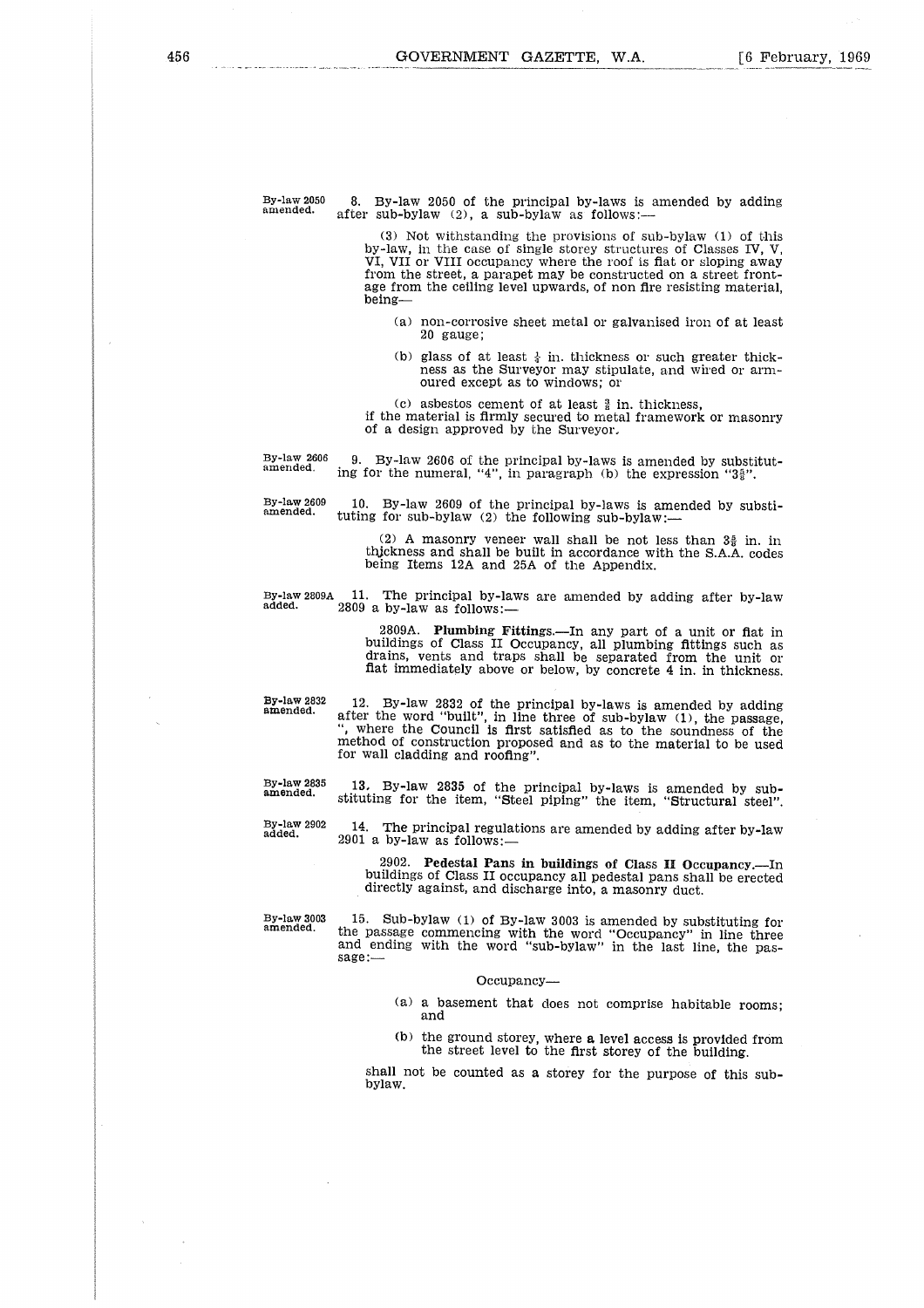#### LOCAL GOVERNMENT ACT, 1960-1968.

#### The Municipality of the City of Fremantle.

By-law Relating to the Storage of Chemicals and Equipment which are Injurious . to Plants, Animals or Humans.

L.G. 103/68.

IN pursuance of the powers conferred upon it by the abovementioned Act and of all other powers enabling it, the Council of the abovementioned Municipality hereby records having resolved on the 18th day of November, 1968, to make and submit for confirmation by the Governor the following amendment to by-laws:—

1. The By-law relating to the storage of chemicals and equipment which are injurious to plants, animals or humans published in the *Government Gazette* on the 27th August, 1968, shall be amended as follows:

- (a) In paragraph 8, line 1, delete the word "a" and insert the words "an approved" before the word "site";
- (b) That an additional clause be added to the by-laws as follows:-
- 10. The conditions expressed in this by-law do not apply to sellers and wholesalers of injurious chemicals provided that the chemicals are bought and sold in packages as supplied by the manufacturers of such chemicals and equipped with tight fitting, screw-on caps or unbroken seals. a do | gg m<br>| gg m<br>| e 32<br>| e 32

Dated the 10th day of December, 1968.

The Common Seal of the City of Fremantle was hereto affixed this 10th day of December, 1968, pursuant to a Resolution passed this 18th day of November, 1968, in the presence of-

 $[LLS.]$ 

W. FRED. SAMSON, Mayor. S. W. PARKS, Town Clerk.

Recommended

J. F. CRAIG, Acting Minister for Local Government.

Approved by His Excellency the Governor in Executive Council this 23rd day of January, 1969.

W. S. **LONNIE,** Clerk of the Council.

#### LOCAL GOVERNMENT ACT, 1960-1968.

The Muncipality of the City of South Perth. By-law No. 1.

By-law Relating to Classification of Districts.

L.G. 668/67.

IN pursuance of the powers conferred upon it by the abovementioned Act and all other powers enabling it the Council of the abovementioned Municipality hereby records having resolved on the 28th day of August, 1968, to make and submit for confirmation by the Governor the following amendment to By-law No. 1:—

That the Schedule to clause 2 be amended by adding after paragraph (k) a new paragraph as follows:

(1) Child Minding Centres provided that no land or building shall be used for such purpose without the prior approval of the Council which approval shall not be granted unless at least 14 days notice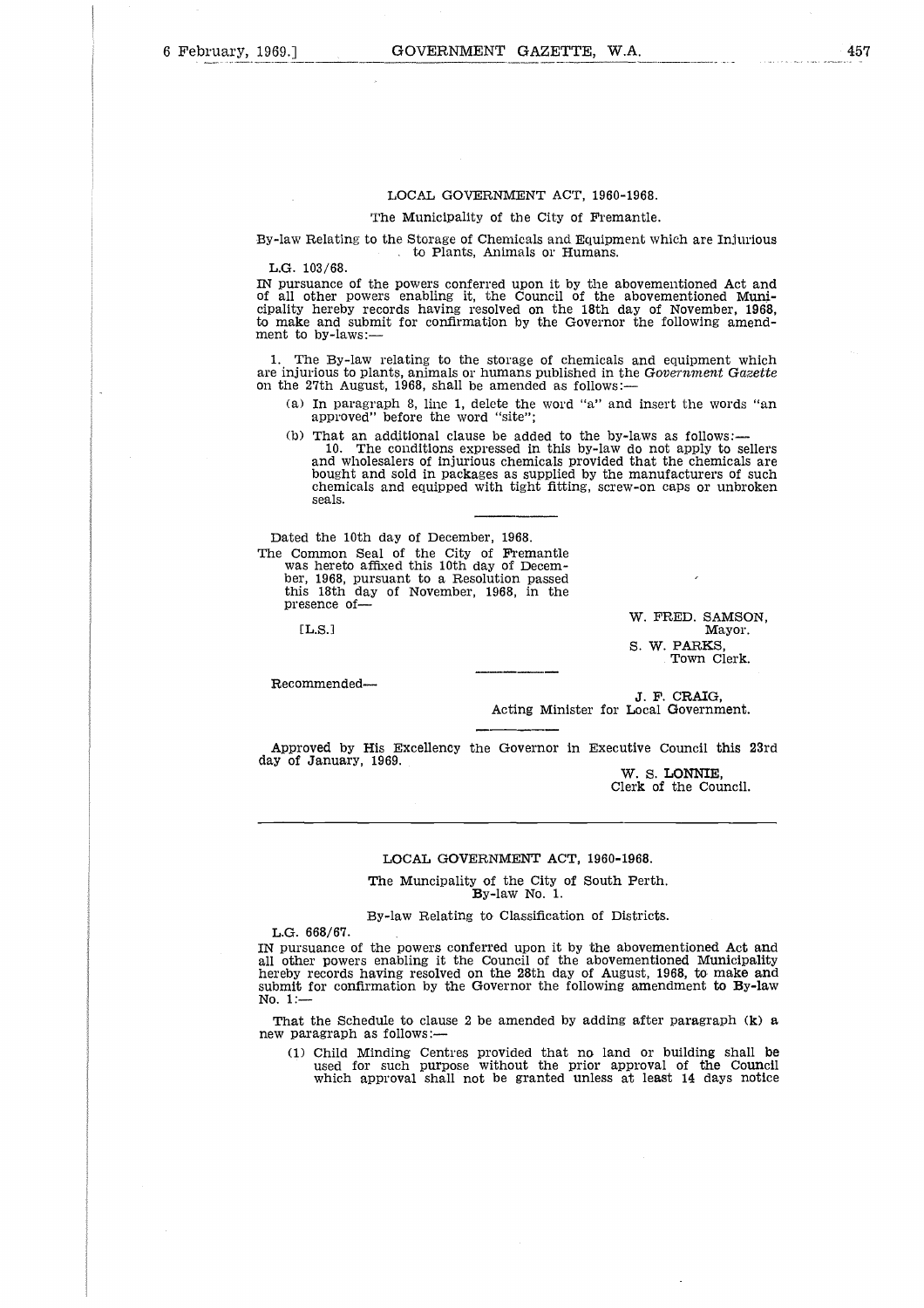of the applicant's intention to seek such approval has been published in a daily newspaper circulating within the Municipality of the City of South Perth.

Dated this 30th day of September, 1968. The Common Seal of the City of South Perth was hereunto affixed in the presence ofil<br>a<br>s<br>ce

 $\mathbf{L.S.1}$ 

J. G. BURNETT, Mayor. J. HARRINGTON, Town Clerk.

Recommended

J. F. CRAIG, Acting Minister for Local Government.

Approved by His Excellency the Governor in Executive Council, this 23rd day of January, 1969.

W. S. LONNIE, Clerk of the Council.

#### DOG ACT, 1903.

The Municipality of the Shire of Busselton. By-laws Relating to Dogs.

L.G. 603/59.

IN pursuance of the powers conferred upon it by the abovementioned Act and of all other powers enabling it, the Council of the abovementioned Municipality hereby records having resolved on the 11th day of December, 1968, to make and submit for confirmation by the Governor the following amendments to by-laws published in the *Government Gazette* of 29th October, 1959:-

1. By-law 16 (e) is amended by substituting in lieu thereof the words: Any land vested in or under the control of the Council other than where such dog or dogs are being used for the purpose of control of animals and are being used under supervision. ished in the Government Gazette of 29th October, 1959:—<br>
By-law 16 (e) is amended by substituting in lieu thereof the words:—<br>
Any law is amended in or under the control of the Council other than where<br>
series are being u For the science of a dog in a method of the destruction of which and the destruction of the control of the Council other than where<br>such dog or dogs are being used for the purpose of control of animals and<br>are being used

2. By-law 16 is amended by the addition of:—

(1) A road.

By-law 19 is amended by the deletion of the figure  $£5$  and the insertion in lieu thereof the figure \$20.

The Schedule of Fees are amended by substituting in lieu thereof the following:—

For the seizure or impounding of a dog  $\dots$   $\dots$   $\dots$   $\dots$   $\dots$   $\dots$   $\vdots$  5.00<br>For the sustenance and maintenance of a dog in a pound (per day) 2.00<br>For the destruction of a dog  $\dots$   $\dots$   $\dots$   $\dots$   $\dots$   $\dots$   $\dots$   $\vdots$  1 1:<br>Lut<br>e: 1:<br>DSB<br>Ba

Dated this 20th day of December, 1968. The Common Seal of the Shire of Busselton was hereunto affixed in the presence of-

[L.S.1

F. H. JOLLIFFE. President. T. McCULLOCH, Shire Clerk.

Recommended

J. F. CRAIG, Acting Minister for Local Government.

Approved by His Excellency the Governor in Executive Council, this 23rd day of January, 1969.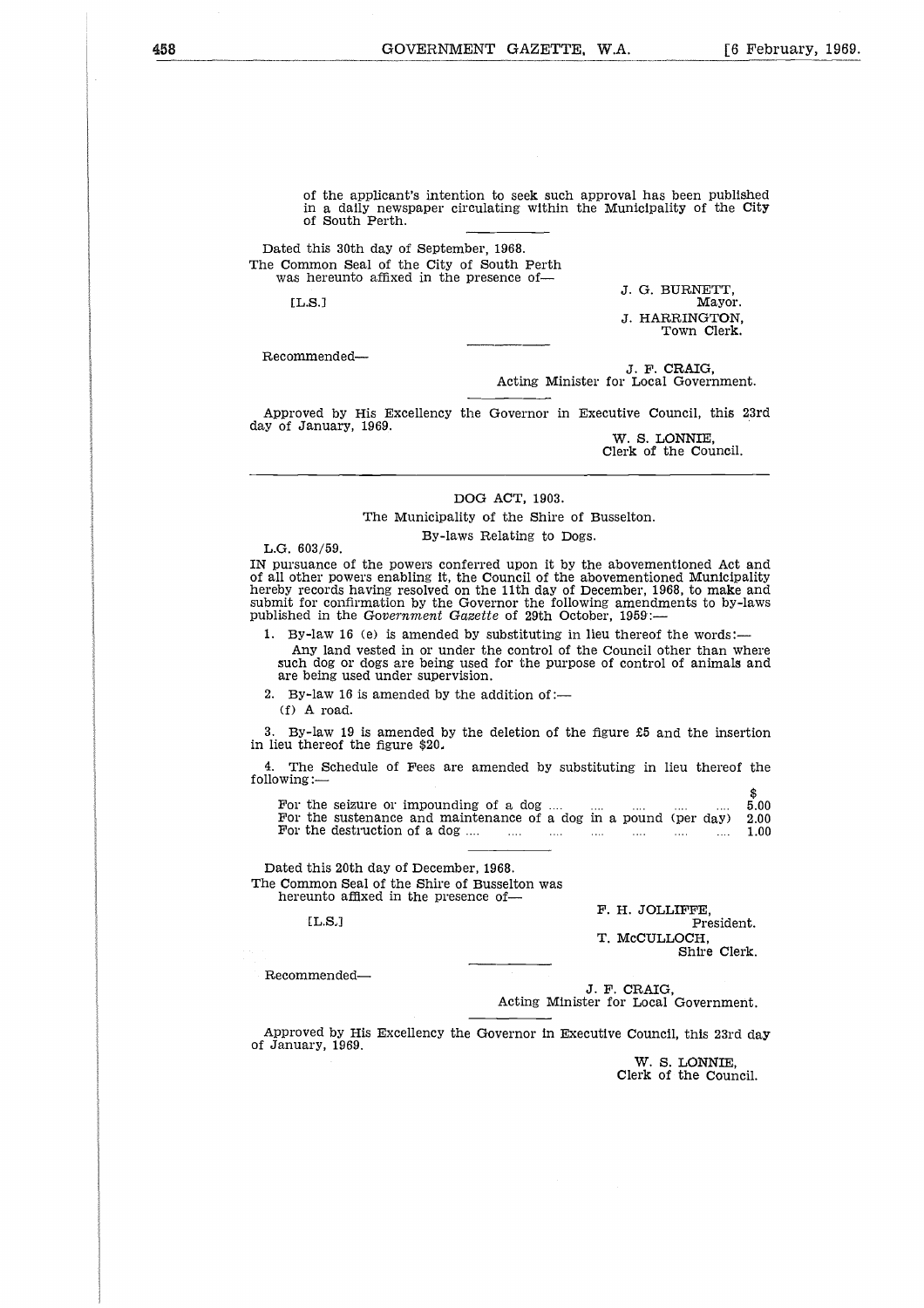#### LOCAL GOVERNMENT ACT, 1960-1968.

The Municipality of the Shire of Bridgetown.

Adoption of Draft Model By-Law Relating to Holiday Cabins and Chalets.

L.G. 1099/68.

 $\overline{a}$ 

IN pursuance of the powers conferred upon it by the abovementioned Act the Council of the abovementioned Municipality hereby records having resolved on the 18th day of October, 1968, to adopt without amendment the whole of the Local Government Model By-Law (Holiday Cabins and Chalets) No. 18 published in the *Government Gazette* of 13th August, 1968. 0 (( 2014 )<br>0 (1) 1 ( 1) 0 0 0 0<br>0 0 0 0 0 0 1

The Common Seal of the Municipality was hereto affixed this 2nd day of January, 1969, in the presence of-

[L.S.]

W. S. BAGSHAW, President ERIC MOLYNEUX, Shire Clerk.

Recommended

J. P. CRAIG, Acting Minister for Local Government.

Approved by His Excellency the Governor in Executive Council, this 23rd day of January, 1969.

W. S. LONNIE, Clerk of the Council.

#### LOCAL GOVERNMENT ACT, 1960-1968.

The Municipality of the Shire of Bridgetown.

Adoption of Draft Model By-Law Relating to Prevention of Damage to Streets.

L.G. 1099/68.

IN pursuance of the powers conferred upon it by the abovementioned Act the Council of the abovementioned Municipality hereby records having resolved on the 18th day of October, 1968, to adopt without amendment the whole of the Local Government Model By-Law (Prevention of Damage to Streets) No. 15 published in the *Government Gazette* of 18th February, 1965.

The Common Seal of the Municipality was hereto affixed this 2nd day of January, 1969, in the presence of

> W. S. BAGSHAW, President. **ERIC MOLYNEUX,** Shire Clerk.

Recommended

J. F. CRAIG, Acting Minister for Local Government.

Approved by His Excellency the Governor in Executive Council, this 23rd day of January, 1969.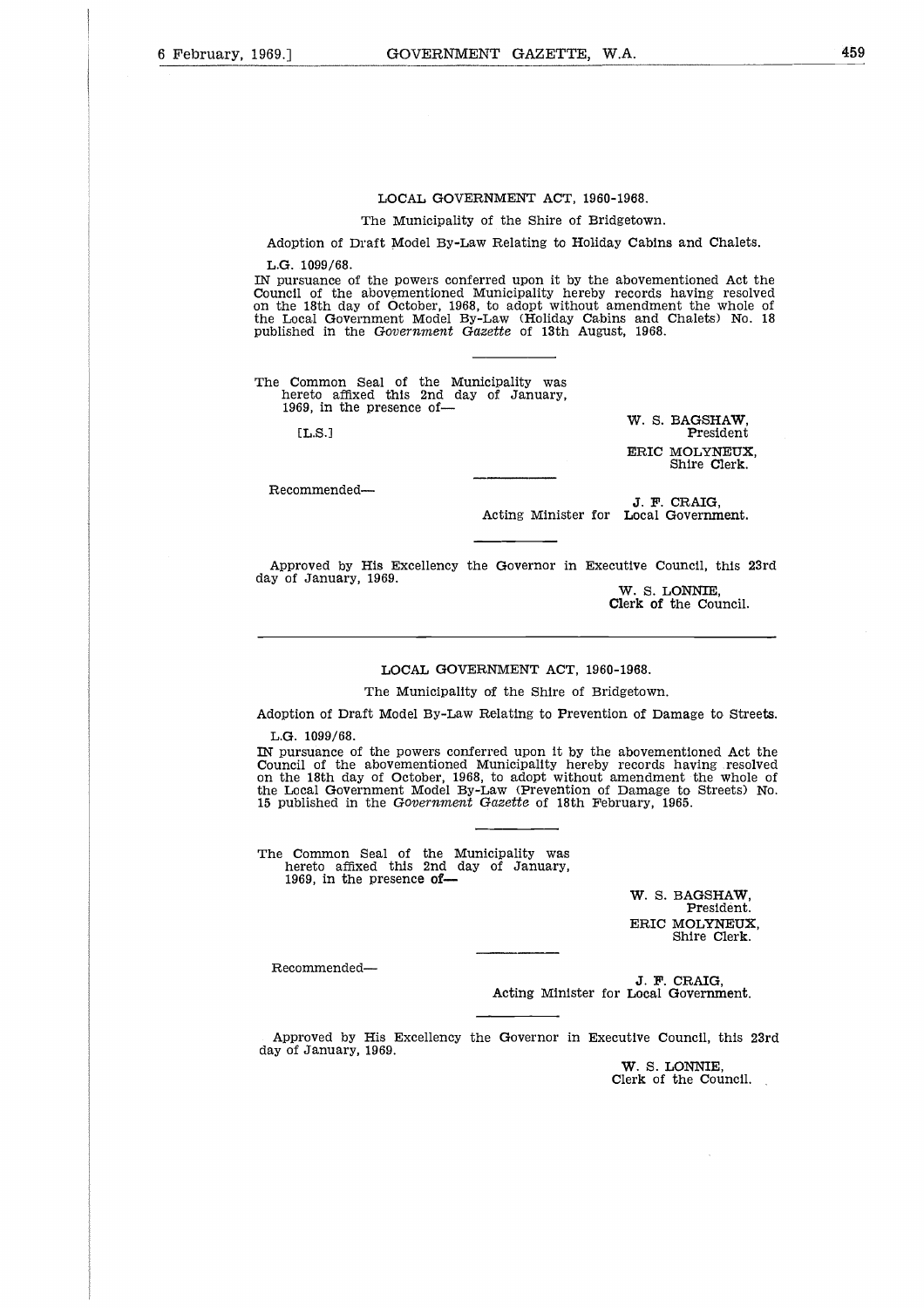#### LOCAL GOVERNMENT ACT, 1960-1968, The Municipality of the Shire of Lake Grace. Adoption of Draft Model By-laws relating to Motels.

L.G. 1126/68. IN pursuance of the powers conferred upon it by the abovementioned Act the Council of the abovementioned Municipality hereby records having resolved on the 14th day of August, 1968, to adopt such of the Model By-laws published in the *Government Gazette* of the 20th September, 1961, and amended in the 13th June, 1962, the 23rd July, 1962, and the 9th August, 1967, with such alterations as are here set out.  $\frac{28}{68}$ <br>ance (68 ance 106<br>of the dame, 196<br>e.e., 196<br>ans as a by-law<br>the 27<br>[L.S.] uncil of the abovementioned Municipality hereby records is<br>the 14th day of August, 1968, to adopt such of the Model By-<br>the Government Gazette of the 20th September, 1961, and a<br>the Government Gazette of the 20th September

Motels Draft Model By-laws No. 3—Alterations. Delete by-laws 1 (2) and 11 (4).

Dated the 27th day of September, 1968,

A. E. WRIGHT, President. L. W. SMITH, Shire Clerk.

Acting Minister for Local Government.

Approved by His Excellency the Governor in Executive Council this 23rd day of January, 1969.

W. S. LONNIE, Clerk of the Council.

## LOCAL GOVERNMENT ACT, 1960-1968,

The Municipality of the Shire of Lake Grace.

Adoption of Draft Model By-laws relating to Control of Hawkers. L.G. 1136/68.

IN pursuance of the powers conferred upon it by the abovementioned Act the Council of the abovementioned Municipality hereby records having resolved on the 14th day of August, 1968, to adopt such of the Model By-laws published in the *Government Gazette* of the 23rd day of July, 1962, with such alterations as are here set out.

Control of Hawkers Draft Model By-laws No. 6—Alterations.

After the words "of the" in lines two and three of by-law 2, insert the word "Shire"; after the word "of" in lines two and four of by-law 2, insert the words "Lake Grace".

After the words "means the" in line eleven of by-law 2, insert the word "Shire".

After the words "more than" in lines one and two of by-law 9 (1) insert the figures "12".

Under the headings "No. of Licenses" in by-law 9 (1) insert the figure "2" opposite each class of license. Exercemended—<br>
Recommended—<br>
Recommended in Excellency the Governor in Executive Council<br>
Recommended—<br>
Recommended—<br>
Recommended—<br>
Recommended—<br>
Recommended—<br>
Recommended—<br>
Recommended—<br>
Recommended—<br>
Recommended—<br>
Recomm

Delete by-law 11 (a).

Under the headings "Annually In Townsites" and "Annually Outside Townsites" in the Second Schedule insert "\$10,00" opposite each class of license.

Dated the 27th day of September, 1968.

A. **E. WRIGHT,** President. L. **W.** SMITH, Shire Clerk.

J. F. CRAIG,<br>Acting Minister for Local Government.

Approved by His Excellency the Governor in Executive Council this 23rd day of January, 1969.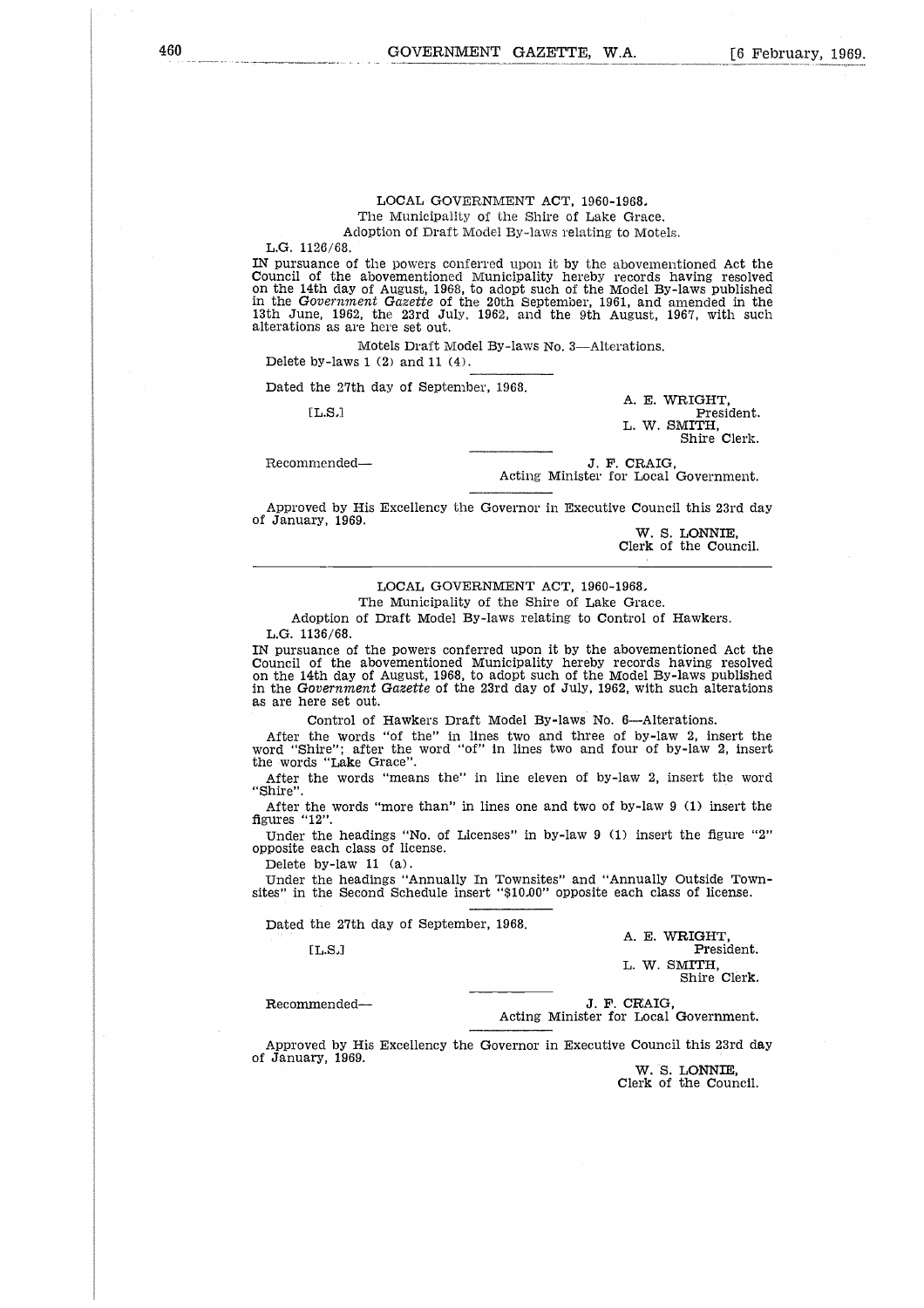#### LOCAL GOVERNMENT ACT, 1960-1968,

The Municipality of the Shire of Lake Grace.

Adoption of Draft Model By-laws relating to Removal and Disposal of Obstructing Animals or Vehicles.

L.G. 1127/68.

IN pursuance of the powers conferred upon it by the abovementioned Act the Council of the abovementioned Municipality hereby records having resolved on the 14th day of August, 1968, to adopt such of the Model By-laws published<br>in the *Government Gazette* of the 1st August, 1962, and ainended on 6th<br>November, 1964, as are here set out. Removal and Disposal of Obstructi Animals or Vehicles Draft Model By-laws No. 7—The Whole of the By-laws.

Dated the 27th day of September, 1968.

 $[LLS.]$ 

A. E. WRIGHT, President.

L. W. SMITH, Shire Clerk.

Recommended

J. F. CRAIG, Acting Minister for Local Government.

Approved by His Excellency the Governor in Executive Council this 23rd day of January, 1969.

> W. S. LONNIE, Clerk of the Council.

LOCAL GOVERNMENT ACT, 1960-1968,

The Municipality of the Shire of Lake Grace.

Adoption of Draft Model By-laws relating to Old Refrigerators and Cabinets, L.G. 1128/68.

IN pursuance of the powers conferred upon it by the abovementioned Act the Council of the abovementioned Municipality hereby records having resolved on the 14th day of August, 1968, to adopt such of the Model By-laws published<br>in the *Government Gazette* of the 1st May, 1962, as are here set out. Old<br>Refrigerators and Cabinets Draft Model By-laws No. 8—The Whole of the By-laws.

Dated the 27th day of September, 1968.

A. E. WRIGHT, President.

L. W. SMITH, Shire Clerk.

Recommended

 $[L.S.]$ 

J. F. CRAIG, Acting Minister for Local Government.

Approved by His Excellency the Governor in Executive Council this 23rd day of January, 1969.

> W. S. LONNIE, Clerk of the Council.

46: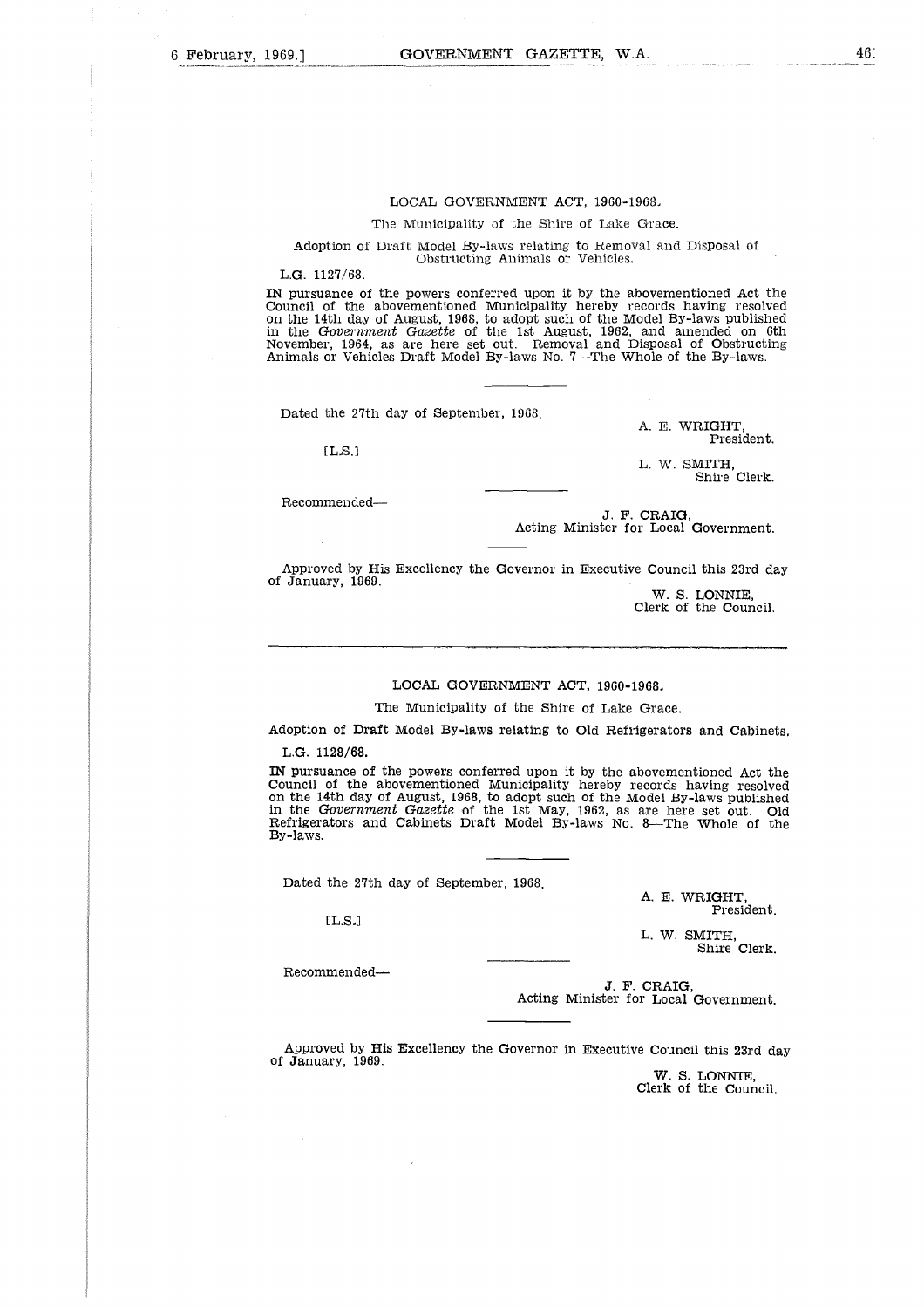#### LOCAL GOVERNMENT ACT, 1960-1968.

The Municipality of the Shire of Lake Grace.

Adoption of Draft Model By-laws relating to Extractive Industries.

L.G. 1129/68.

IN pursuance of the powers conferred upon it by the abovementioned Act the Council of the abovementioned Municipality hereby records having resolved on the 14th day of August, 1968, to adopt such of the Model By-laws published<br>in the Government Gazette of the 8th November, 1962, and amended on 8th<br>February, 1965, as are here set out. Extractive Industries Draft Model B No. 9—The whole of the By-laws.

Dated the 27th day of September, 1968.

[L.S.]

A. E. WRIGHT, President.

L. W. SMITH, Shire Clerk.

Recommended

J. F. CRAIG, Acting Minister for Local Government.

Approved by His Excellency the Governor in Executive Council this 23rd day of January, 1969.

W. S. LONNIE, Clerk of the Council.

LOCAL GOVERNMENT ACT, 1960-1968,

The Municipality of the Shire of Lake Grace.

Adoption of Draft Model By-laws relating to Petrol Pumps.

L.G. 1130/68,

IN pursuance of the powers conferred upon it by the abovementioned Act the Council of the abovementioned Municipality hereby records having resolved on the 14th day of August, 1968, to adopt such of the Model By-laws published in the *Government Gazette* of the 9th March, 1966, as are here set out. Petrol Pumps Draft Model By-laws No. 10—The Whole of the By-laws.

Dated the 27th day of September, 1968.

 $[L.S.]$ 

A. E. WRIGHT, President.

L. W. SMITH, Shire Clerk.

Recommended

J. F. CRAIG, Acting Minister for Local Government.

Approved by His Excellency the Governor in Executive Council this 23rd day of January, 1969.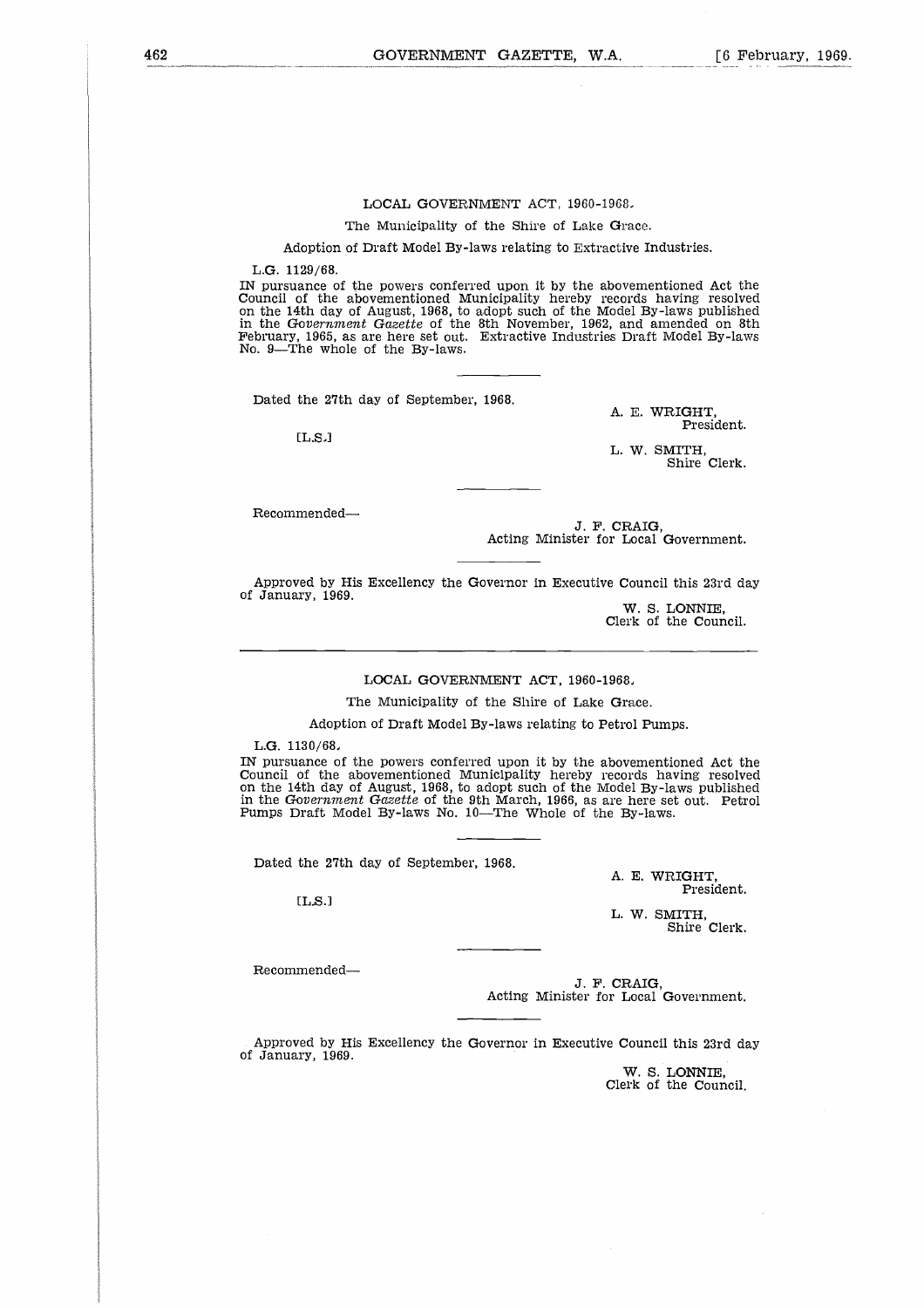#### LOCAL GOVERNMENT ACT, 1960-1968,

The Municipality of the Shire of Lake Grace.

Adoption of Draft Model By-laws relating to Storage of Inflammable Liquid. L.G. 1131/68.

IN pursuance of the powers conferred upon it by the abovementioned Act the Council of the abovementioned Municipality hereby records having resolved on the 14th day of August, 1968, to adopt such of the Model By-laws published in the *Government Gazette* of the 29th May, 1963, and amended on 31st March, 1965, as are here set out. Storage of Inflammable Liquid Draft Model By-laws No. 12—The Whole of the By-laws.

Dated the 27th day of September, 1968.

 $[L.S.]$ 

A. E. WRIGHT, President.

L. W. SMITH, Shire Clerk.

Recommended

J. F. CRAIG, Acting Minister for Local Government.

Approved by His Excellency the Governor in Executive Council this 23rd day of January, 1969.

> W. S. LONNIE, Clerk of the Council.

#### LOCAL GOVERNMENT ACT, 1960-1968,

The Municipality of the Shire of Lake Grace.

Adoption of Draft Model By-laws relating to Signs, Hoardings and Billposting. L.G. 1132/68.

IN pursuance of the powers conferred upon it by the abovementioned Act the Council of the abovementioned Municipality hereby records having resolved on the 14th day of August, 1968, to adopt such of the Model By-laws published in the *Government Gazette* of the 11th June, 1963, and amended on 10th December, 1964, with such alterations as are here set out.

Signs, Hoardings and Billposting Draft Model By-laws No. 13—Alteration. Delete by-law No. 38.

Dated the 27th day of September, 1968.

A. E. WRIGHT, President.

L. W. SMITH, Shire Clerk.

Recommended

 $[LS.]$ 

J. F. CRAIG, Acting Minister for Local Government.

Approved by His Excellency the Governor in Executive Council this 23rd day of January, 1969.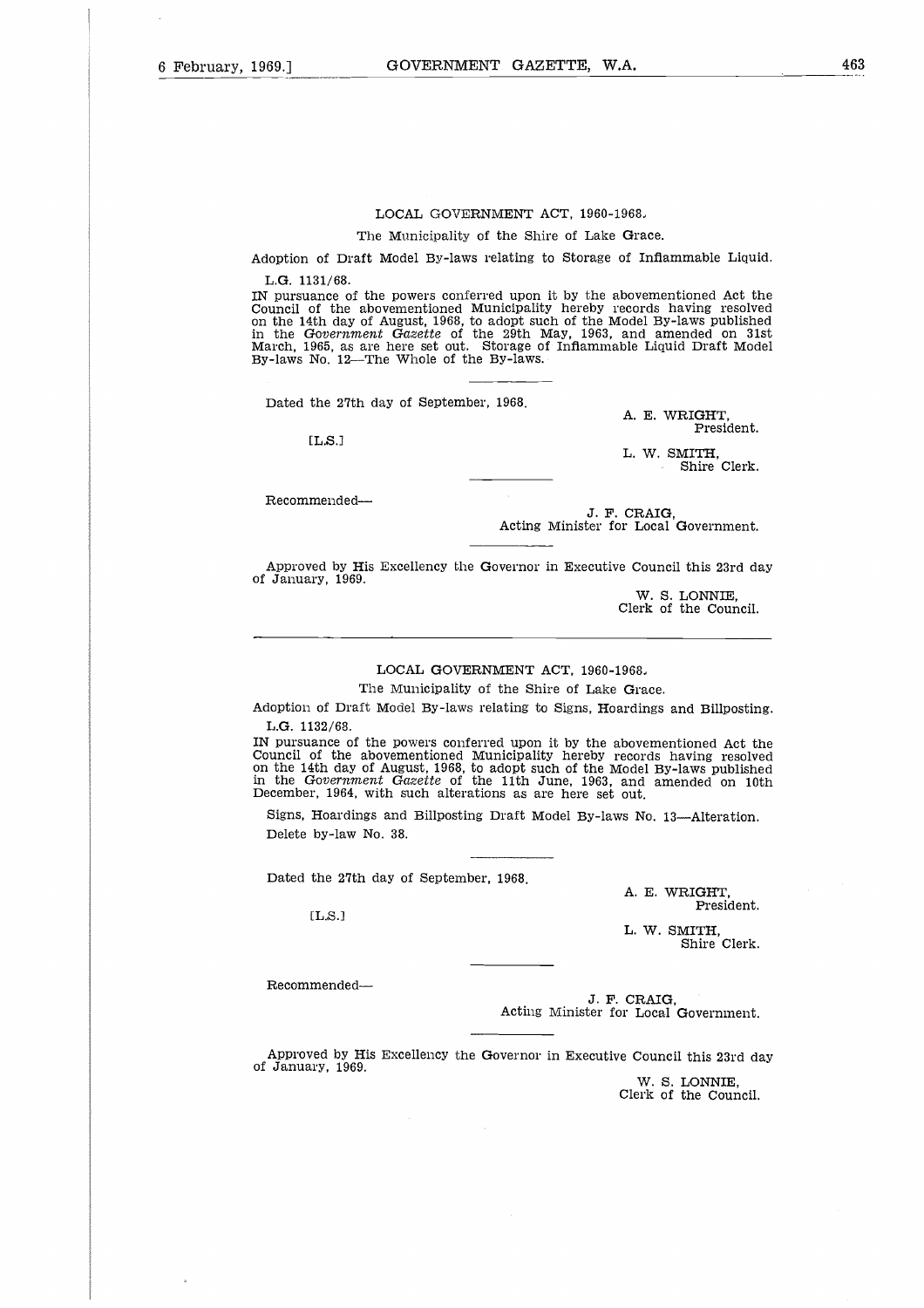## LOCAL GOVERNMENT ACT, 1960-1968,

The Municipality of the Shire of Lake Grace.

Adoption of Draft Model By-laws relating to Prevention of Damage to Streets.

L.G. 1133/68.

IN pursuance of the powers conferred upon it by the abovementioned Act the Council of the abovementioned Municipality hereby records having resolved on the 14th day of August, 1968, to adopt such of the Model By-laws published<br>in the *Government Gazette* of the 18th February, 1965, as are here set out<br>Prevention of Damage to Streets Draft Model By-laws No. 15—The Whole By-laws.

Dated the 27th day of September, 1968.

 $[LS.]$ 

A. E. WRIGHT, President.

L. W. SMITH, Shire Clerk.

Recommended

J. F. CRAIG, Acting Minister for Local Government.

Approved by His Excellency the Governor in Executive Council this 23rd day of January, 1969.

W. S. LONNIE, Clerk of the Council.

#### LOCAL GOVERNMENT ACT, 1960-1968.

The Municipality of the Shire of Lake Grace.

Adoption of Draft Model By-laws relating to Vehicle Wrecking.

L.G. 1135/68.

IN pursuance of the powers conferred upon it by the abovementioned Act the Council of the abovementioned Municipality hereby records having resolved on the 14th day of August, 1968, to adopt such of the Model By-laws published in the *Government Gazette* of the 12th October, 1965, as are here set out. Vehicle Wrecking Draft Model By-laws No. 17—The Whole of the By-laws.

Dated the 27th day of September, 1968.

[LS.]

A. E. WRIGHT, President.

L. W. SMITH, Shire Clerk.

Recommended

J. F. CRAIG, Acting Minister for Local Government.

Approved by His Excellency the Governor in Executive Council this 23rd day of January, 1969.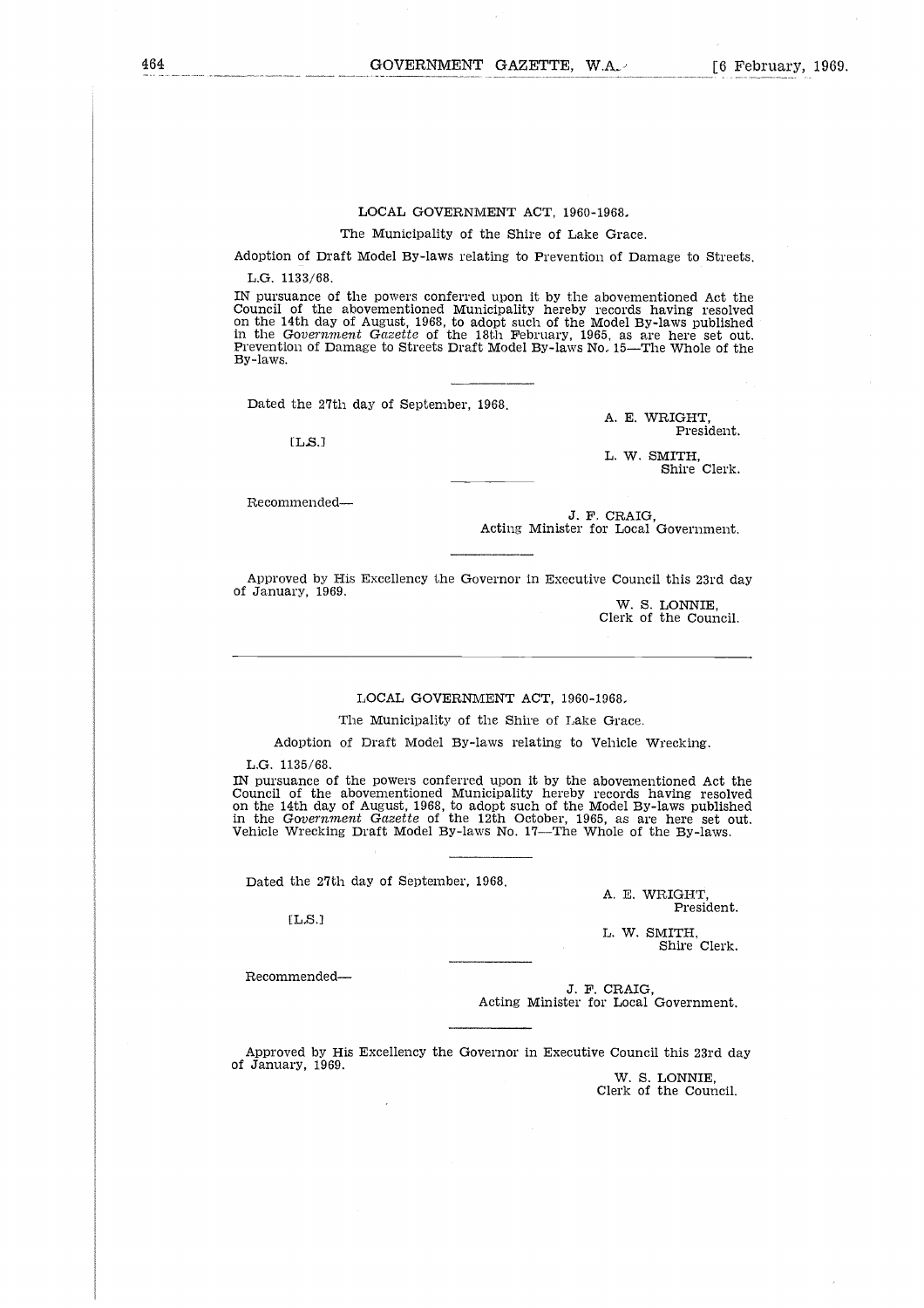#### LOCAL GOVERNMENT ACT, 1960-1968.

The Municipality of the Shire cf Mingenew.

By-laws Relating to Erection of Verandahs.

#### L.G. 1140/68.

IN pursuance of the powers conferred upon it by the abovementioned Act, the Council of the abovementioned Municipality hereby records having resolved on the 9th day of October, 1968, to make and submit for confirmation by the Governor the following by-laws:—

1. In this by-law unless the context otherwise requires

"Municipality" means the Municipality of the Shire of Mingenew.

"Building Surveyor" means the Building Surveyor of the Municipality and includes any acting Surveyor.

"Street" includes footway or roadway.

"Verandah" means a verandah or balcony protruding into or above a street, way, footpath or other public place.

2. No person shall erect any verandah over any public footpath within the limits of the district of the Municipality without having first obtained the consent of the Council of the Municipality, such consent to be signifie issue of a Building License.

3. Any person desiring to obtain the consent of the Council to the erection of such verandah shall deposit with the Building Surveyor of the Council a plan, elevation, section and specification in duplicate showing in detail the proposed construction of such verandah and the manner in which it is proposed to secure to the building to which it is proposed to be attached.

- 4. Types permitted:
	- (a) All verandahs when practicable shall be of suspended awning or cantilever form and unless otherwise permitted by the Council the fascia shall finish within six inches of the face of the kerb or eight feet from the building line, whichever is the lesser.
	- (b) Provided that the Council may approve awnings of a different width if such width conforms with adjoining awnings or verandahs, or awnings or verandahs in close proximity, which were erected prior to the gazettal of this by-law.
	- (c) Every such verandah hereafter erected shall be of a standard design, to be seen at the office of the Surveyor, or of such material and design as shall be in the opinion of the Surveyor better for the particular circumstances of the case in accordance with a plan and specifications submitted to and approved by the Surveyor.

5. Construction.—In the construction of every such verandah, the following conditions shall be complied with:

- (a) All girders, rafters and framing other than purlins and battens shall be of steel of dimensions approved by the Surveyor and connections must be of standard type. Purlins and battens for fixing roof coverings and fascia may be of jarrah or other approved hardwood.
- (b) The roof shall be covered with galvanised iron, galvanised steel or aluminium decking, with a fall of half an inch per foot towards the building.
- (c) Box gutters shall be formed at or near the building line, lined with galvanised plain iron not lighter than 24 gauge and to a capacity sufficient to carry off all rain or storm water. Such a capacity shall in no case b
- (d) Downpipes shall be of sufficient capacity to efficiently discharge rain-<br>water falling on roofs. The bottom six foot length of pipes shall be of wrought or cast iron. Pipes shall be chased into walls or piers to a height of nine feet or set back so as not to project beyond the face of the building and when required by the Surveyor shall discharge under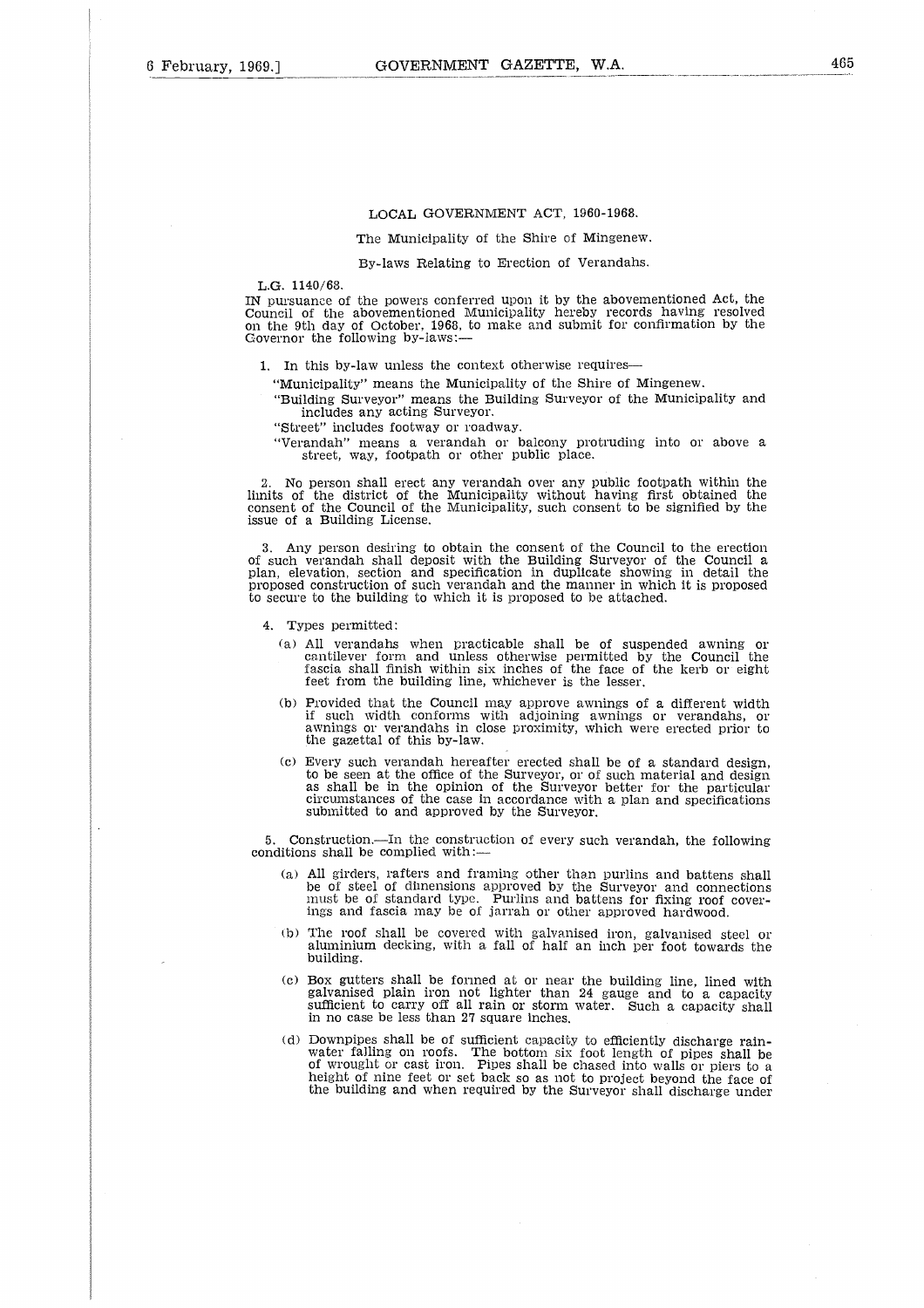the footway into the street channel or be connected to underground stormwater drains. All work relating to the alterations of the foot-path shall be carried out by the Council and the Council may charge for same.

- (e) The ceiling shall be of plain galvanised iron or other approved noninflammable material securely fixed to the wood joists which shall be of 4 in. x 2 in. spaced not more than two feet centres, running parallel with the footpath and secured to the steel framing. All ceilings to be flat and level.
- (f) The hanging bolts are to be not less than one inch diameter properly attached to the framing and securely anchored or bolted to the building, to the approval of the Surveyor, and provided with a union screw and shall be backstayed or anchored as may be necessary for stability. Hanging bolts shall be not more than 12 feet apart unless specially designed fascias are provided and computations submitted.
- (g) The fascia shall be lined with plain galvanised iron, stamped metal or other approved non-inflammable material on jarrah framing. The finished overall depth of fascias shall be 24 inches.

#### 6. Verandah Ends:

- (a) Whenever a proposed verandah is being erected adjacent to an existing verandah it shall be built so as to abut onto the existing verandah and finished so as to prevent rain falling between such verandahs.<br>Provided that where the end of an existing verandah is less than six<br>inches from the si from falling between such verandahs. Where the end of an existing verandah is six inches or more from the side boundary line of the building to which it is attached the owner of such building shall on the written requisition of the Shire Council at the owner's expense extend the existing verandah up to the side boundary line of the building to which it is attached, so as to abut onto any new verandah adjacent thereto.
- (b) Whenever the end of a verandah abuts on to the end of a right of way, street, or public place, the fascia shall be returned along such end to the satisfaction of the Surveyor.
- 7. Height above Pavement:
	- (a) The height of verandah ceilings shall except in special cases be 10 feet above pavement level. In special cases, the Council may approve of a minimum height of nine feet. Where there are existing verandahs the new verandah must conform thereto subject in all cases to the approval of the Council.
	- (b) Where necessary, verandahs must be stepped to conform with the grade of the footpaths, such steps shall not exceed one foot in depth without special permission.

8. No writing, printing or trade notice of any description shall be exhibited on any portion of the verandah except on the outer face of the signboard<br>and/or upon signboards under the ceiling of the verandah, constructed and<br>erected in accordance with the requirements of Local Government Model<br>By-la

9. The owner or occupier for the time being of any building against or in front of which there is any verandah whether constructed before or after the passing of this by-law shall keep the verandah clean, painted and in good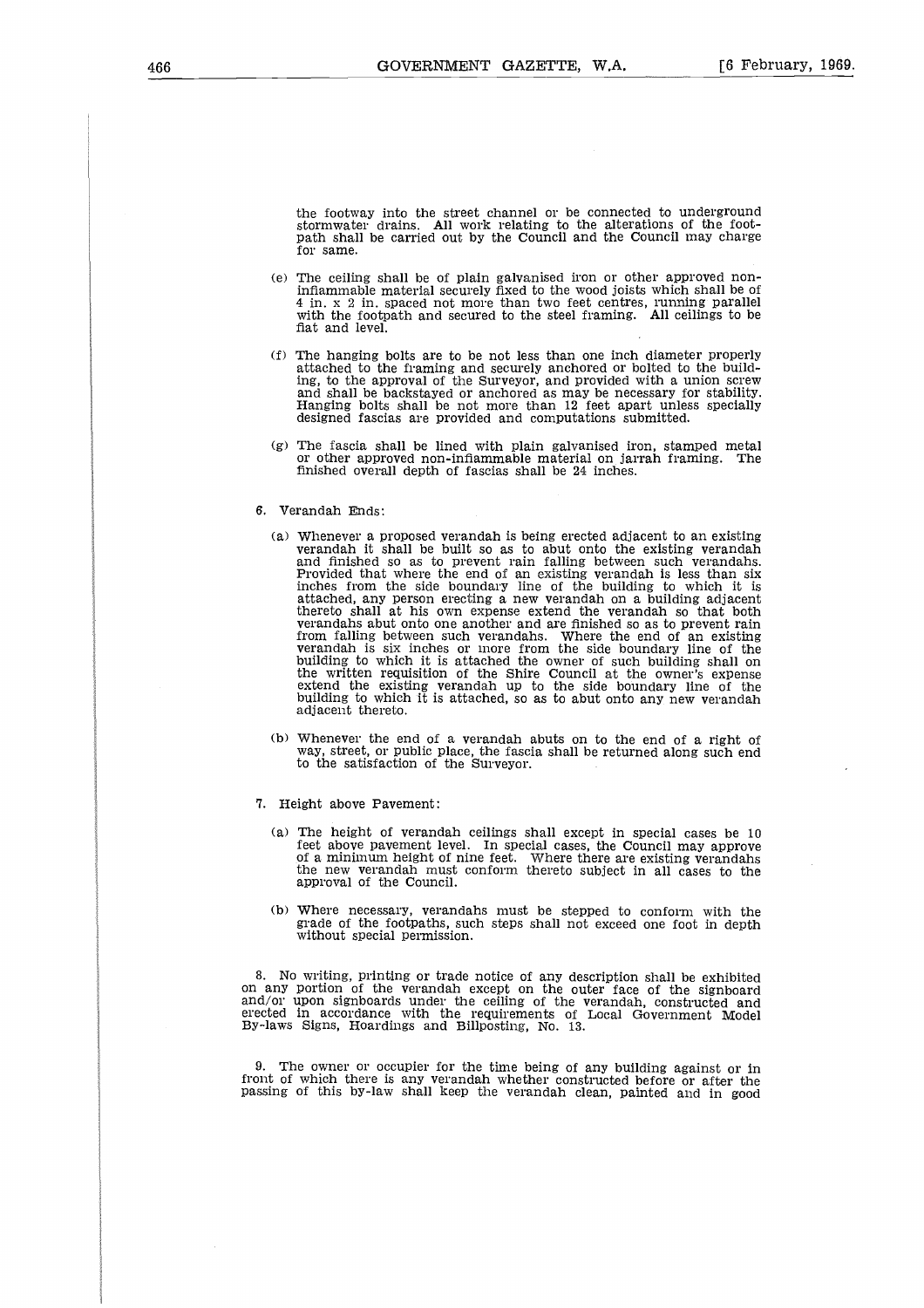repair and it shall be lawful for the Council to give notice to the owner or occupier of the said building to clean, paint or repair such verandah whenever in its opinion such cleaning, painting or repairing is required.

10. Blinds under Verandahs.—Blinds may be permitted under verandahs subject to the following conditions:

- (a) Such blinds shall be hung from the outer edge of the verandah parallel to the kerb and when specially approved by the Council at discontinuous ends of verandahs.
- (b) Such blinds shall be so constructed that they cannot hang lower than seven feet above the level of the footway and when down shall be fixed rigidly in position.
- (c) Blinds shall be maintained in a proper state or repair to the satisfaction of the Surveyor.

11. Power to Approve Awnings of Special Design.—Notwithstanding anything contained in this section the Council may approve awnings or verandahs of a design not complying with the provisions of clauses 4 and 5.

12. Where anything by this by-law is directed to be done or forbidden to be done or where authority is given to the Council to direct anything to be done or to forbid anything to be done and such act so directed to be done remains undone or such act forbidden to be done is done in every such case the person making such default as to given direction and prohibition respectively shall be deemed guilty of a breach of this by-law.

13. Any person guilty of a breach of this by-law shall be liable for every such offence to a penalty not exceeding \$40.00 for every breach of any such by-law and to a penalty not exceeding \$4.00 for each day during which such penalty shall be committed or continue. In addition where any person is in default in executing any works as required by or requisitioned pursuant to these by-laws the Shire Council may undertake and complete any such works<br>and the person in default shall be liable to pay to the Shire Council all expenses<br>that may be incurred by the Shire Council in the undertaking and of such work. er<br>n<br>l<br>l<br>l

Dated this 20th day of December, 1968.

The Common Seal of the Shire of Mingenew was hereto affixed in the presence of--

[L.S.]

W. C. K. PEARCE, President. G. 0. McCRACKEN, Shire Clerk.

Recommended

J. F. CRAIG, Acting Minister for Local Government.

Approved by His Excellency the Governor in Executive Council this 23rd day of January, 1969. W. S. LONNIE,

Clerk of the Council.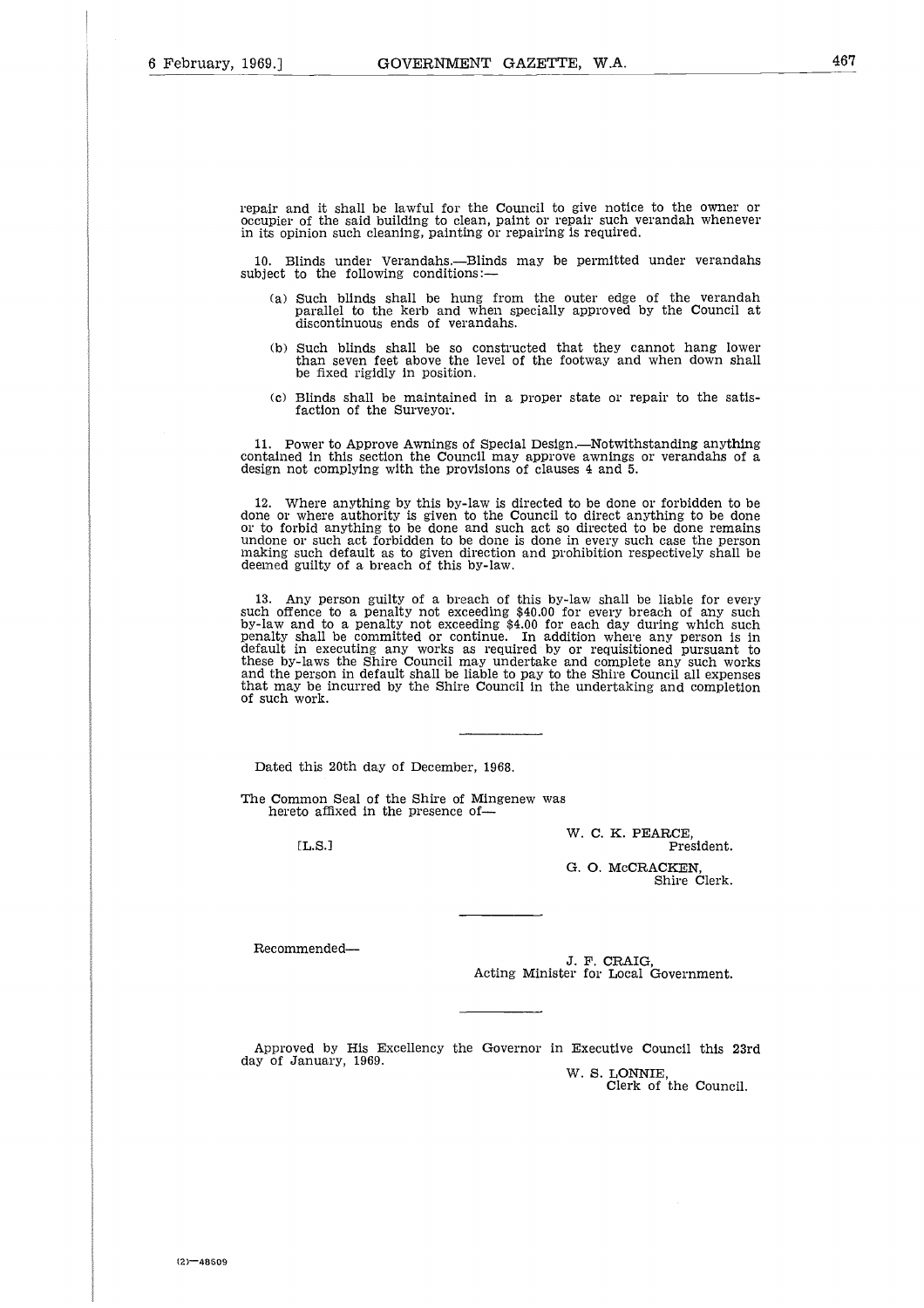#### LOCAL GOVERNMENT ACT, 1960-1968.

The Municipality of the Shire of Perth.

By-laws relating to Zoning.

L.G. 75/68E.

IN pursuance of the powers conferred upon it by the abovementioned Act and of all other powers enabling it, the Council of the abovementioned Municipality hereby records having resolved on the 26th day of November, 1968, to make and submit for confirmation by the Governor the following by-laws:

The By-laws of the Shire of Perth published in the *Government Gazette* of the 29th June, 1960, are hereby amended in the following manner:

Section 6 of the Fifth Schedule is altered by the addition at the end of the words and figures appearing under the heading Osborne Ward of the following:

Jones Street—Portion of Perthshire Location Au and being Lot 2 on Diagram 36314.

(2) Section 12 of the Fifth Schedule is altered by the addition at the end of the words and figures appearing under the heading Osborne of the following:

Jones Street—Portion of Perthshire Location Au and being Lot 3 on Diagram 36314.

Dated the 26th day of November, 1968. The Common Seal of the Shire of Perth was hereunto affixed by authority of a resolu-tion of the Council in the presence of-

[L.S.I

M. STARKE, President,

L. P. KNUCKEY, Shire Clerk.

Recommended

J. F. CRAIG, Acting Minister for Local Government.

Approved by His Excellency the Governor in Executive Council the 23rd day of January, 1969.

> W. S. LONNIE, Clerk of the Council.

LOCAL GOVERNMENT ACT, 1960-1966.

The Municipality of the Shire of Perth.

By-laws relating to Zoning.

L.G. 75/68F.

IN pursuance of the powers conferred upon it by the abovementioned Act and of all other powers enabling it, the Council of the abovementioned Municipality hereby records having resolved on the 26th day of November, 1968, to make and submit for confirmation by the Governor the following by-laws:

The By-laws of the Shire of Perth published in the *Government Gazette* of the 29th June, 1960, are hereby amended in the following manner:—

1, Section 6 of the Fifth Schedule is altered by the addition at the end of the words and figures appearing under the heading Osborne Ward of the following passage:

Princess Road—Portion of Swan Location K and being Lot 2 on Diagram 36998.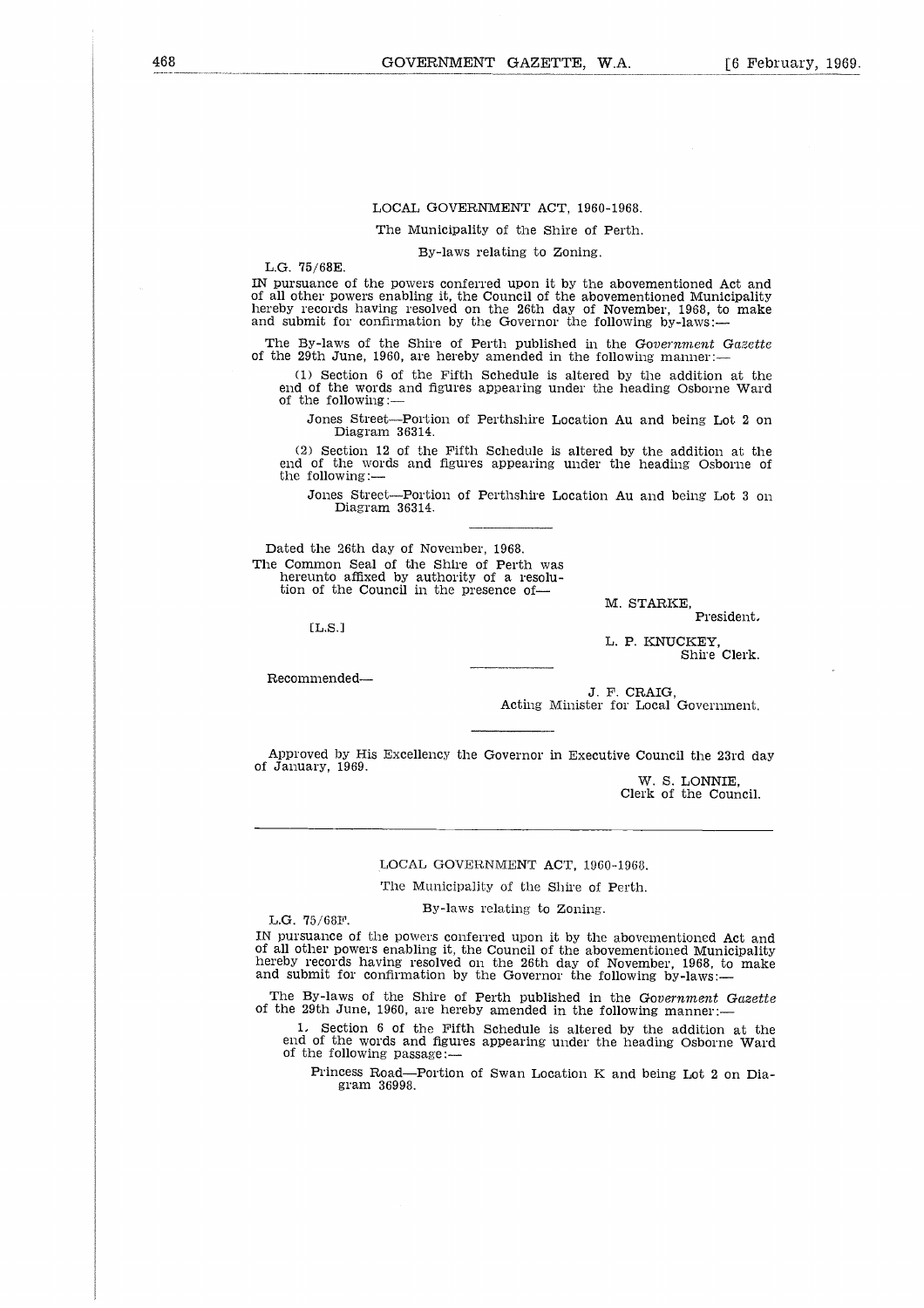2. Section 11 of the Fifth Schedule is altered by the addition at the end thereof of the following passage: COVERNMENT GAZETTE, W.A.<br>
2. Section 11 of the Fifth Schedule is altered by the addition at the<br>
end thereof of the following passage:—<br>
Osborne Corner of Princess Road and Fletching An Hotel<br>
Street: Portion of Swan Loca

Street: Portion of Swan Location K and being Lot 6 on Diagram 36998

3. Section 12 of the Fifth Schedule is altered by the addition at the end of the words and figures appearing under the heading Osborne Ward of the following:

Princess Road—Portion of Swan Location K and being Lot 7 on Diagram 36998.

Dated the 26th day of November, 1968.

The Common Seal of the Shire of Perth was hereunto affixed by authority of a resolu-tion of the Council in the presence of-

M. STARKE,

President,

L. P. KNUCKEY, Shire Clerk.

Recommended

EL.S.1

J. F. CRAIG, Acting Minister for Local Government.

Approved by His Excellency the Governor in Executive Council the 23rd day of January, 1969.

W. S. LONNIE, Clerk of the Council.

## LOCAL GOVERNMENT ACT, 1960-1968.

Municipality of the Shire of Wyndham-East Kimberley.

Adoption of Draft Model By-laws (Holiday Cabins and Chalets) No, 18. L.G. 1142/68.

IN pursuance of the powers conferred upon it by the abovementioned Act, the Council of the abovementioned Municipality hereby records having resolved on the 26th day of September, 1968, to adopt the Draft Model By-laws published in the *Government Gazette* of the 13th August, 1968, without alteration. Draft Model By-laws (Holiday Cabins and Chalets) No. 18.

Dated this 17th day of December, 1968. Common Seal of the Shire of Wyndham-East Kimberley-

CL.S.i

W. L. GRANDISON, President.

C. T. CASSIDY, Shire Clerk.

Recommended

J, F. CRAIG, Acting Minister for Local Government.

Approved by His Excellency the Governor in Executive Council this 23rd day of January, 1969.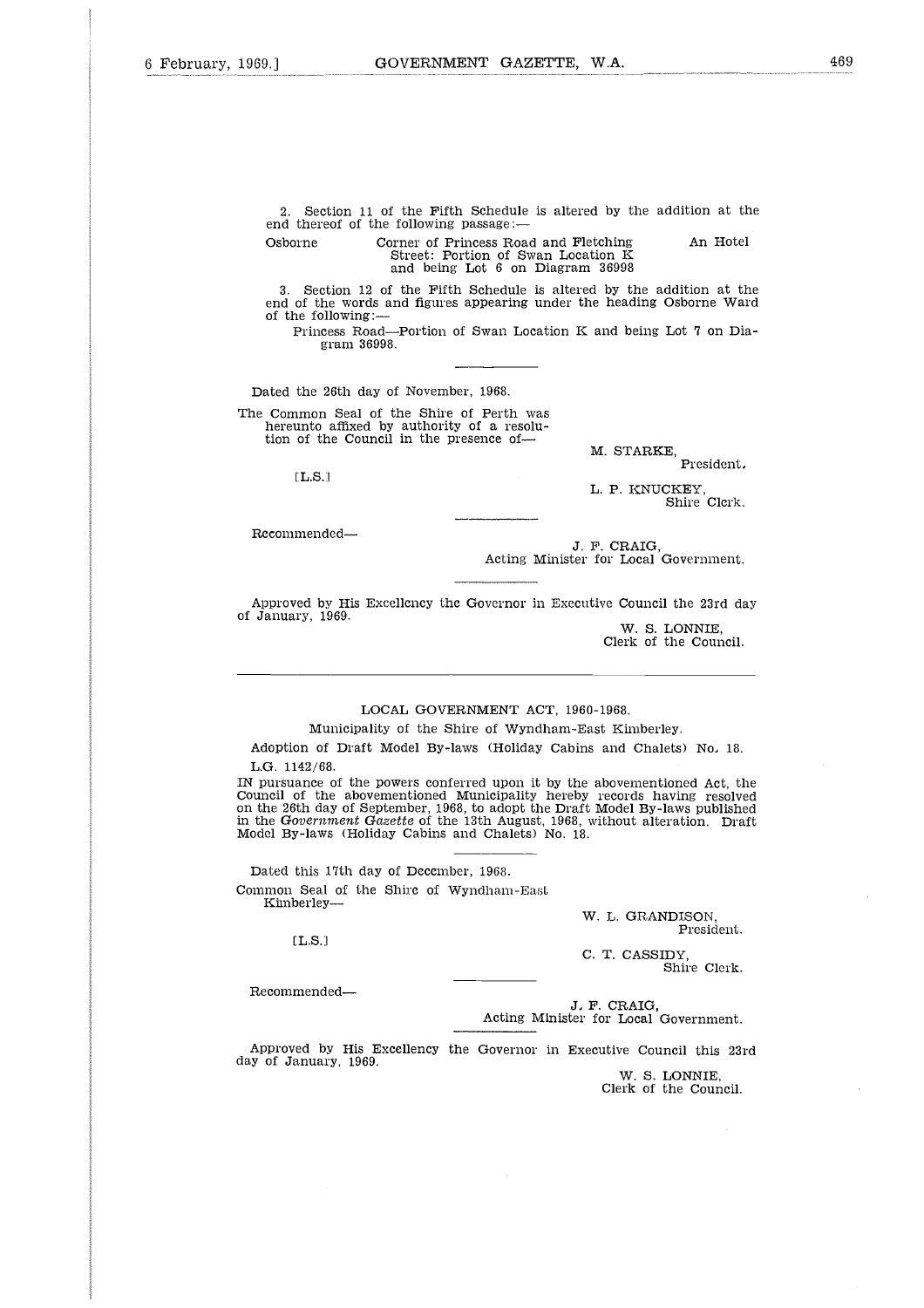#### LOCAL GOVERNMENT ACT, 1960-1968.

The Municipality of the Shire of Port Hedland.

#### By-laws relating to the management and control of the Gratwick Memorial Olympic Swimming Pool.

L.G. 1010/68.

IN pursuance of the powers conferred upon it by the abovementioned Act, and of all other powers enabling it, the council of the abovementioned municipality hereby records having resolved on the 5th day of November, 1968, to make and submit for confirmation by the Governor the following by-laws:-

1. In these by-laws, subject to the context

"Attendant" means an employee of the council performing duties in connection with the pool.

"Adult" means any person of the age of sixteen (16) years or more.

"child" means any person under the age of sixteen (16) years.

"Council" means the Port Hedland Shire Council.

"Manager" means the person appointed for the time being by the Council to have control of and manage the pool.

- "Pool" means the Gratwick Memorial Olympic Swimming Pool and shall include all fencing, turnstiles, dressing rooms, shower recesses, spectators' stands, seating, lavatories and all other structures erected and facilities provided for the use and convenience of persons using the pool.
- "Season" means the period of the consecutive months in which the pool is open to the public and agreed upon from time to time by the Council.

#### Hours of Admission.

2. The pool shall be open for public use for such periods and at such times as the council may in its absolute discretion from time to time decide, and such periods and such times shall be clearly indicated upon a notice board at the pool entrance.

#### Risk.

3. Every person using the pool does so at his own risk.

#### Admission.

4. Children under the age of six years entering the pool premises must be accompanied by a responsible person authorised by the parent or guardian of such child, unless with the consent of the manager or person for the time being in charge of the pool and at his absolute discretion.

#### Charges for Admission.

5. All persons wishing to obtain season tickets or tokens granting admission to the pool for any one stipulated season may obtain such tickets or tokens on application to the council upon payment of the prescribed fee.

Such season tickets or tokens shall be offered for inspection to the attendant when used to obtain admission to the pool. Season tickets or tokens are not transferable and such a ticket may be used only by the person in whose name the same is issued. A list of all season ticket holders shall be kept at the pool and the attendant shall refuse admission to a person seeking the same and using any such ticket or token if the attendant reasonably believes that the person so seeking admission is not the person to whom such ticket or token was issued. All persons wishing to obtain season tickets or tokens granting admissine pool for any one stipulated season may obtain such tickets or tokens is<br>cation to the council upon payment of the prescribed fee.<br>
the asson ticket ool for any one stipulated season may obtain such tickets or tokens on<br>on to the council upon payment of the prescribed fee.<br>eason tickets or tokens and ed to obtain admission to the pool. Season tickets or tokens are not<br> eason tickets or tokens shall be offered for inspection to the attendant<br>ed to obtain admission to the pool. Season tickets or tokens are not<br>ble and such a ticket may be used only by the person in whose name<br>is issued. A

6. The following shall be the sums payable for admission to the pool premises:—

| issued.  |                      | sferable and such a ticket may be used only by the person in whose name<br>same is issued. A list of all season ticket holders shall be kept at the pool<br>the attendant shall refuse admission to a person seeking the same and<br>g any such ticket or token if the attendant reasonably believes that the<br>on so seeking admission is not the person to whom such ticket or token |  |  |                                            |                                                       |                                              |                                           |
|----------|----------------------|-----------------------------------------------------------------------------------------------------------------------------------------------------------------------------------------------------------------------------------------------------------------------------------------------------------------------------------------------------------------------------------------|--|--|--------------------------------------------|-------------------------------------------------------|----------------------------------------------|-------------------------------------------|
| ises : — |                      | The following shall be the sums payable for admission to the pool                                                                                                                                                                                                                                                                                                                       |  |  |                                            |                                                       |                                              |                                           |
|          | Per session:         | Adults (including spectators) and the contract of the set of the set of the set of the set of the set of the set of the set of the set of the set of the set of the set of the set of the set of the set of the set of the set<br>Children (including spectators)<br>Approved Education Department Swimming Classes                                                                     |  |  | $\mathbf{1}$ , $\mathbf{1}$ , $\mathbf{1}$ | $\cdots$                                              | $\cdots$                                     | \$<br>0.20<br>0.05<br>0.02                |
|          | Per season:<br>Adult | المتحدث المتحدث المتدفع المناطق والمناطق والمناطق والمناطق<br>1st Child in family<br>2nd Child in family the contract of the contract of the contract of the contract of the contract of the contract of the contract of the contract of the contract of the contract of the contract of the contract of the contra<br>3rd Child and subsequent children in family                      |  |  | $\sim$<br>and the state                    | <b>Save College</b><br><b>Association</b><br>$\cdots$ | $\cdots$<br>$\cdots$<br>$\cdots$<br>$\cdots$ | 8.00<br>3.00 <sub>1</sub><br>2.50<br>1.50 |
|          |                      |                                                                                                                                                                                                                                                                                                                                                                                         |  |  |                                            |                                                       |                                              |                                           |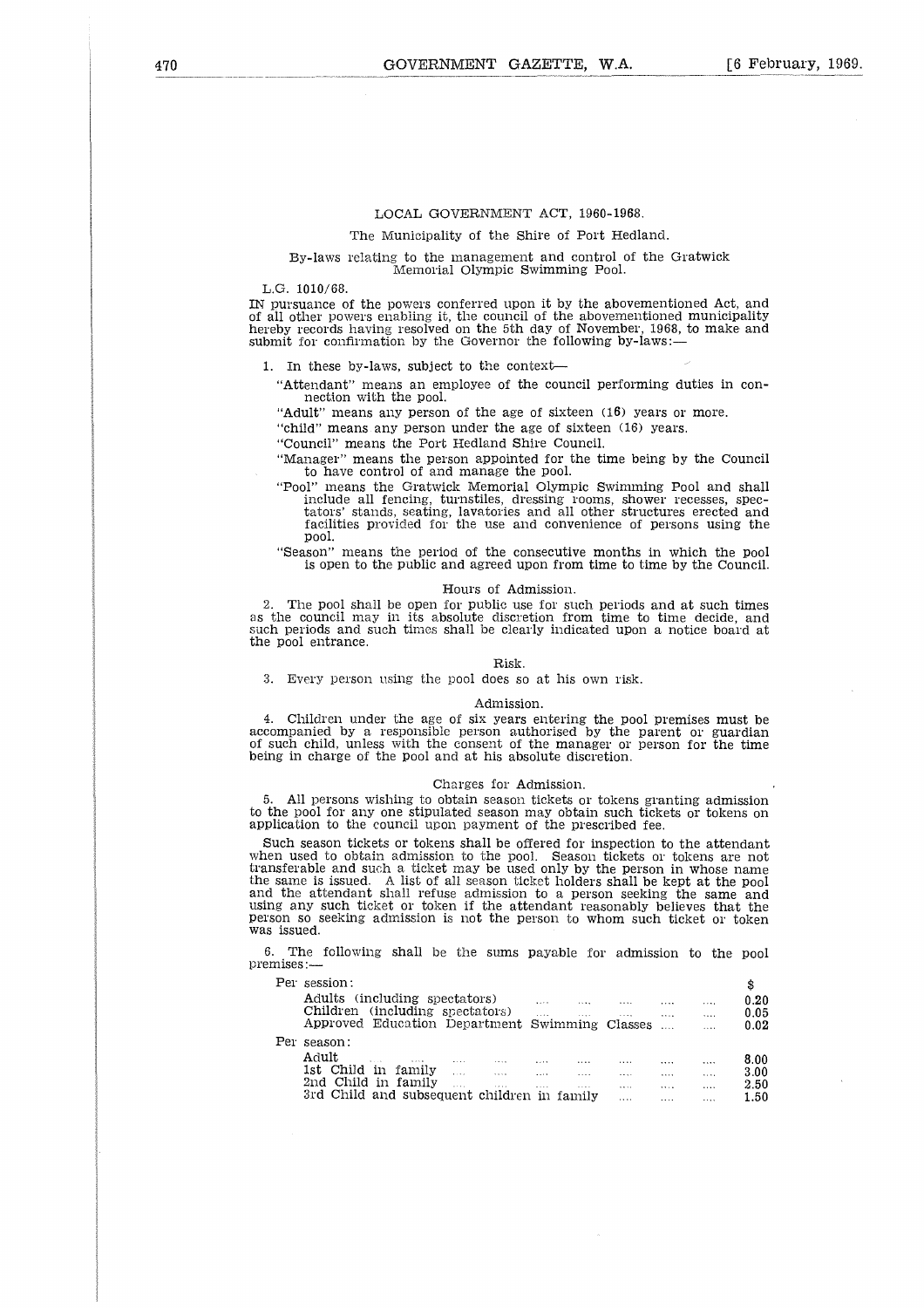Providing that where children's season tickets are purchased all children above the age of two years shall be paid for.

#### Offences.

- 7. No person shall
	- (a) enter the pool premises without having first paid to the pool manager or an attendant the proper charge for admission unless he is an officer or employee of the council or a police officer in the course of his duties, or unless he shall have the express permission of the council so to do;
	- (b) obstruct the pool manager or an attendant in the carrying out of his duties;
	- (c) enter to or depart from any part of the pool premises except by means of the respective entrances or exits set apart for that purpose;
	- (d) enter or attempt to enter any shower recess or dressing enclosure that is already occupied without the consent of the occupier;
	- (e) dress or undress or remove any part of his or her clothing or bathing costume except in a dressing enclosure provided for that purpose;
	- (f) appear in public unless properly attired in a costume of such a nature as to preserve public decency and to cover the body so as to prevent indecent exposure of the person;
	- (g) enter or be in the pool premises whilst in an intoxicated condition;
	- (h) take into the pool premises or have in his possession therein any spirits or other intoxicating liquors;
	- (i) enter or remain in the pool premises if he or she is affected by or suffering from any infectious or offensive disease or skin complaint or whilst in an unclean condition.
	- (j) deposit any rubbish or filth in any part of the pool premises except in places set aside for that purpose.
	- (k) consume any food or drink in any dressing shed;
	- (1) smoke any tobacco or other substance in any portion of the pool premises where smoking is prohibited by notice displayed therein;
	- (m) damage, disfigure or write upon any of the pool premises, furniture or other articles or equipment therein;
	- (n) interfere with or improperly use any portion of the pool premises;
	- (o) soil defile use improperly break injure damage or destroy any life saving or other equipment or any property of the council;
	- (p) behave in an unseemly improper offensive disorderly riotous or indesent manner or push or throw any person into the swimming pool or run around the concourse or surrounds of a swimming pool;
	- (q) swear or use any indecent obscene offensive or abusive language; (r) gamble;
	-
	- (s) climb upon any fence wall partition or roof of the pool premises;
	- (t) waste or wastefully use water or leave any tap dripping or running;
	- (u) spit or expectorate or commit a nuisance in any part of the pool premises;
	- (v) annoy or interfere with any person in the pool premises;
	- (w) bring any animal into the pool premises or being the person in control of such animal permit such animal to remain in any part of the pool premises;
	- (x) use any soap in any part of the pool premises other than in the showerbaths or toilet facilities;
	- (y) use any oil, detergent or any substance or preparation whereby the water in any swimming pool may be or become discoloured, contam-inated or rendered turbid;
	- (z) foul or pollute the water in any swimming pool or shower;
- (za) throw any sticks stones tins or bottles or other objects in any swimming pool or anywhere in the pool premises;
- (zb) hawk, sell or offer for sale in the pool premises any goods or articles<br>but this paragraph shall not apply to the manager or the lessee of<br>the pool kiosk;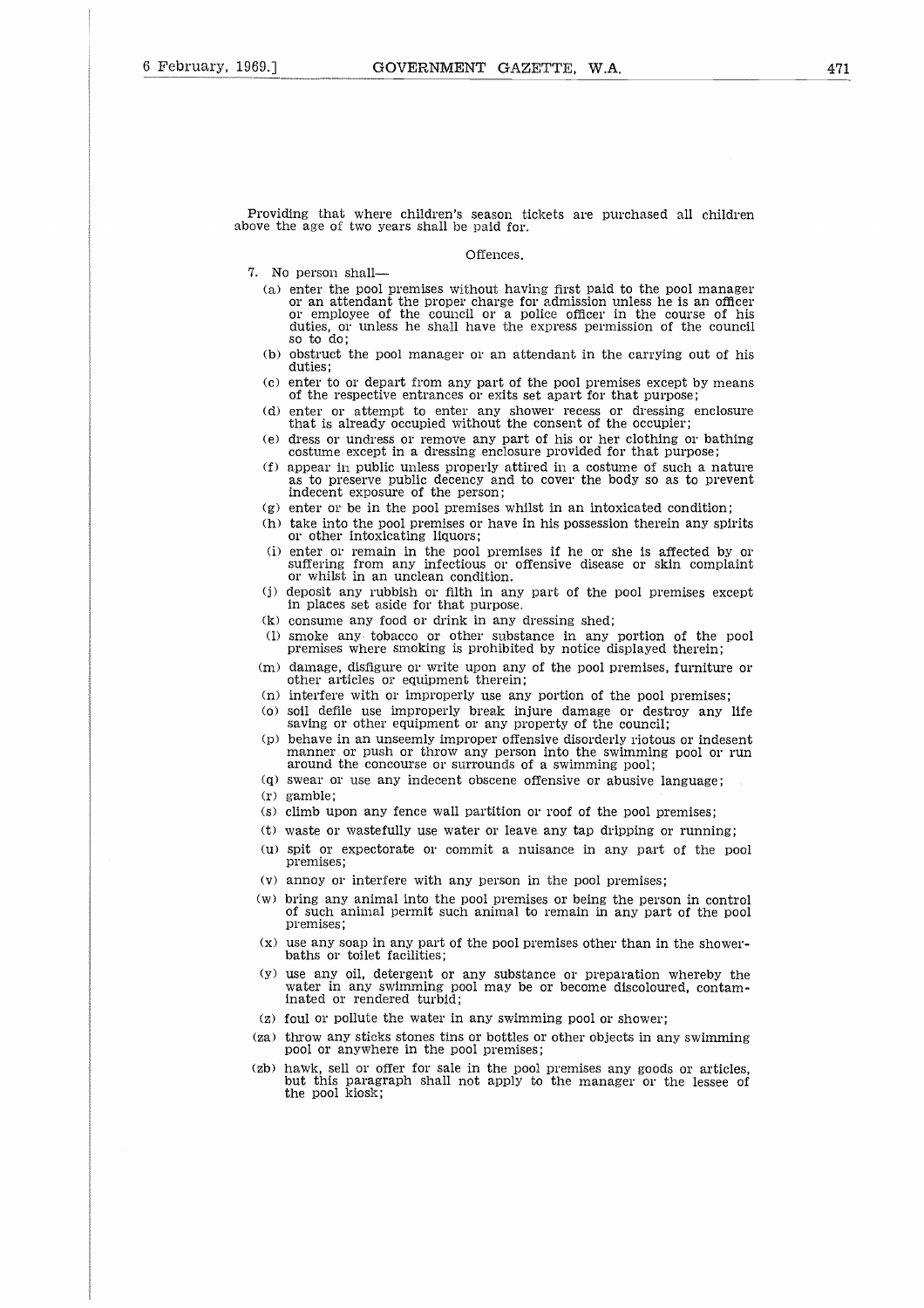- (ze) for reward or profit teach coach or train any person in the poo premises except with the consent in writing of the council, which consent may be given absolutely or conditionally and may be withdrawn by the council at any time.
- (zd) enter any part of the pool premises set apart exclusively for members of the opposite sex;
- (ze) play or take part in any ball game or take any action whatsoever which shall in any way limit the enjoyment of other users of the pool and the pool premises at such time or times as the pool premises be in general public use; provided that this paragraph shall not apply to the use of an inflatable beach ball at the absolute discretion of the manager or other person for the time being in charge of the pool or to the playing of games or aquatic sports specially organised and conducted in the pool premises by a club or person at such time or times as shall be approved by the council;
- (zf) take into the pool premises any glass receptacle but may leave same with the manager.

#### Costumes.

8. Should any person appear in public in such a condition as to be, in the opinion of the manager or person for the time being in charge of the pool, indecently or insufficiently clad, the manager or such other person shall direc that he or she shall resume his or her ordinary clothing and such direction shall be complied with forthwith.

#### Control of Premises.

9. (a) Every person using the pool premises shall obey all reasonable directions of the manager or other person for the time being in charge thereof.

(b) The manager may temporarily suspend admittance to or clear the pool premises or any part thereof of all or any person or persons if in his opinion such action is necessary or desirable.

#### Valuables.

10. Any person entering the pool premises may deposit valuables with the manager or person for the time being in charge thereof but under no circumstances whatsoever will the council accept liability should such valuables or any of them be lost, stolen, damaged, destroyed or otherwise interfered with whilst in the custody of the manager or such person or of the council.

#### Lost Property.

11. (a) Every person finding in the pool premises any article which may have been left or lost therein shall immediately deliver the same to the manager or the person for the time being in charge of the pool premises, who shall thereupon register a description of such article and all particulars relating thereto in a book which shall be kept for that purpose, and any person claiming any such articles and who satisfies the said manager or such other person that he or she is the lawful owner of the same shall have such article returned upon signing for the same in the book abovementioned.

(b) The manager or other person for the time being in charge of the pool premises shall report to the shire clerk (at least once every week) regarding lost property, and produce the said book for inspection by the shire clerk.

(c) The council shall not under any circumstances incur any liability in respect of articles lost or left in the pool premises or stolen from any person whilst on the pool premises.

(d) All articles left at the pool and not claimed within a period of six calendar months shall be disposed of by the council in any manner it thinks proper.

#### Carnival.

12.  $\,$  (a) Any person, club, association or organisation conducting any carnival held at the pool premises shall be responsible for the conduct of the competitors and spectators during such carnivals and shall be bound to see that there is no overcrowding and that no damage is done to the buildings or fencing or  $\operatorname{any}$ other portion of the pool premises, and further, that each and every one of the by-laws is strictly observed by all competitors, officials and spectators attending such carnivals.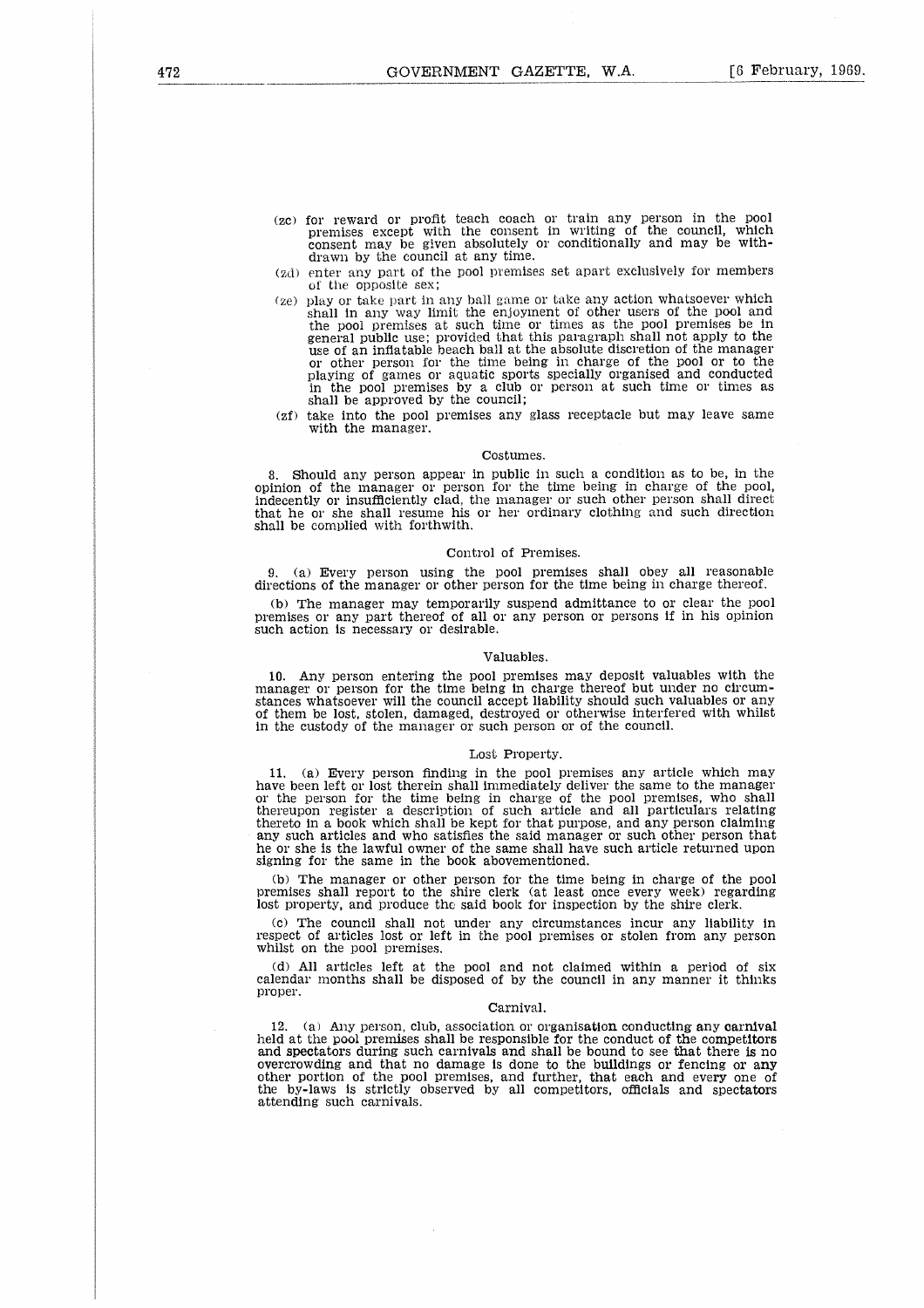(b) At swimming carnivals held at the pool the competitors shall wear proper and approved bathing costumes.

(c) Every person, club, association or organisation to whom the pool is let on hire for the purpose of holding a swimming carnival shall, at least two weeks before the proposed date of such carnival, forward to the shire clerk a copy of such programme of events as it is desired shall be competed for thereat and of any games or sports proposed to be then conducted. Any item on such Programme of which the president and shire clerk do not approve shall be struck out or altered as directed.

(d) The person, club, association or organisation conducting any carniva held at the pool premises shall pay to the council charges as shall be agreed upon by the council and the person, club, association or organisation concerned.

All holders of season or family tickets must pay the prescribed admission charge to enter the pool premises, during the conducting of any carnival duly approved by the council.

#### Parking and Surrounds.

13. The manager or the person for the time being in charge of the pool premises shall also be in charge and in overall control of the parking area and other surrounds of the pool.

#### Accounting.

14. The manager or the person for the time being in charge of the poo premises shall as frequently as required by the shire clerk properly account<br>to the shire clerk for all moneys received by way of admission and hire charges<br>at the pool during the preceding period, and at the same time sha written report to the shire clerk of all matters which in his judgment call for report arising out of the management and control of the pool and its parking area and surrounds and the behaviour of persons using the same.

#### Enforcement.

15. (a) Any person offending against any of the provisions contained in these by-laws shall upon conviction be liable to a penalty not exceeding forty dollars (\$40).

(b) Any person who shall infringe any of the provisions of these by-laws or<br>who shall permit any breach thereof may be summarily removed from the pool<br>or the premises or any part thereof by the manager or other person for time being in charge of the pool premises or by any other officer appointed from time to time for that purpose by the council, or may be arrested by such manager, other person or officer and given into custody of a police officer.

(c) The manager or other person for the time being in charge of the pool premises may refuse to admit to such premises any person who shall have been convicted of wilfully disobeying or infringing or breaching any of the provisions of these by-laws until such time as the council or the manager may decide that such person shall be re-admitted.

(d) The council may issue a written direction to the manager that any person named in such direction shall not be admitted to the pool premises and whilst such direction remains in force the manager or such other person for the time being in charge of the pool premises shall not admit such person to the pool premises or suffer him or her to be therein, and such person shall not with knowledge that such direction is in force enter or attempt to enter the pool. From named in such direction shall not be admitted to indist such direction remains in force the manager or  $\epsilon$  the pool premises or suffer him or her to be therein, and<br>e jool premises or suffer him or her to be therein

The Common Seal of the Municipality was hereto affixed this 31st day of December, 1968, in the presence of

 $[L.S.]$ 

E. A. **RICHARDSON, O.B.E., J.P., President.**

Acting Shire Clerk.

E. A. P. EARL,

J. F. CRAIG,<br>Acting Minister for Local Government.

Approved by **His** Excellency the Governor in Executive Council this 23rd day of January, 1969.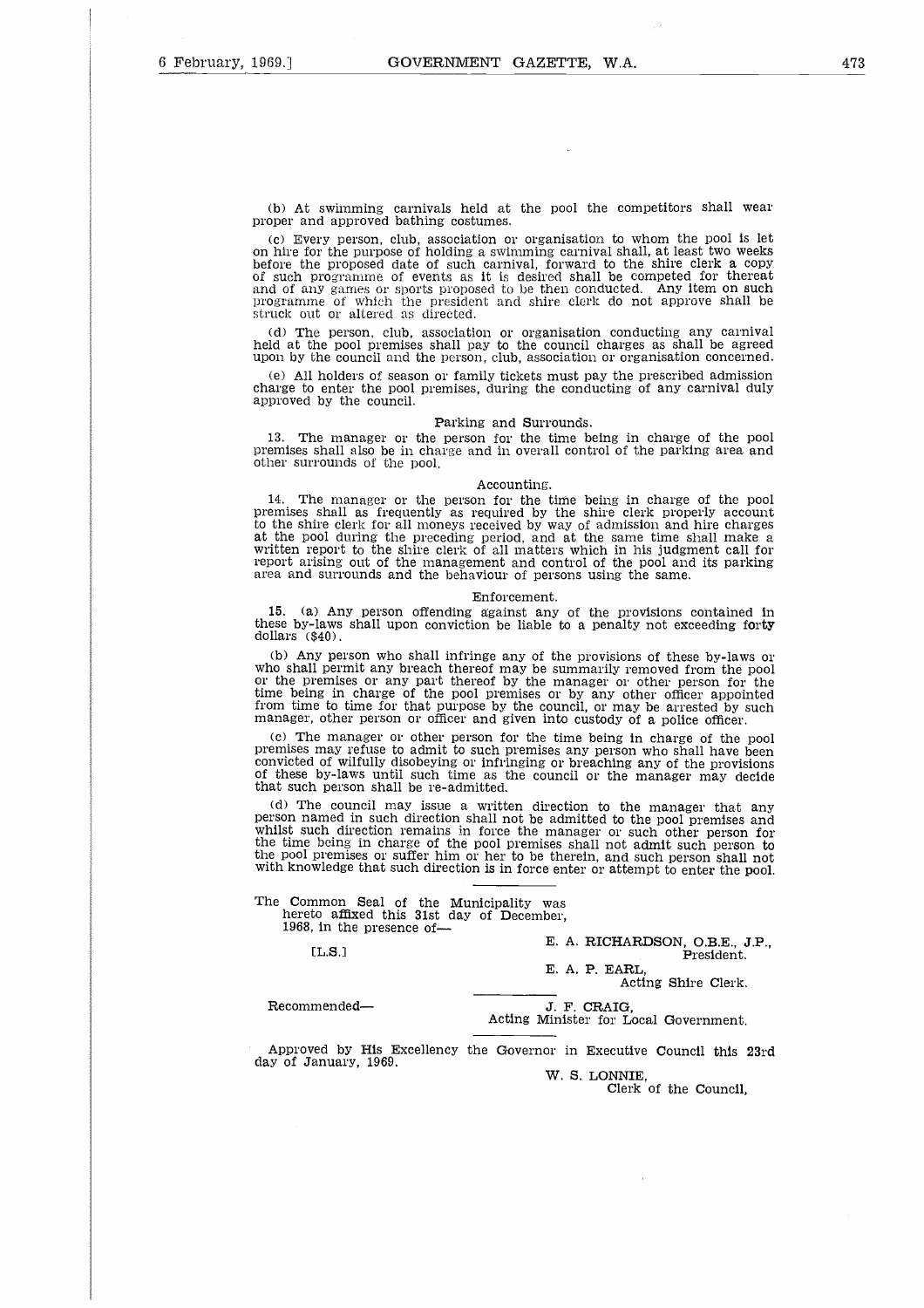#### LOCAL GOVERNMENT ACT, 1960-1968; TOWN PLANNING ANI DEVELOPMENT ACT, 1928.

The Municipality of the Shire of Swan-Guildford.

By-laws Relating to Classification of an Area.

L.G. 2391/52.

IN pursuance of the powers conferred upon it by the abovementioned Acts and of all other powers enabling it, the Council of the abovementioned Municipality hereby records having resolved on the 18th day of November, 1968, to make and submit for confirmation by the Governor the following by-laws:-

The area comprising portion of Swan Locations 24 and 25 and being lot 2 on plan 4575 Great Eastern Highway South Guildford is hereby classified and the said area shall not be used for any purpose other than that for which it has been classified.

2. The land in the aforementioned area shall not be used for any purpose other than for roads, public recreation and utilities, flat sites, swimming pools, motel site, service station site and sewerage treatment plant site.

3. If any person shall either by act or omission contravene this by-law, he shall be guilty of an offence under this by-law, and on conviction for such offence, shall be liable to a penalty not exceeding forty dollars.

Dated this 18th day of November, 1968.

 $TLS.1$ 

D. E. MAGUIRE, President.

T. J. WILLIAMSON, Shire Clerk.

Recommended

L, A. LOGAN, Minister for Local Government.

Approved by His Excellency the Governor in Executive Council this 23rd day of January, 1969.

> W. S. LONNIE, Clerk of the Council.

#### LOCAL GOVERNMENT ACT, 1960-1968; TOWN PLANNING AND DEVELOPMENT ACT, 1928.

The Municipality of the Shire of Swan-Guildford.

By-laws Relating to Prescribing a Residential Area.

 $L$ G. 23917/52.

IN pursuance of the powers conferred upon it by the abovementioned Acts and of all other powers enabling it, the Council of the abovementioned Municipality hereby records having resolved on the 18th day of November, 1968, to make and submit for confirmation by the Governor the following by-laws:-

1. The by-laws of the Shire of Swan-Guildford relating to the prescribing of a residential area passed by the Swan Road Board on the 13th day of August, 1936, and appearing in the *Government Gazette* on 11th September, 1936, and amended by publication in the *Government Gazette* on 23rd July, 1937 are hereby further amended as hereinafter appears:-

2, By-law 1 is amended by inserting after the words "Guildford road on the east side," the passage "with the exception of land being portion of Swan Locations 24 and 25 and being Lot 2 on plan 4575,".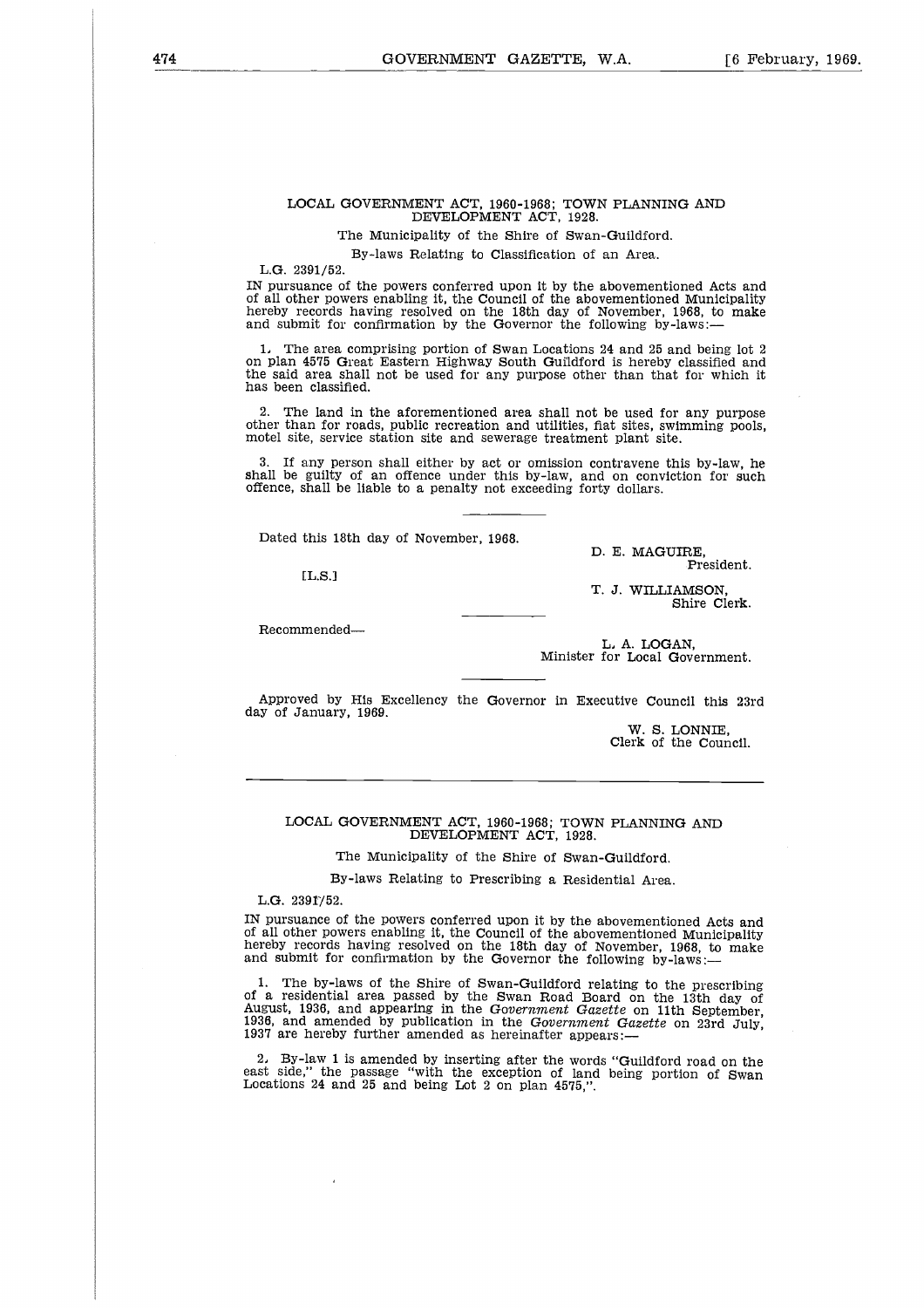Dated this 18th day of November,1968.

 $[L.S.]$ 

Recommended

D. E. MAGUIRE, President.

T. J. WILLIAMSON, Shire Clerk.

L, A. LOGAN, Minister for Local Government.

Approved by His Excellency the Governor in Executive Council this 23rd day of January, 1969. W. S. LONNIE,

Clerk of the Council.

## CEMETERIES ACT, 1897.

Cunderdin Public Cemetery—Reserve No. 14531. Meckering Public Cemetery—Reserve No. 14624,

#### L.G. 625/53.

BY virtue of all powers in that behalf vested in the Council of the Shire of Cunderdin as Trustees for the Cunderdin and Meckering Public Cemeteries the said Trustees makes the following by-laws which shall come into operation immediately upon their confirmation and approval by the Governor and publication in the *Government Gazette.*

1. From the date of coming into operation of these by-laws, all previous by-laws relating to the Cunderdin and Meckering Public Cemeteries are hereby repealed.

2. All fees and charges payable to the Trustees, as set forth in Schedule "A" shall be paid at the times and manner therein mentioned unless otherwise ordered.

The "Secretary" as referred to in these by-laws, means the person for the time being employed by the Trustees as the Secretary of the Cemeteries, and such person shall, subject to the Trustees, exercise a general supervision and control over all matters pertaining to the Cemeteries, and to the carrying out and enforcement of these by-laws, and the direction of such person shall in all cases and for all purposes be presumed to be and have been the direction of the Trustees.

4. A plan of the Cemeteries showing the distribution of the land compartments, sections, situation and number of graves, and a register of all certificates of Rights of Burial shall be kept at the office of the Trustees.

5. Any person desiring to inter any dead body in the Cemeteries shall make an application in the form contained in Schedule "E" and upon payment of the appropriate fees, the Trustees may issue a form of Order of Burial, in accordance with Schedule "D".

6, All applications for interment shall be made at the office of the Trustees in such time as to allow at least twenty four hours notice being given to the Secretary at the office prior to the fixed time for burial.

The Trustees shall cause all graves to be dug and vaults and brick graves to be re-opened as and when required.

8. Every coffin shall have upon the lid an approved metal plate bearing the name of the deceased, stamped or otherwise indelibly inscribed in legible characters thereon. A coffin which does not comply with this by-law shall not<br>be admitted to or be interred in the Cemeteries.

9. Every grave shall be at least six feet deep at the first interment and no interment shall be allowed in any grave with a less depth than three feet from the top of the coffin to the original surface of the surrounding ground.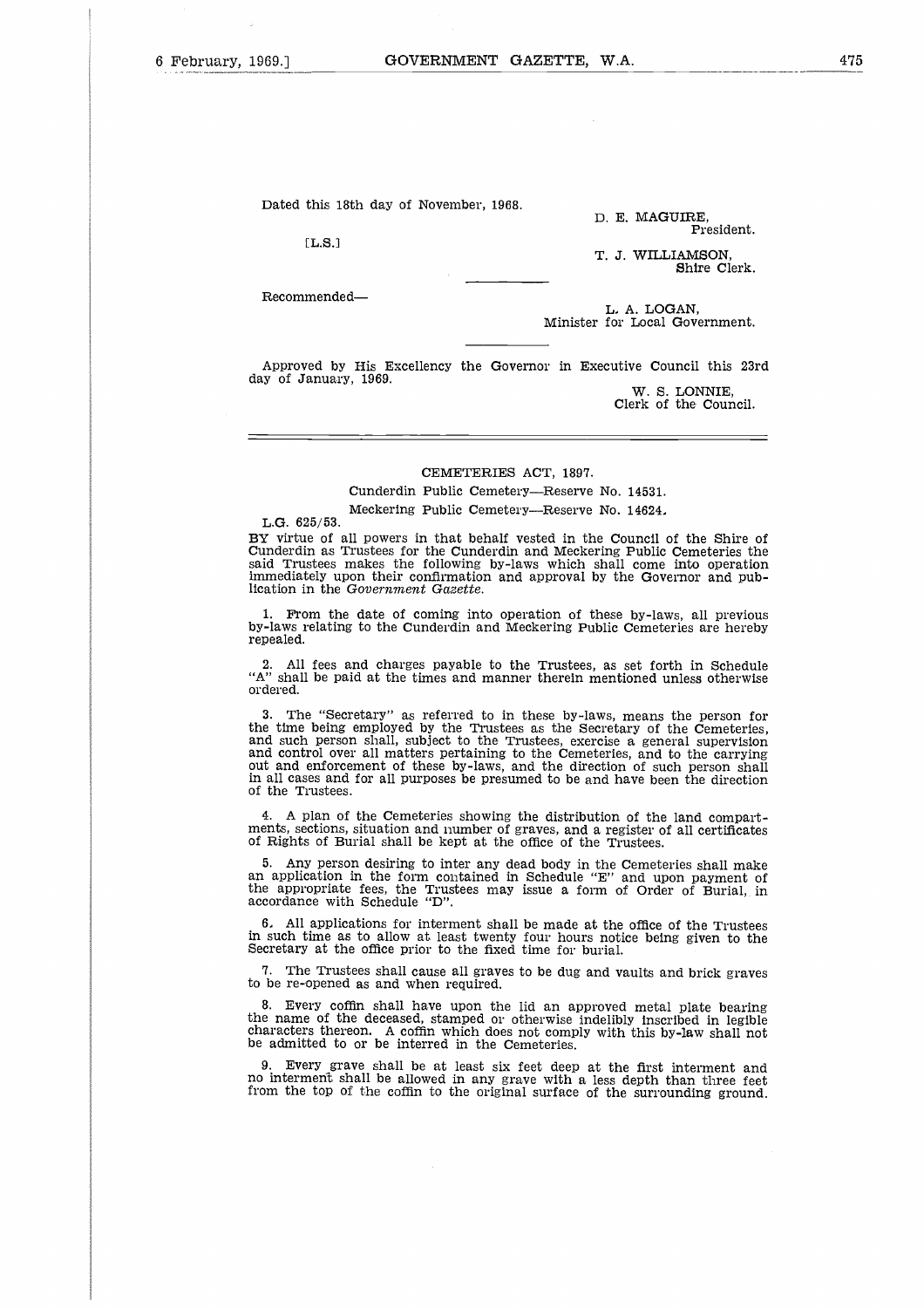10. In the case of an application for interment in any private grave or vault to which the deceased had no claim during life, the written and verified consent of the grantee shall be handed in with the application in the form of assign-ment of Right of Burial, Schedule "C".

11. (1) Subject to paragraph (ii) of this by-law, a person shall not bring a dead body into the Cemeteries unless he, or his representative has first handed to the Secretary for inspection and return a medical certificate of death or a Coroner's order for burial in respect of the body.

(ii) Where an undertaker or his representative, for a valid reason, is unable<br>to produce a medical certificate or Coroner's order for burial, as required by<br>paragraph (i) of this by-law and he has given to the Secretary a guarantee to produce the certificate or order within three days, he may bring the body into the Cemeteries.

(iii) A burial Shall not be permitted in the Cemeteries unless the provisions of one of the foregoing paragraphs of this by-law have been complied with. (iv) Where a representative or the undertaker himself has given written guarantee as required by paragraph (ii) of this by-law and he has failed to produce the certificate or order within three days the undertaker's license may be suspended until the certificate or order is produced.

12. No interment shall be allowed on a Sunday except when it is certified in writing by a medical officer of health that for sanitary or special religious reasons it is necessary or advisable that the burial take place on that day.

13. The hours for burial shall be as follows: Monday to Friday, 9.30 a.m. to 4.30 p.m. Saturday, 9 a.m. to 12 noon. Sunday (subject to by-law 12), from 2 p.m. to 4 p.m., and no burial shall he allowed to take place nor any coffin allowed to enter the Cemeteries at any other hour except by written permission of the Trustees. No burial shall take place on Christmas Day o Good Friday.

14. The time fixed for any burial shall be at which time the funeral is to arrive at the Cemeteries gates and if not punctually observed, the undertaker responsible shall be liable to a fine of \$1.

15. Every funeral shall enter by the principal entrance and no vehicle except the hearse and mourning coaches shall be permitted to enter the Cemeteries or stand opposite the entrance gates.

16. If application to the Trustees be made to exhume any corpse for the purpose of examination or identification or for the purpose of its being buried elsewhere in accordance with the wishes of the deceased or his family, an order from the Governor or the warrant of a Coroner or a Justice of the Peace issued in accordance with the law authorising the Trustees to permit the exhumation must be attached to the application form,

17. Children under the age of 10 years entering the Cemeteries must be in the charge of some responsible person.

18. Smoking shall not be allowed within the Cemeteries nor may any fireworks be discharged therein.

19. No dogs shall be admitted into the Cemeteries and any dog found therein shall be liable to be destroyed.

20. Any person violating the rules of propriety and decorum, or committing a nuisance or trespass, or injuring any tree, shrub, plant or flower border, grave or any erection, or in any way infringing these by-laws shall be expelled from the Cemeteries.

21. No person shall remove any plant, tree, shrub, flower (other than withered flowers) or any article from any grave without first obtaining a permit from the Trustees or its representatives.

No person shall pluck any tree, shrub, plant or flower growing in any portion of the Cemeteries.

23. No person shall remove or carry out of the Cemeteries any tree, plant, flower or shrub without the written authority of the Trustees or their representatives.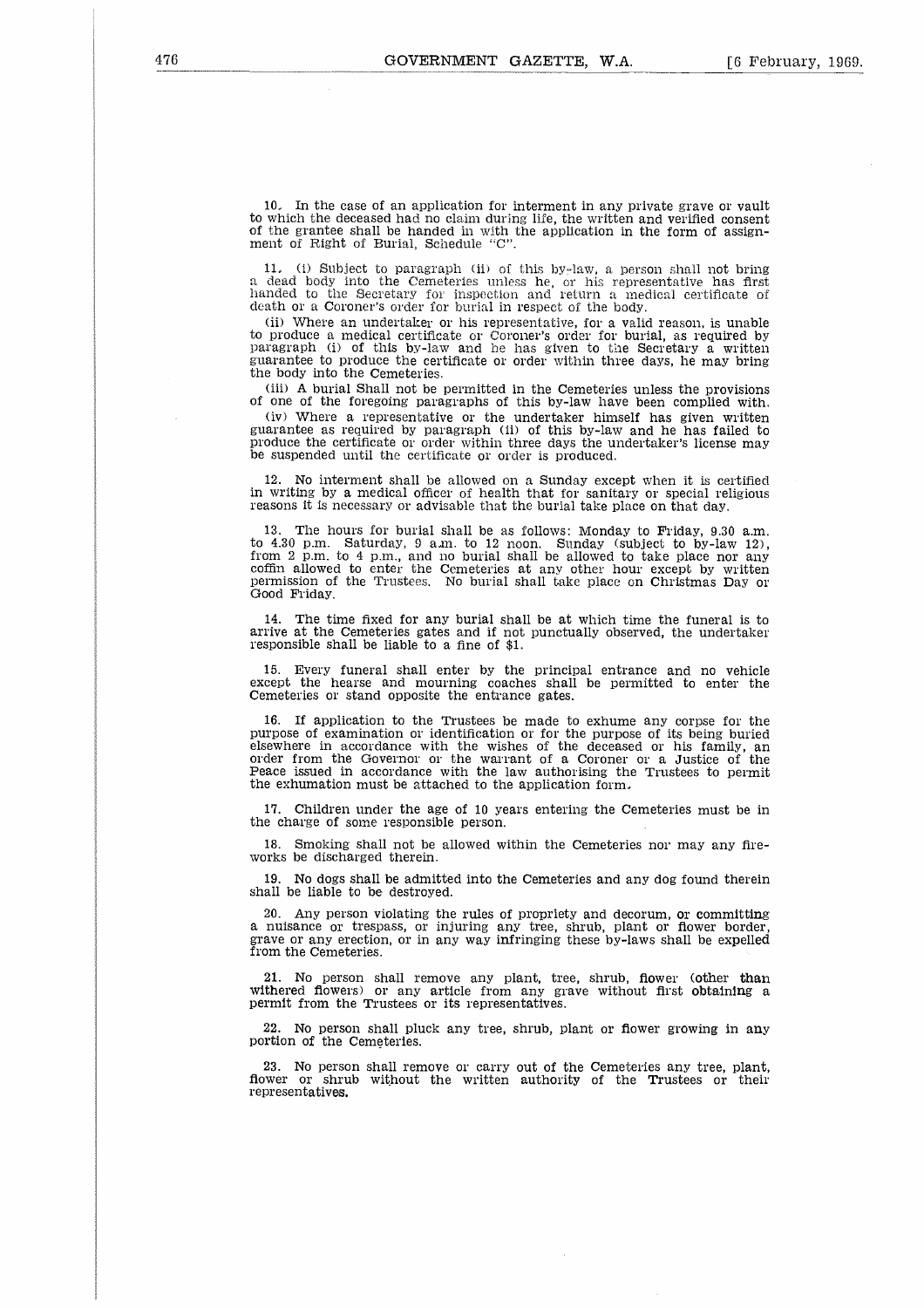24. No person shall promote or advertise or carry on within the Cemeteries any trade, business or calling, either by solicitation, distribution of circulars, by cards or otherwise or by any other system of advertising whatsoever without the written consent of the Trustees and any person infringing this by-law shall be expelled from the Cemeteries.

25. No person employed by the Trustees shall be permitted to accept any gratuity whatsoever nor shall he be pecuniarily interested in any work in the Cemeteries other than the remuneration he received from the Trustees, and any such person proved guilty of accepting any gratuity or being pecuniarily interested in such work shall be liable to summary dismissal.

26. Any person requiring a Grant of Right of Burial in any part of the Cemeteries shall apply to the Trustees in writing specifying the location of<br>the grave. If it is proposed to inter therein the remains of any already deceased person the name of such person must he shown in the application. If the application is approved by the Trustees a Grant of Right of Burial shall be issued in the form of Schedule "B".

27. No brick grave or vault shall be constructed in any plot in respect of which a Grant of Right of Burial has been issued without the authority of th Trustees first obtained, and subject also to specifications of the proposed work and the execution thereof.

Every such Grant of Burial shall be subject to the by-laws for the time being in force, and no interment in any such grave or vault shall be allowed unless upon production of the grant aforesaid, nor shall any such grave or vault he opened unless with the consent of the Trustees.

29. Every coffin placed in any such grave or vault shall be bricked in, cemented, and any space surrounding such coffin to be filled with charcoal, dry earth, or other suitable material and covered with a slab of stone, slate or iron, unless special written exemption be obtained from the Trustees.

30. In the event of such exemption being obtained from the Trustees each coffin placed in any brick grave or vault shall be properly lead-lined and hermetically sealed.

31. If application be made for an interment in any grave or vault of the remains of any person other than the person to whom the grant was issued or his registered assign, the written and verified consent of such grantee or assignee shall be produced, together with the Grant of Right of Burial.

32. Should the grantee be unable to produce the Grant of Right of Burial through having lost same, on making application for a grave to be re-opened for the purpose of interment, the said grantee shall make a declaration to this effect, and shall pay the fee for a copy of such Grant of Right of Burial as prescribed in Schedule "A" before the interment takes place.

33. Any person desiring to place or erect, or to alter or add to any monu-ment, tombstone, or any enclosure in any part of the Cemeteries must first obtain the written consent and approval of the Trustees and otherwise comply with section 23 of the Cemeteries Act, 1897.

34. Every tombstone, monument, or enclosure shall be placed on proper and substantial foundations, which if required by the Trustees or their officers shall extend to the bottom of the grave.

The materials used in every such erection shall be subject to the approval of the Secretary or other officer appointed by the Trustees and any material rejected shall be immediately removed from the Cemeteries by the contractor for the erection. All refuse and other rubbish remaining after any work is completed shall be immediately removed from the Cemeteries by the person causing same.

36. Should any work by masons or others be not completed before a Sunday, they shall be required to leave the work in a neat and safe condition to the satisfaction of the Secretary.

37. Monumental masons and other tradesmen shall before commencing work within the Cemeteries, deposit with the Secretary or the Trustees the sum of \$2 which shall be forfeited if the provisions of either of the two preceding by-laws be not complied with to the satisfaction of the Secretary.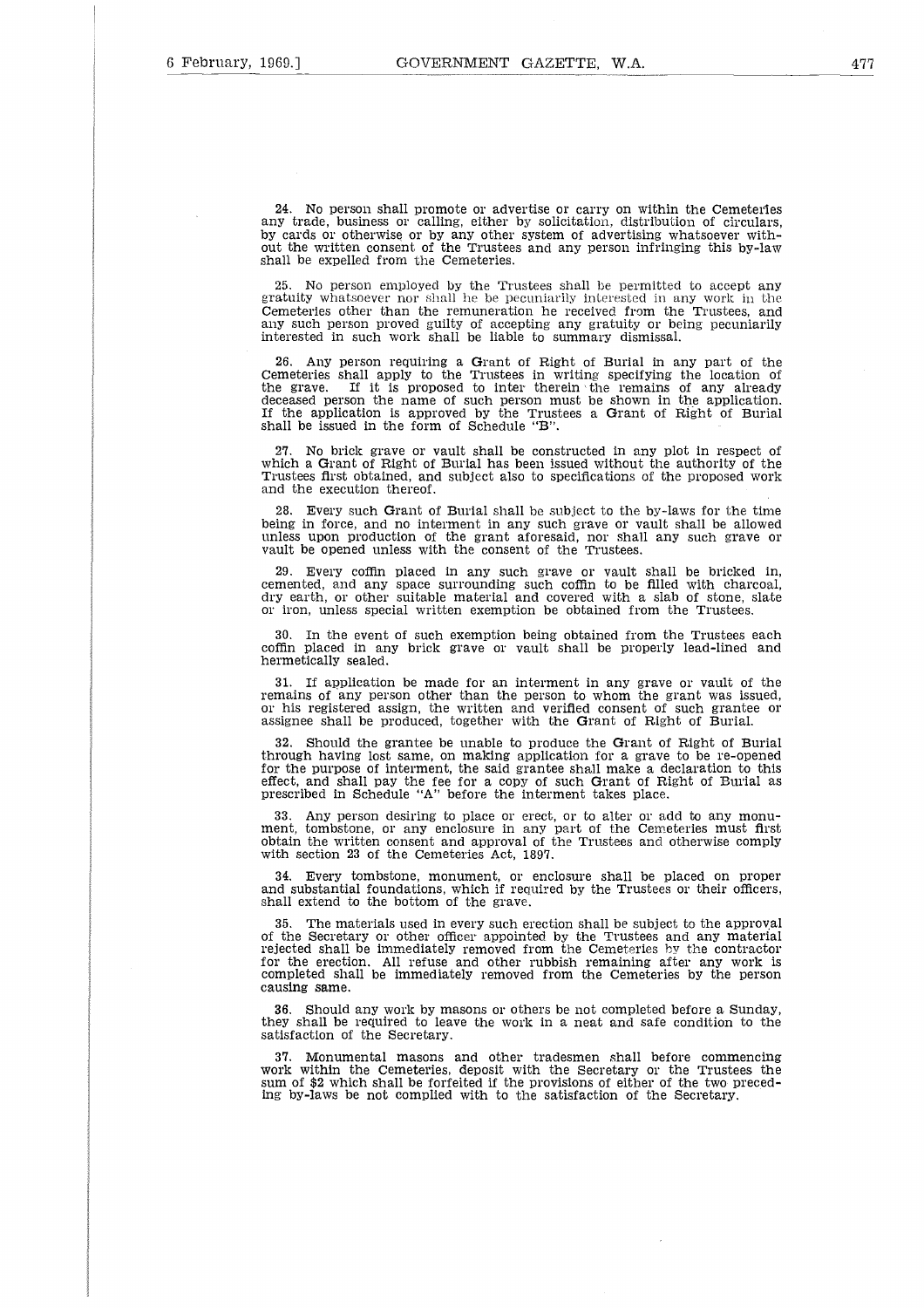38. All materials required in the erection and completion of any work shall, as far as possible, be prepared before being taken to the Cemeteries, and all materials required by tradesmen shall be admitted at the main entrance and no vehicle conveying any such materials with wheels less than four inches broad shall be permitted to enter the Cemeteries.

Monumental masons shall not be permitted to carry on work within the Cemeteries during other than the hours specified for the opening and closing of the gates on week days, Saturdays and Sundays excepted, when no work is to be done from noon on Saturday to the opening of the gates on the Monday morning, without the written consent of the Trustees.

40. No wooden fence, railing, cross or other wooden erection shall be allowed on or around any grave or vault.

41. No trees or shrubs shall be planted on any grave except such as shall be approved by the Secretary.

42. All workman whether employed by the Trustees or by any other person shall at all times whilst within the boundaries of the Cemeteries be subject to the supervision of the Secretary and shall obey such directions as that officer may find it necessary to give and any workmen committing any breach of these regulations and by-laws, or refusing or neglecting to comply with any directions of the said Secretary, shall be removed from the Cemeteries.

43. Any person taking part in dressing or attending to any grave shall comply with the following rules:

- (a) No rubbish, soil, sand or other material removed in dressing a grave shall be placed on any other grave and if placed on any adjoining ground shall be removed immediately the work is completed.
- No sand, soil or loam shall be taken from any portion of the Cemeteries for the purpose of dressing any grave except with the permission of the Secretary.
- (c) The dressing of all graves, and the wheeling and carting of any material shall be subject to the supervision of the Secretary.
- (d) Work in all cases to be carried on with due dispatch and only during regulation hours specified within by-law 13 hereof.

44. Prior to conducting any interment within the Cemeteries or making use of the Cemeteries for any purpose connected with interments every undertaker shall pay to the Trustees an annual fee as prescribed in Schedule "A" and shall at the time of making such payment give his assent in writing to such conditions as the Trustees may deem fit to impose. Upon such assent being given and payment of the fee made he shall receive a permit to hold good during good behaviour and until the first day of July next following and unless in the possession of such permit no undertaker shall be allowed to engage in or carry out any duty or work within the Cemeteries.

45. The Trustees may decorate graves from time to time, when desired by the grantees so to do, If the grantees do not desire the Trustees to carry out this work, the grantees may either do it themselves or employ any person licensed by the Trustees for that purpose.

46. No person except the relatives of the deceased, the Trustees or those licensed by the Trustees shall be permitted to decorate any grave.

47. If for the purpose of re-opening a grave the Trustees find it necessary to remove edging tiles, plants. grass, shrubs, etc., from the grave the person sc<br>ordering the re-opening shall pay to the Trustees the charges laid down in<br>Schedule "A".

Notwithstanding this clause, the Trustees accept no liability for any damage to edging tiles, headstones, plants, etc., arising from the re-opening of any grave.

48. Notwithstanding anything contained in the by-laws to the contrary permission may be granted to the Defence Department of the Commonwealth to erect headstones on the graves of the deceased soldiers without payment of any fee.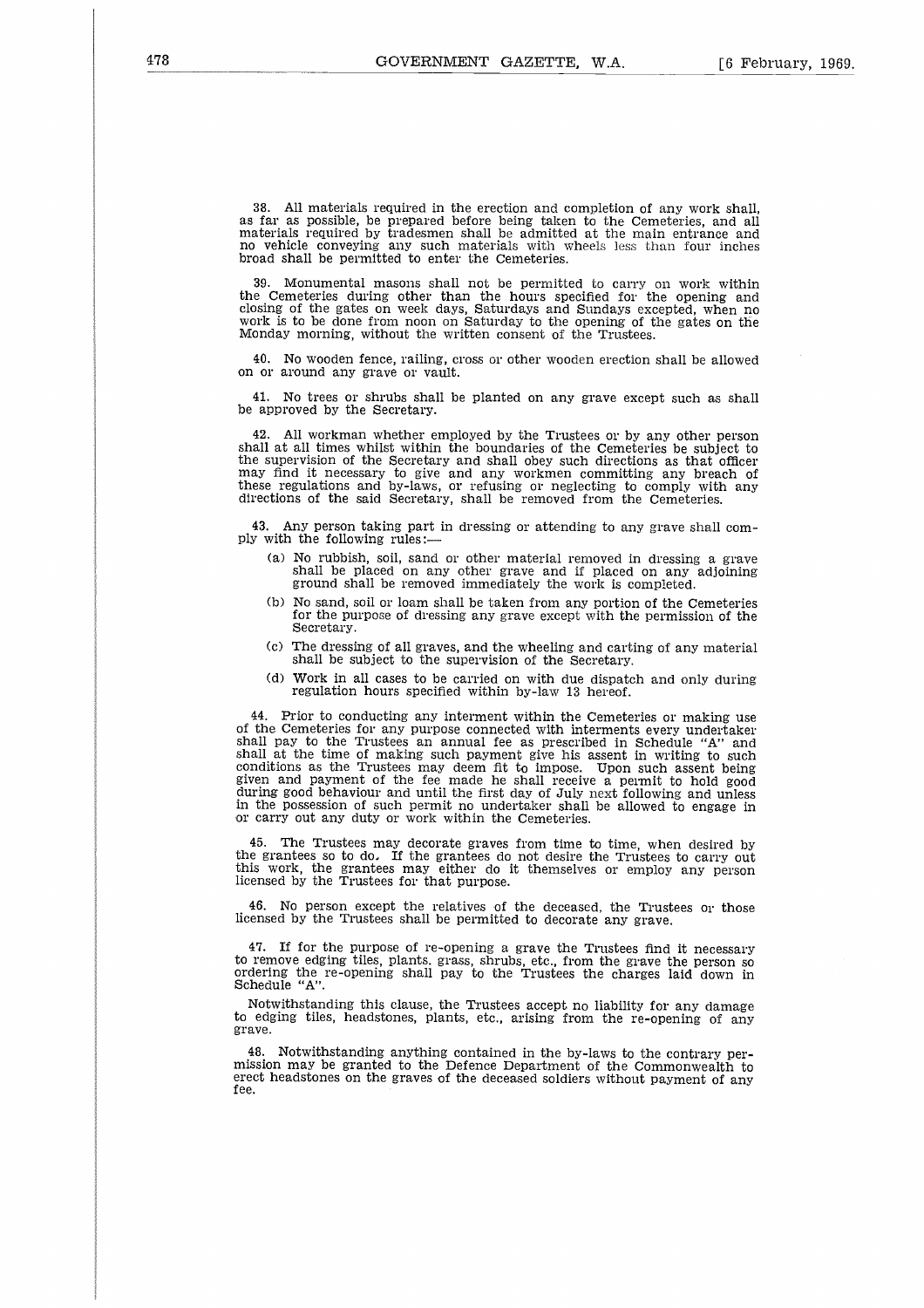49. Free ground may be granted if it is proved to the satisfaction of the Trustees.

(a) that the deceased was a returned soldier, and that he died as the result of injuries received on active service; or

(b) that the relatives of the deceased are in necessitous circumstances.

Provided that such grant shall be made subject to the condition that only the remains of the deceased person as approved by the Trustees shall be interred in the grave.

50. A person who commits a breach of any of these by-laws commits an offence and shall for every such offence be liable to a penalty not exceeding Ten dollars and in any case of a continuing breach a further sum not exceeding Two dollars for every day during which such breach occurs.

51. Any person committing a breach of any by-law shall, in addition to being liable to a penalty under any by-laws, be liable to be forthwith removed from the Cemeteries by the Trustees or the Secretary, or other employees of the Trustees or by any police constable. If such person resists removal from the Cemeteries, or if and as often as such person so removed shall, unless with the consent of the Secretary again enter the Cemeteries within 24 hours of his removal therefrom, he shall be liable to a penalty not exceeding ten dollars. (a) Land, 8 ft. x 4 ft., where directed by Trustees Land, 8 ft. x 4 ft., selected by Trustees Land, 8 ft. x 4 ft., where directed by Trustees Land, 8 ft. x 4 ft., where directed by Trustees Land, 8 ft. x 4 ft., where dire to a penalty under any by-laws, be liable to be<br>meteries by the Trustees or the Secretary, or<br>or by any police constable. If such person re<br>es, or if and as often as such person so remove<br>of the Secretary again enter the

#### Schedule "A".

| from the Cemeteries by the Trustees or the Secretary, or other employees of<br>the Trustees or by any police constable. If such person resists removal from<br>the Cemeteries, or if and as often as such person so removed shall, unless with<br>the consent of the Secretary again enter the Cemeteries within 24 hours of his<br>removal therefrom, he shall be liable to a penalty not exceeding ten dollars. |                                                                                                                    |                                                                                                                                                                                                                                                                                                                                                                     |                                                          |                                                |  |  |
|-------------------------------------------------------------------------------------------------------------------------------------------------------------------------------------------------------------------------------------------------------------------------------------------------------------------------------------------------------------------------------------------------------------------|--------------------------------------------------------------------------------------------------------------------|---------------------------------------------------------------------------------------------------------------------------------------------------------------------------------------------------------------------------------------------------------------------------------------------------------------------------------------------------------------------|----------------------------------------------------------|------------------------------------------------|--|--|
|                                                                                                                                                                                                                                                                                                                                                                                                                   |                                                                                                                    | Schedule "A".                                                                                                                                                                                                                                                                                                                                                       |                                                          |                                                |  |  |
|                                                                                                                                                                                                                                                                                                                                                                                                                   |                                                                                                                    | Cunderdin and Meckering Public Cemeteries.                                                                                                                                                                                                                                                                                                                          |                                                          |                                                |  |  |
|                                                                                                                                                                                                                                                                                                                                                                                                                   |                                                                                                                    |                                                                                                                                                                                                                                                                                                                                                                     |                                                          |                                                |  |  |
| 1.                                                                                                                                                                                                                                                                                                                                                                                                                | SCALE OF FEES AND CHARGES PAYABLE TO THE TRUSTEES.<br>On application for a "Form of Grant of Right of Burial" for- |                                                                                                                                                                                                                                                                                                                                                                     |                                                          |                                                |  |  |
|                                                                                                                                                                                                                                                                                                                                                                                                                   |                                                                                                                    | (a) Land, $8$ ft. $x \notin$ ft., where directed by Trustees<br>$\sim$<br>Land, 8 ft. $x$ 8 ft., where directed by Trustees<br><b>Second</b><br>Land, 8 ft. x 12 ft., where directed by Trustees<br><b>Second</b><br>Land, $8$ ft. $x$ 4 ft., selected by Applicant<br>$\sim 100$<br><b>Sales</b><br>Land, 8 ft, x 8 ft, selected by Applicant<br>$\sim$ 100 $\sim$ | $\ldots$<br>$\ldots$<br>$\ldots$<br>$\ldots$<br>$\cdots$ | \$<br>6.00<br>12.00<br>18.00<br>-8.00<br>16.00 |  |  |
|                                                                                                                                                                                                                                                                                                                                                                                                                   |                                                                                                                    | Land, 8 ft. x 12 ft., selected by Applicant<br>$\mathbf{L}$<br>$\cdots$                                                                                                                                                                                                                                                                                             | $\cdots$                                                 | 24.00                                          |  |  |
|                                                                                                                                                                                                                                                                                                                                                                                                                   |                                                                                                                    | (b) Sinking Fees---On application for a "Form of Order for<br>$Burial'$ for $-$                                                                                                                                                                                                                                                                                     |                                                          |                                                |  |  |
|                                                                                                                                                                                                                                                                                                                                                                                                                   |                                                                                                                    | Ordinary grave for an adult<br>$\sim$ 1.1.1 $\sim$ 1.1.1.1 $\sim$<br>$\sim$                                                                                                                                                                                                                                                                                         | $\mathbf{1}$                                             | 18.00                                          |  |  |
|                                                                                                                                                                                                                                                                                                                                                                                                                   |                                                                                                                    | Grave for any child under seven years of age                                                                                                                                                                                                                                                                                                                        | $\ddotsc$                                                | 12.00                                          |  |  |
|                                                                                                                                                                                                                                                                                                                                                                                                                   |                                                                                                                    | Grave for any stillborn child<br>and the second contract of the second second second and second second second second second second second second                                                                                                                                                                                                                    | $\ddotsc$                                                | 8.00                                           |  |  |
| 2.                                                                                                                                                                                                                                                                                                                                                                                                                |                                                                                                                    | If graves are required to be sunk deeper than six feet the following<br>charges shall be payable:—                                                                                                                                                                                                                                                                  |                                                          |                                                |  |  |
|                                                                                                                                                                                                                                                                                                                                                                                                                   |                                                                                                                    | First additional foot<br><b>Second</b>                                                                                                                                                                                                                                                                                                                              | $\mathbf{1}$                                             | 2.00                                           |  |  |
|                                                                                                                                                                                                                                                                                                                                                                                                                   |                                                                                                                    | المنتب<br>$\ldots$<br>$\mathbf{r}$                                                                                                                                                                                                                                                                                                                                  | $\ddotsc$<br>$\cdots$                                    | 4.00<br>6.00                                   |  |  |
|                                                                                                                                                                                                                                                                                                                                                                                                                   |                                                                                                                    | And so on in proportion for each additional foot.                                                                                                                                                                                                                                                                                                                   |                                                          |                                                |  |  |
| 3.                                                                                                                                                                                                                                                                                                                                                                                                                |                                                                                                                    | Re-opening fees: Re-opening an ordinary grave for each interment<br>or exhumation:—                                                                                                                                                                                                                                                                                 |                                                          |                                                |  |  |
|                                                                                                                                                                                                                                                                                                                                                                                                                   |                                                                                                                    | (a) Ordinary grave for an adult $\dots$ $\dots$ $\dots$ $\dots$ $\dots$                                                                                                                                                                                                                                                                                             | $\cdots$                                                 | 14.00                                          |  |  |
|                                                                                                                                                                                                                                                                                                                                                                                                                   |                                                                                                                    | and the state                                                                                                                                                                                                                                                                                                                                                       | $\ldots$                                                 | 10.00<br>6.00                                  |  |  |
|                                                                                                                                                                                                                                                                                                                                                                                                                   |                                                                                                                    | Where removal of kerbing, tiles, grass, etc., is necessary                                                                                                                                                                                                                                                                                                          |                                                          |                                                |  |  |
|                                                                                                                                                                                                                                                                                                                                                                                                                   |                                                                                                                    | according to time required—per man hour at                                                                                                                                                                                                                                                                                                                          | $\sim$                                                   | 1.50                                           |  |  |
|                                                                                                                                                                                                                                                                                                                                                                                                                   |                                                                                                                    | (b) Any brick grave<br>$\sim$ 1000 $\sim$ 1000 $\sim$<br><b>Contact Contact Contact</b><br>and the company of the company of the company of the company of the company of the company of the company of the                                                                                                                                                         | $\ldots$                                                 | 10.00                                          |  |  |
|                                                                                                                                                                                                                                                                                                                                                                                                                   |                                                                                                                    | (c) Any vault, according to work required from                                                                                                                                                                                                                                                                                                                      |                                                          | 10.00                                          |  |  |
| 4.                                                                                                                                                                                                                                                                                                                                                                                                                |                                                                                                                    | Extra charges for-                                                                                                                                                                                                                                                                                                                                                  |                                                          |                                                |  |  |
|                                                                                                                                                                                                                                                                                                                                                                                                                   |                                                                                                                    | (a) Interment without due notice under $by$ -law $6 \ldots$<br>$\mathbf{r}$ and $\mathbf{r}$ are associated to the set of the set of the set of the set of the set of the set of the set of the set of the set of the set of the set of the set of the set of the set of the set of the set of the s                                                                |                                                          | 10.00                                          |  |  |
|                                                                                                                                                                                                                                                                                                                                                                                                                   |                                                                                                                    | $(b)$ Interment not in usual hours as prescribed by by-law 13—<br>Monday to Friday and the contract of the contract of the set of the set of the set of the set of the set of the<br>Saturdays, Sundays and public holidays                                                                                                                                         | $\cdots$<br>المحدد                                       | 6.00<br>10.00                                  |  |  |
|                                                                                                                                                                                                                                                                                                                                                                                                                   |                                                                                                                    | (c) Late arrival at Cemeteries gates under by-law 14                                                                                                                                                                                                                                                                                                                | $\cdots$                                                 | 1.00                                           |  |  |
|                                                                                                                                                                                                                                                                                                                                                                                                                   |                                                                                                                    | (d) Exhumations $\dots$ $\dots$ $\dots$<br><b>Allen Construction</b><br>and the state<br>1.111                                                                                                                                                                                                                                                                      | $\cdots$                                                 | 5.00                                           |  |  |
|                                                                                                                                                                                                                                                                                                                                                                                                                   |                                                                                                                    |                                                                                                                                                                                                                                                                                                                                                                     |                                                          |                                                |  |  |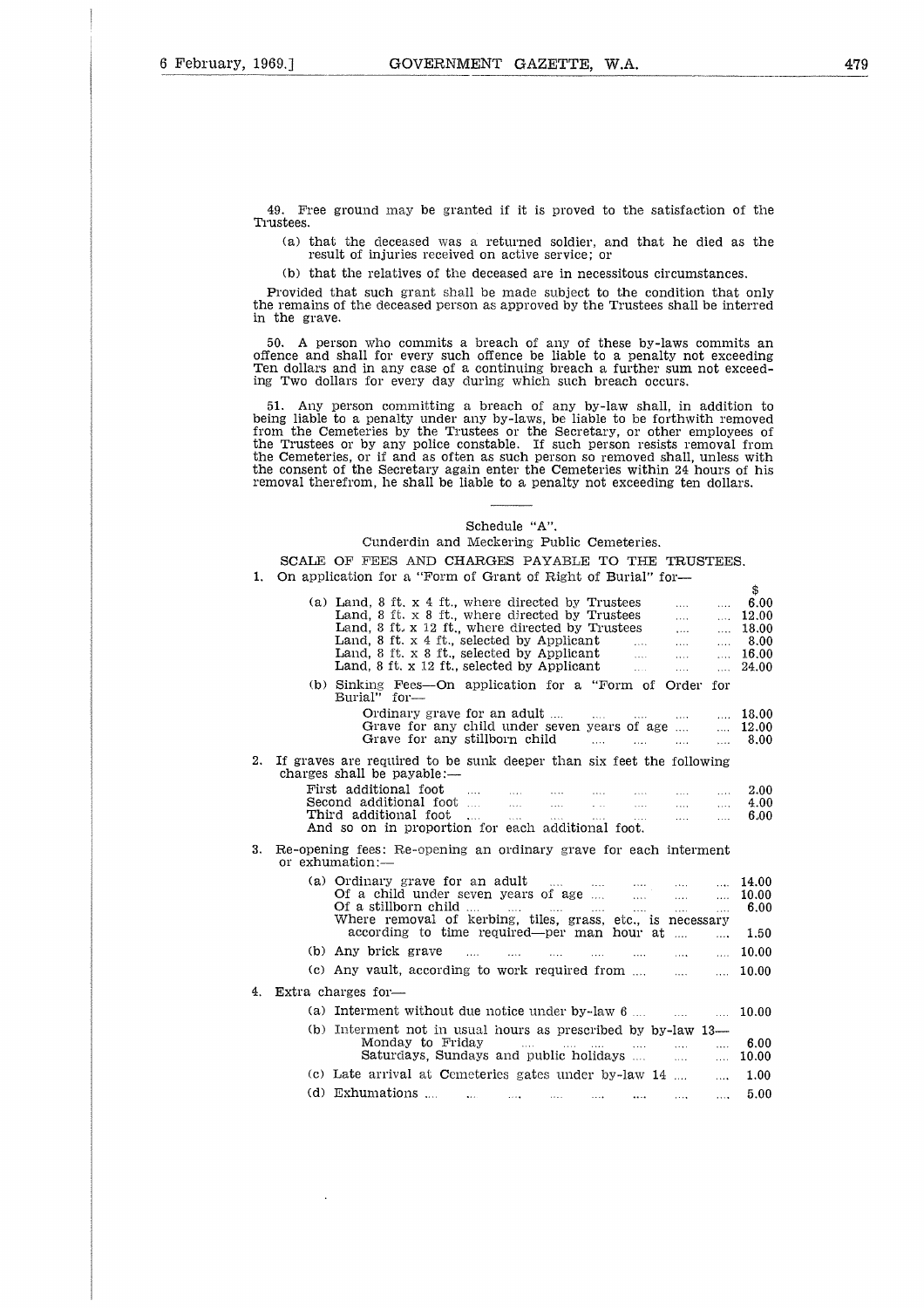| GOVERNMENT GAZETTE.<br>W.A.                                                                                                                                                                                                                                         |
|---------------------------------------------------------------------------------------------------------------------------------------------------------------------------------------------------------------------------------------------------------------------|
|                                                                                                                                                                                                                                                                     |
|                                                                                                                                                                                                                                                                     |
|                                                                                                                                                                                                                                                                     |
|                                                                                                                                                                                                                                                                     |
|                                                                                                                                                                                                                                                                     |
|                                                                                                                                                                                                                                                                     |
| Miscellaneous charges:                                                                                                                                                                                                                                              |
| <b>Permission to erect a headstone and/or kerbing </b>                                                                                                                                                                                                              |
| Permission to erect a monument<br>$\frac{1}{2}$ . The contract of the contract of the contract of the contract of the contract of the contract of the contract of the contract of the contract of the contract of the contract of the contract of the contract of t |
| Permission to erect any nameplate<br>$\mathbf{r}$                                                                                                                                                                                                                   |
| Registration of "Transfer of Form of Grant of Right of Burial"                                                                                                                                                                                                      |
| Copy of "Grant of Burial"<br><b>Saab</b> i Co                                                                                                                                                                                                                       |
| Grave number plate the same that the same contracts of the same of the same of the same of the same of the same of the same of the same of the same of the same of the same of the same of the same of the same of the same of                                      |
| Undertakers' annual license fee<br>المتحدث المحدث المنابي وبمحدث المحدث المناب                                                                                                                                                                                      |
| Undertakers' single license fee for one interment<br>$\cdots$                                                                                                                                                                                                       |
|                                                                                                                                                                                                                                                                     |

#### Schedule "B".

## Cunderdin and Meckering Public Cemeteries. FORM OF GRANT OF RIGHT OF BURIAL.

BY virtue of the Cemeterics Act, 1897-1957, we the undersigned Council for the Shire of Cunderdin, being the Trustees of the Cunderdin and Meckering Public Cemeteries, in consideration of dollars and cents paid to us by (1) of (2) do hereby grant to the said (1) the right of burying bodies in that piece of Schedule "B".<br>
Schedule "B".<br>
FORM OF GRANT OF RIGHT OF BURIAL.<br>
BY virtue of the Cemeterics Act, 1897-1957, we the undersigned Council for<br>
the Shire of Cundentin, being the Trustees of the Cundentin and Meckering<br>
Public identify) and to hold the same to the said (1) for the term of 50 years from the date hereof for the purpose of burial only, This grant is issued subject to all by-laws and regulations now and hereafter in force, made or to be made under the above Act or any future Act or Acts. ri<br>hi ...<br>...<br>...<br>re ... 

Entered day of <u>communications</u> of the contract of the contract of the contract of the contract of the contract of the contract of the contract of the contract of the contract of the contract of the contract of the contract of the Given under our hands and Common Seal this

(1) Name in full. (2) Address and description in full.

This grant must be produced before the grave can be re-opened.

#### Schedule "C".

Cunderdin and Meckering Public Cemeteries. FORM OF ASSIGNMENT OF RIGHT OF BURIAL.

י.<br>ת<br>השפט and description in full.<br>
e grave can be re-opened.<br>
"C".<br>
Fublic Cemeteries.<br>
FRIGHT OF BURIAL.<br>
of dollars and do hereby<br>
chereby<br>
(description of ground) consideration of<br>
consideration of any other was granted to me of the constrained before the<br>
consideration of<br>
Cunderdin and Meckering Public Cemeteries.<br>
FORM OF ASSIGNMENT OF RIGHT OF BURIAL.<br>
I, consideration of any (1 (1) Name in full. (2) Address and description in full.<br>
This grant must be produced before the grave can be re-opened.<br>
<br>
<br>
<br>
<br>
<br>
<br>
Cunderdin and Meckering Public Cemeteries.<br>
FORM OF ASSIGNMENT OF RIGHT OF BURIAL.<br>
<br>
<br>
<br> of <u>the case may</u> be for the term of 50 years by a deed of grant bearing date the case may be for the term of 50 years by a deed of grant bearing date the case may be for the term of 50 years by a deed of grant so as to identify) which was granted to me (or to Schedule "C".<br>
Cunderdin and Meckering Public Cemeteries.<br>
FORM OF ASSIGNMENT OF RIGHT OF BURIAL.<br>
sign unto the said (1)<br>
ansideration of example in the said (1)<br>
as to identify) which was granted to me (or to the exampl and all my estate and interest therein, to hold the same Schedule "C".<br>
Cunderdin and Meckering Pu<br>
RM OF ASSIGNMENT OF R.<br>
of<br>
dd<br>
dd (1)<br>
said (1)<br>
which was granted to me (0)<br>
case may be) for the term<br>
day of<br>
and interest therein, to hold<br>
me was granted, subject to<br>
me was unto  $\begin{tabular}{l|c|c|c|c|c} \multicolumn{1}{c}{\textbf{Schedule "C".}} \\ \hline \multicolumn{1}{c}{\textbf{I,}} & \multicolumn{1}{c}{\textbf{I,}} & \multicolumn{1}{c}{\textbf{I,}} & \multicolumn{1}{c}{\textbf{I,}} & \multicolumn{1}{c}{\textbf{I,}} & \multicolumn{1}{c}{\textbf{I,}} & \multicolumn{1}{c}{\textbf{I,}} & \multicolumn{1}{c}{\textbf{I,}} & \multicolumn{1}{c}{\textbf{I,}} & \multicolumn{1}{c}{\textbf{I,}} & \multicolumn{1}{$ for which the same was granted, subject to the conditions on which I hold same.  $\begin{bmatrix} 1 & 0 & 0 \\ 0 & 0 & 0 \\ 0 & 0 & 0 \\ 0 & 0 & 0 \\ 0 & 0 & 0 \\ 0 & 0 & 0 \\ 0 & 0 & 0 \\ 0 & 0 & 0 \\ 0 & 0 & 0 \\ 0 & 0 & 0 \\ 0 & 0 & 0 \\ 0 & 0 & 0 \\ 0 & 0 & 0 \\ 0 & 0 & 0 \\ 0 & 0 & 0 & 0 \\ 0 & 0 & 0 & 0 \\ 0 & 0 & 0 & 0 \\ 0 & 0 & 0 & 0 \\ 0 & 0 & 0 & 0 & 0 \\ 0 & 0 & 0 & 0 & 0 \\ 0 & 0 & 0 &$  $\begin{array}{r}\n\text{O}F \text{ HIGHI OF B1}\n\hline\n\text{of} \text{1}\n\end{array}\n\quad \text{of} \text{1}\n\quad \text{of} \text{1}\n\quad \text{of} \text{1}\n\end{array}\n\quad \text{(d) \text{me} (or to \text{1}\text{1}\text{2})\n\quad \text{deceased, of }\n\text{1}\n\quad \text{(d) \text{1}\text{2}\text{2}\text{2}}\n\quad \text{(e) \text{1}\text{2}\text{2}}\n\quad \text{(f) \text{2}}\n\quad \text{(g) \text{2}}\n\quad \text{($ 

Entered Given under my hand and seal this

(1) Name in full. (2) Address and description in full.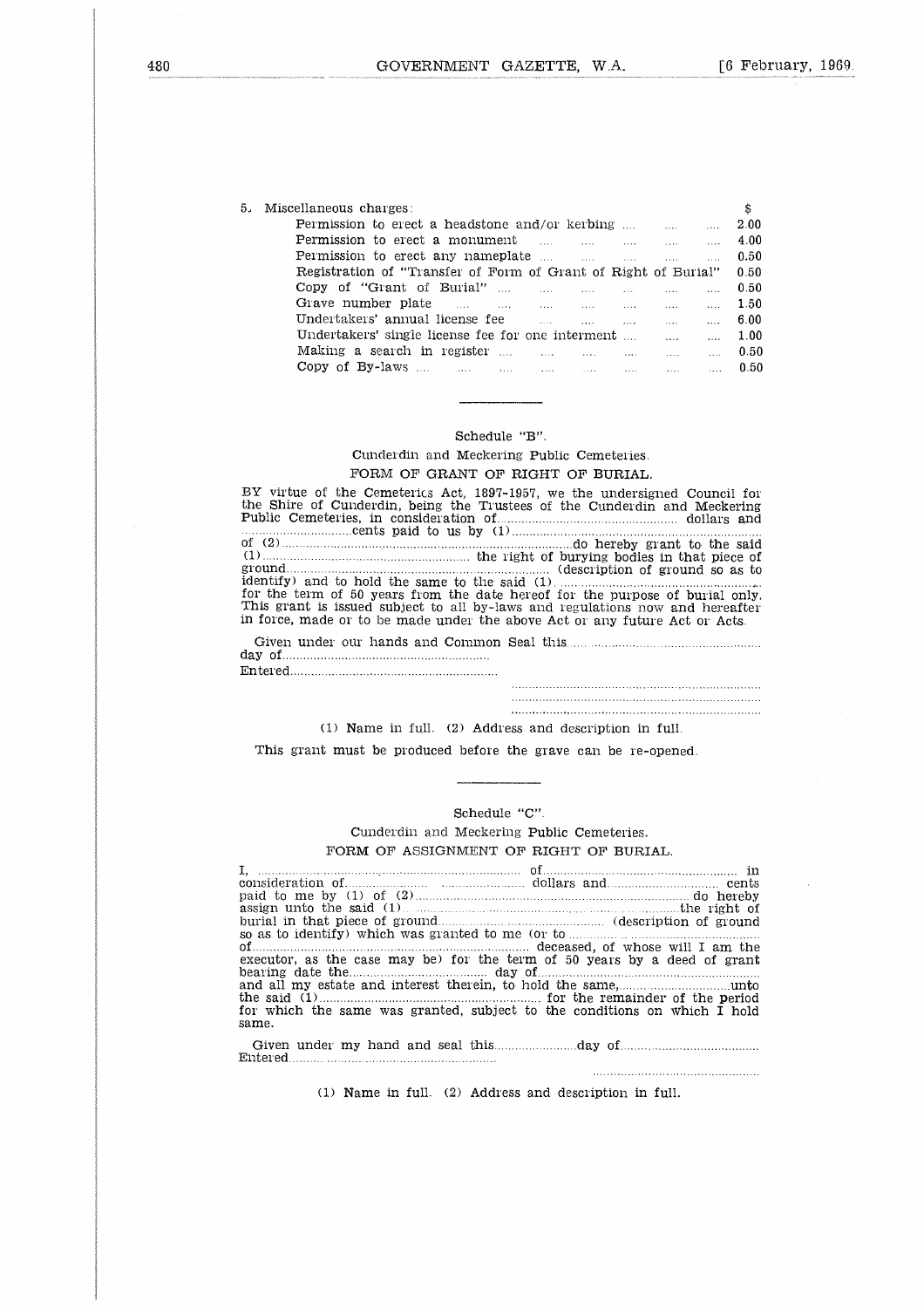#### Schedule "D". Cunderdin and Meckering Public Cemeteries. FORM OF ORDER OF BURIAL.

| 1909. I      | GOVERNMENI GAZEIIE,<br>W.A.                                                      |
|--------------|----------------------------------------------------------------------------------|
|              |                                                                                  |
|              |                                                                                  |
|              |                                                                                  |
|              |                                                                                  |
|              |                                                                                  |
|              |                                                                                  |
|              |                                                                                  |
|              |                                                                                  |
|              |                                                                                  |
|              | Schedule "D".                                                                    |
|              | Cunderdin and Meckering Public Cemeteries.                                       |
|              | FORM OF ORDER OF BURIAL.                                                         |
|              |                                                                                  |
|              |                                                                                  |
|              |                                                                                  |
|              |                                                                                  |
|              |                                                                                  |
|              |                                                                                  |
|              |                                                                                  |
|              |                                                                                  |
|              | I, the undersigned certify that a coffin purporting to contain the above remains |
|              |                                                                                  |
| 19           |                                                                                  |
|              |                                                                                  |
|              |                                                                                  |
|              |                                                                                  |
|              | Schedule "E".                                                                    |
|              | Cunderdin and Meckering Public Cemeteries.                                       |
|              |                                                                                  |
|              | FORM OF INSTRUCTION FOR GRAVES AND APPLICATION FOR                               |
|              | ORDER OF BURIAL.                                                                 |
|              | Answers to the following questions to be supplied at the time of making          |
| application: |                                                                                  |
|              |                                                                                  |
| 1.           |                                                                                  |
| 2.           |                                                                                  |
| 3.<br>4.     |                                                                                  |
| 5.           |                                                                                  |
| 6.           |                                                                                  |
| 7.           |                                                                                  |
| 8.           |                                                                                  |
| 9.           |                                                                                  |
| 10.          |                                                                                  |
| 11.          |                                                                                  |
| 12.          |                                                                                  |
| 13.          |                                                                                  |
| 14.          |                                                                                  |
|              |                                                                                  |
|              |                                                                                  |
|              |                                                                                  |
|              |                                                                                  |
|              | Secretary                                                                        |
|              |                                                                                  |
|              |                                                                                  |
|              |                                                                                  |
|              | Note: If a free interment is required, specify name of magistrate signing        |
|              | order and date thereof.                                                          |
|              |                                                                                  |
|              |                                                                                  |

No. of Grant

Dated this 15th day of November, 1968. The Common Seal of the Shire of Cunderdin was affixed hereto in the presence of rder.....<br>rant.....<br>eceipt.<br>If a fd date<br>this 1:<br>nmon<br>affixed<br>[L.S.]<br>mende

A. J. JASPER, President A. S. ANDREW, Shire Clerk.

 $[L.S.]$ Recommended

> J. F, CRAIG, Acting Minister for Local Government.

Approved by His Excellency the Governor in Executive Council this 23rd day of January 1969.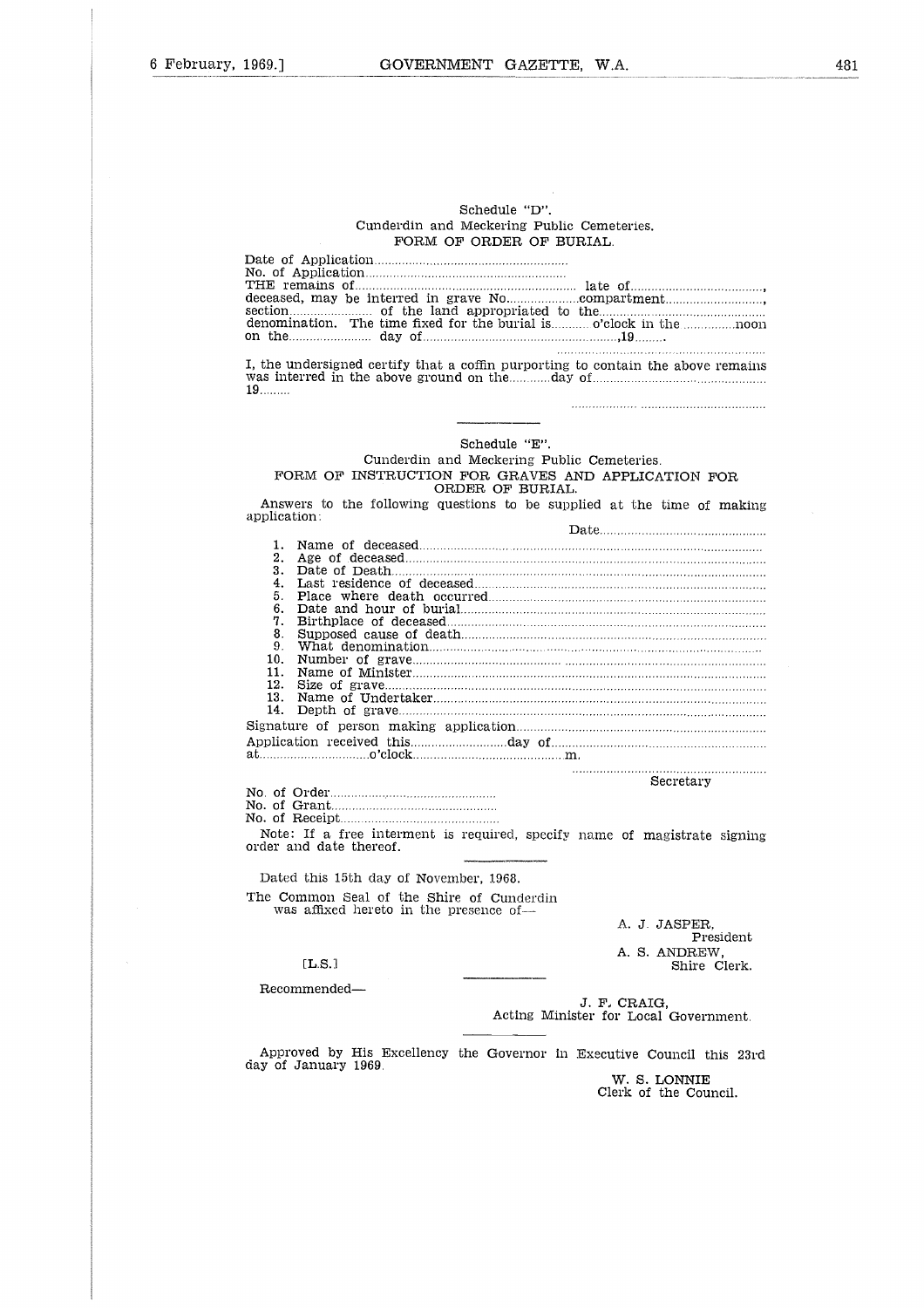## GOVERNMENT RAILWAYS ACT, 1904-1967.

Office of the Commissioner of Railways,

## Perth, 10th January, 1969.

HIS Excellency the Governor in Executive Council has been pleased to approve of the by-laws made by the Western Australian Government Railways Commission pursuant to the Government Railways Act, 1904-1967, as set forth in the schedule hereunder.

J. B. HORRIGAN, Commissioner of Railways.

#### Schedule.

#### By-laws.

Principal by-law.

1. In these by-laws, the by-law published as by-law number 54 of the Railway By-laws, in the *Government Gazette* on 14th May, 1949 and amended from time to time thereafter by by-laws published in the *Government Gazette,* is referred to as the principal by-law.

Schedule amended.

The Schedule to the principal by-law is amended-(a) by substituting for rule 178 the following rule:-

178. Where it is required to work an unattended staff station the following procedure must be observed, namely:

(a) a Driver must approach an unattended staff station with particular care;

(b) subject to the provisions of paragraphs (c), (d) and (h) of this rule, the Guard of a train must-

- (i) effect the staff change;
- (ii) work fixed signals and points as required;
- (iii) ensure the security of points, scotch blocks and derailers; and
- (iv) before the departure of his train see that everything is in order, in accordance with these rules;
- (c) where there is an Assistant Guard on a train he he must effect staff changes;
- (d) where a Conductor or Ticket Examiner, qualified in safeworking is on duty on a train worked by one Guard, the Conductor or Ticket Examiner must effect staff changes;
- (e) where a crossing has to be made at an unattended staff station in advance, the Signalman, or, if at an unattended staff station, the person changing the staff, must advise the Driver of that fact;
- (f) where a train has not to be crossed or passed at an unattended staff station, where home signals are not provided, the Driver-
	- (i) must reduce the speed of his train and be prepared to stop at the facing points; and
	- (ii) when he can see that the facing points are correctly set and all is clear, may take his train into the station at a speed not exceeding ten (10) miles per hour until the loco-motive has passed the signal box or staff room; but must stop clear of the next fouling point or, where practicable, with the brake van opposite the signal box or staff room,

and, unless special instructions to the contrary are issued by the Chief Traffic Manager

(iii) the Fireman must then proceed to the staff cabin or signal box and deliver the authority for the section traversed to the Guard or other authorised employee;

Reg. 178 substituted.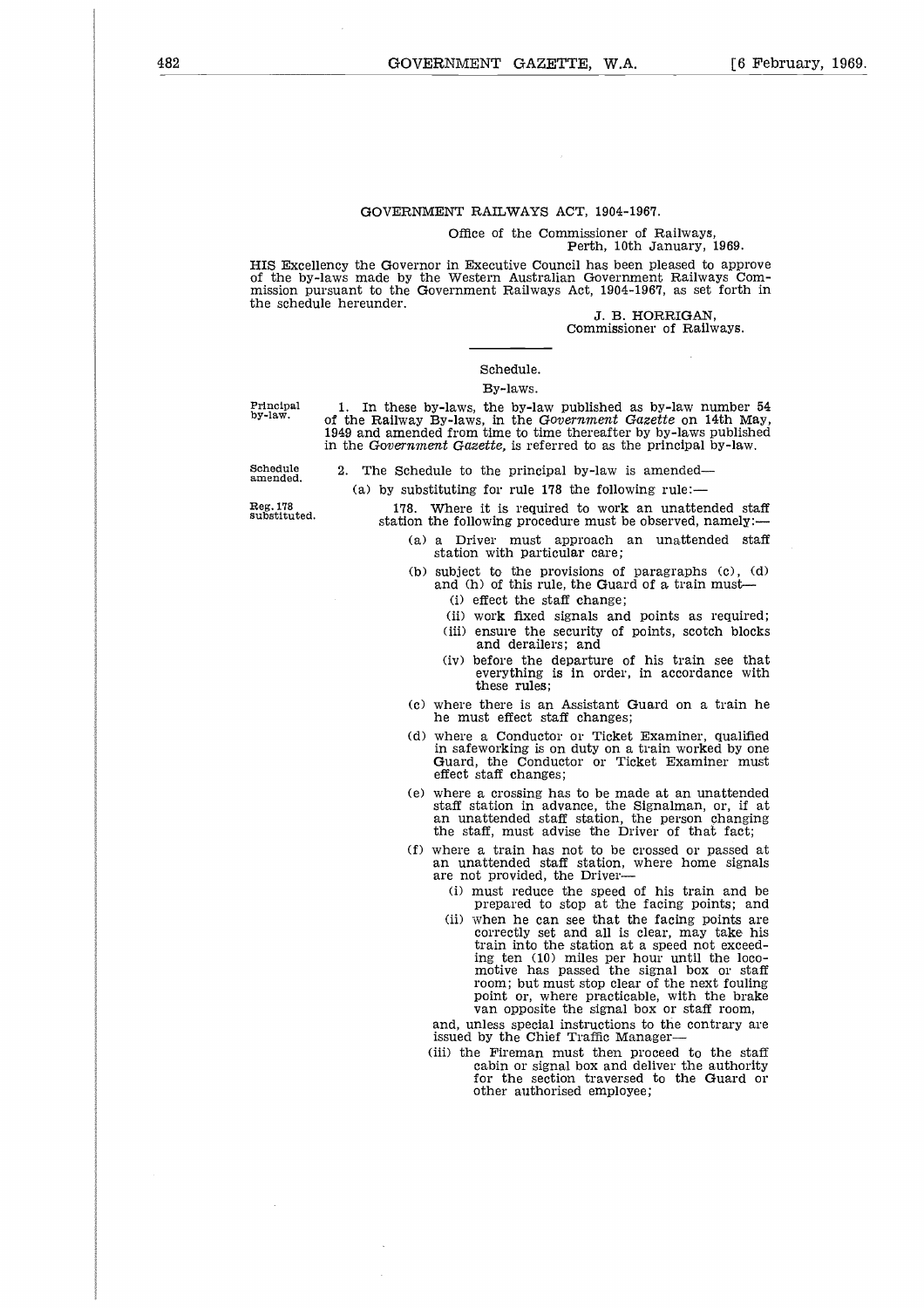- (iv) the Guard or other authorised employee must then deliver an authority for the section in advance to the Fireman; and
- (v) the Fireman must return to the locomotive with the authority for the section in advance;

but where the train is travelling on a train staff ticket, the Guard or other authorised employee must comply with the provisions of subrule (1) of rule 170 of these rules;

- (g) where a train has to be crossed or passed at an unattended staff station where home signals are not provided and the facing points are secured by a cotter, pin and padlock-
	- (i) the Driver must stop at the facing points; and
	- (ii) the Guard, or other authorised employee, must then proceed to the locomotive and, if all is clear and he can see that no other train is approaching the station from the opposite end, and that there is no train in the station, must instruct the Driver to proceed slowly into the station clear of the next fouling point;
- (h) where a train worked by a diesel locomotive has to be crossed or passed and admitted to the loop at an unattended staff station where home signals are not provided and the facing points are lever operated and plunger locked-
	- (i) the Driver must stop at the facing points; and
	- (ii) the Fireman, if all is clear and he can see that no other train is approaching the station from the opposite end, and that there is no train in the station, must set the points *for the loop* ensuring that the catch is secure in the notch and the lever is padlocked, and then rejoin his locomotive and inform the Driver that the points are correctly set;
	- (iii) the Driver must then proceed slowly into the station clear of the next fouling point; and
	- (iv) the Fireman must then proceed to the staff cabin or signal box and deliver the authority for the section traversed to the Guard;
	- (v) The Guard must re-set and lock the main line points when the train has passed over them, and thereafter act in accordance with paragraph (j) of this rule;

*If a passenger train is to cross a goods train and the passenger train arrives first, the Assistant Guard, Conductor, Ticket Examiner or Guard, as the case* may *be,* must admit *the passenger train to the* main *line.*

- (i) where a home signal is provided at an unattended staff station the Driver must stop the train at that signal, and the Guard or other authorised employee, must then proceed to the locomotive, and-
	- (i) if a crossing has not to be made and all is clear the Guard or other authorised employee must instruct the Driver to proceed slowly into the station clear of the next fouling point; and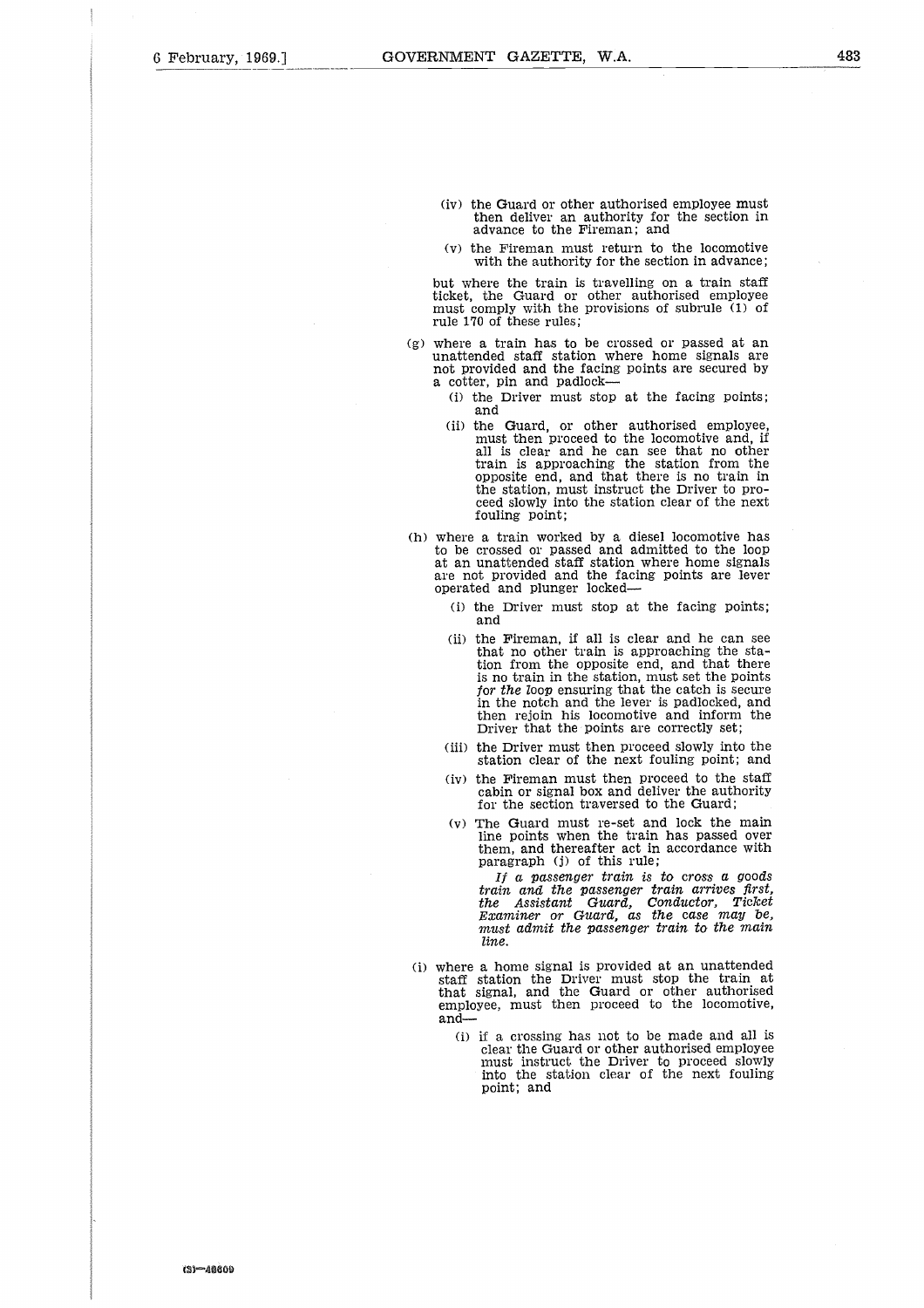- (ii) if a crossing has to be made and all is clear and the Guard or other authorised employee can see that there is no other train in the station, or approaching from the opposite end, he must instruct the Driver to proceed slowly into the station clear of the next fouling point;
- (j) where trains are required to cross at a staff station at which there is no person in charge, the Guard of the train which arrived first must, subject to the provision of subparagraph (ii) of paragraph (h) of this rule, work all points and signals until the departure of his train; and should the first train to depart leave from the crossing loop or other siding the Guard of that train must ensure that the points are re-set and locked in the normal position, after his train has passed over them.

R. 224 amended. (b) by substituting for rule  $224$  the following rule:-

224. Where it is required to work an unattended staff station the following procedure must be observed, namely

- (a) a Driver must approach an unattended staff station with particular care;
- (b) subject to the provisions of paragraphs (c), (d) and (h) of this rule, the Guard of a train must-
	- (i) effect the staff change;
	- (ii) work fixed signals and points as required;
	- (iii) ensure the security of points, scotch blocks and derailers; and
	- (iv) before the departure of his train see that everything is in order,
	- in accordance with these rules;
- (c) where there is an Assistant Guard on a train he must effect staff changes;
- (d) where a Conductor or Ticket Examiner, qualified in safeworking is on duty on a train worked by one Guard, the Conductor or Ticket Examiner must effect staff changes;
- (e) where a crossing has to be made at an unattended staff station in advance, the Signalman, or, if at an unattended staff station, the person changing the staff, must advise the Driver of that fact;
- (f) where a train has not to be crossed or passed at an unattended staff station, where home signals are not provided, the Driver-
	- (i) must reduce the speed of his train and be prepared to stop at the facing points; and
	- (ii) when he can see that the facing points are correctly set and all is clear, may take his train into the station at a speed not exceeding ten (10) miles per hour until the loco-motive has passed the signal box or staff room; but must stop clear of the next fouling point or, where practicable, with the brake van opposite the signal box or staff room,

and, unless special instructions to the contrary are issued by the Chief Traffic Manager

(iii) the Fireman must then proceed to the staff cabin or signal box and deliver the authority for the section traversed to the Guard or other authorised employee;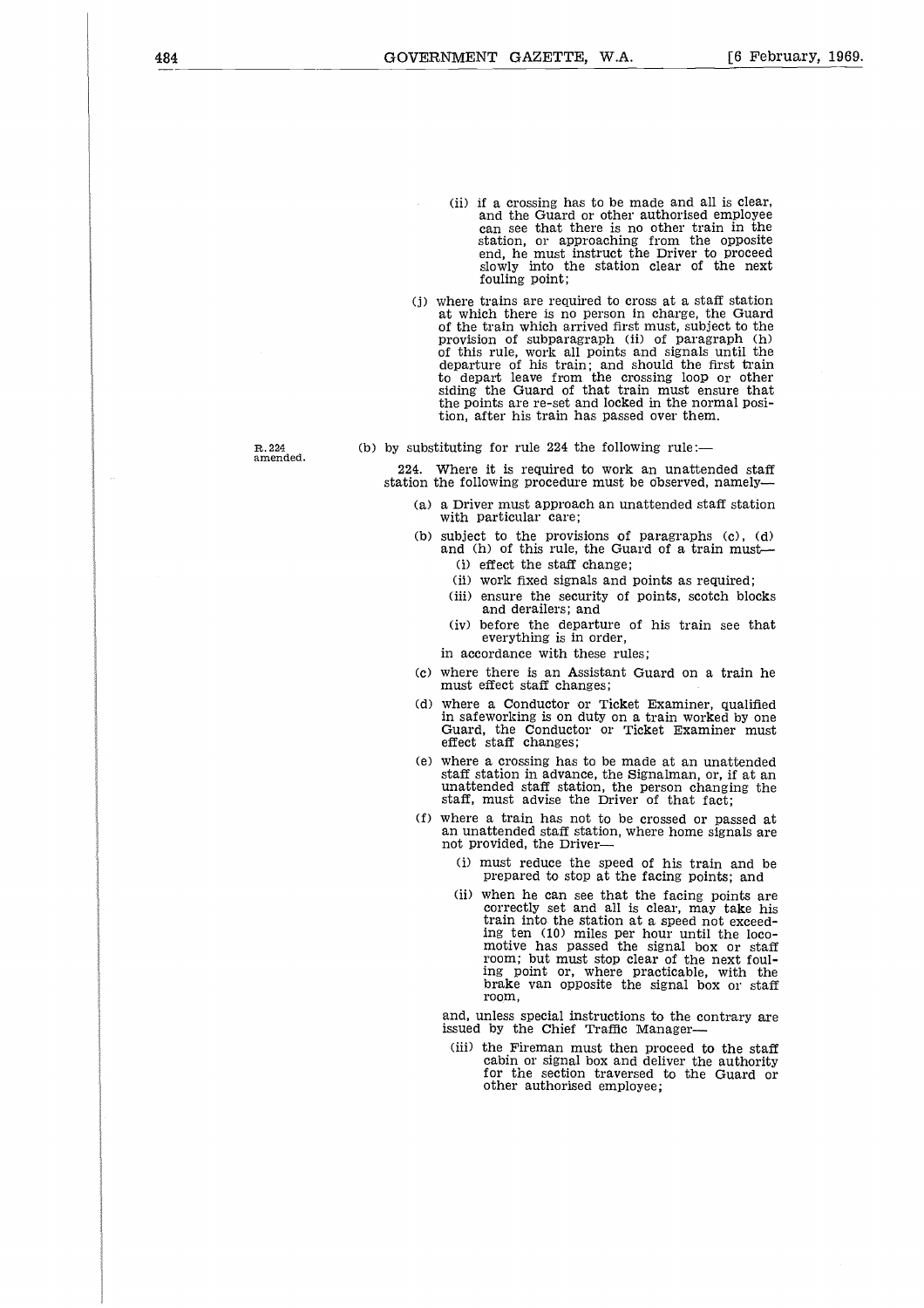- (iv) the Guard or other authorised employee must then deliver an authority for the section in advance to the Fireman; and
- (v) the Fireman must return to the locomotive with the authority for the section in advance;
- (g) where a train has to be crossed or passed at an unattended staff station where home signals are not provided and the facing points are secured by a cotter, pin and padlock-
	- (i) the Driver must stop at the facing points; and
	- (ii) the Guard, or other authorised employee must then proceed to the locomotive and, if all is clear and he can see that no other train is approaching the station from the opposite end, and that there is no train in the station, must instruct the Driver to proceed slowly into the station clear of the next fouling point;
- (h) where a train worked by a diesel locomotive has to be crossed or passed and admitted to the loop at an unattended staff station where home signals are not provided and the facing points are lever operated and plunger locked-
	- (i) the Driver must stop at the facing points; and
	- (ii) the Fireman, if all is clear and he can see that no other train is approaching the station from the opposite end, and that there is no train in the station, must set the points for *the loop* ensuring that the catch is secure in the notch and the lever is padlocked, and then rejoin his locomotive and inform the Driver that the points are correctly set;
	- (iii) the Driver must then proceed slowly into the station clear of the next fouling point; and
	- (iv) the Fireman must then proceed to the staff cabin or signal box and deliver the authority for the section traversed to the Guard;
	- (v) the Guard must re-set and lock the main line points when the train has passed over them, and thereafter act in accordance with paragraph (j) of this rule;

*If a passenger train is to cross a goods train and the passenger train arrives first, the Assistant Guard, Conductor, Ticket Examiner* or *Guard, as the case* may *be, must admit the passenger train to the main line.*

- (i) where a home signal is provided at an unattended staff station the Driver must stop the train at that signal, and the Guard or other authorised employee, must then proceed to the locomotive, and-
	- (i) if a crossing has not to be made and all is clear the Guard or other authorised employee must instruct the Driver to proceed slowly into the station clear of the next fouling point; and
	- (ii) if a crossing has to be made and all is clear, and the Guard or other authorised employee can see that there is no other train in the station, or approaching from the opposite end, he must instruct the Driver to proceed slowly into the station clear of the next fouling point;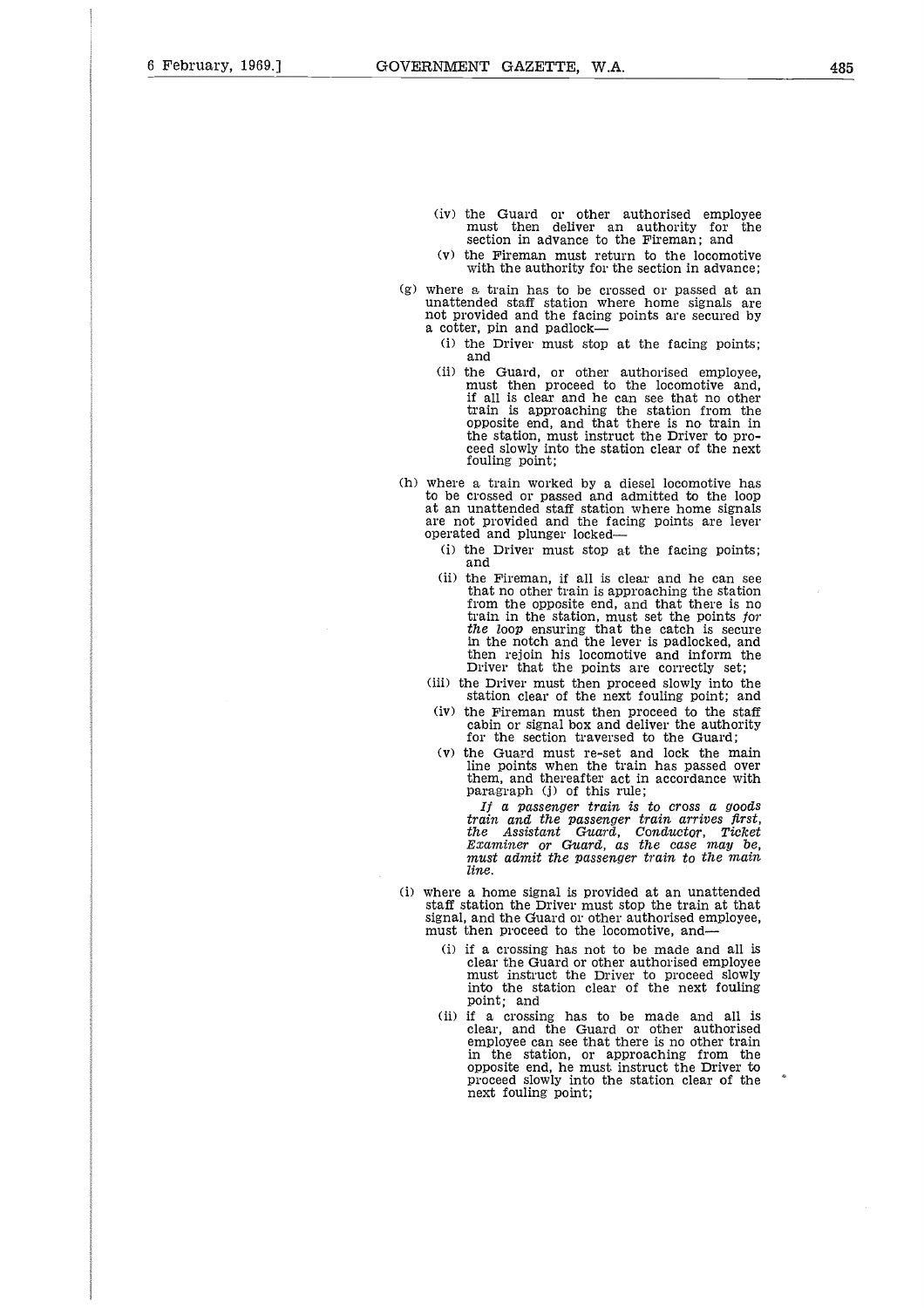(j) where trains are required to cross at a staff station at which there is no person in charge, the Guard of the train which arrived first must, subject to the provision of subparagraph (ii) of paragraph (h) of this rule, work all points and signals until the departure of his train; and should the first train to depart leave from the crossing loop or other siding the Guard of that train must ensure that the points are re-set and locked in the normal position, after his train has passed over them. ;

(c) as to rule 254, by substituting for subrule (8) the following subrule:-

(8) A proceed order when issued to pass the departure signal in the stop position, applies to the departure signal only, and if intermediate signals are at stop, they must not be passed, except as provided by rule 79 of these rules. and

R.255 amended.

(d) as to rule 255, by substituting for the word, "his" in line two of subrule (4), the word, "the".

#### EDUCATION ACT, 1928-1968.

Education Department,

Perth, 28th January, 1969.

THE Minister for Education, acting pursuant to the provisions of the Education Act, 1928-1968, has been pleased to make the regulations set forth in the Schedule hereunder. EDUCATION ACT, 1928-1968.<br>
Education Department,<br>
Perth, 28th January, 1969<br>
Act, 1928-1968, has been pleased to make the provisions of the Education<br>
Schedule hereunder.<br>
H. W. DETTMAN,<br>
Director-General of Education.<br>
H.

H. W. DETTMAN, Director-General of Education.

#### Schedule.

#### Regulations.

regulations. reprinted in the *Government Gazette* on the 21st February, 1968 and as subsequently amended by notices published in the *Government*

*Gazette* are referred to as the principal regulations. Reg. 67ed 2. Regulation 67 of the principal regulations is amended by sub- Reg (Amendment stituting for the word, "science" in line two, the word, "economics". No. 48).  $\frac{2}{6}$  $\begin{tabular}{ll} \textbf{Princpal} & 1. & \textbf{In} \\ \textbf{regulations.} & \textbf{repinite} \\ \textbf{as subse} & \textbf{Gacette} \\ \textbf{Reg. 67} & 2. & \textbf{Re} \\ \textbf{(Amendment Stittting)} \\ \textbf{No. 49).} & \textbf{3.} & \textbf{Su} \\ \textbf{amended} \\ \textbf{No. 49).} & \textbf{1ine one.} \\ \textbf{Reg. 108} & 4. & \textbf{Su} \\ \textbf{(Amendmedations is} \\ \textbf{No. 50).} & \textbf{in parag} \\ \end{tabular$ Schedule.<br>
Regulations. The regulations of regulations.<br>
Regulations of regulations is expected in the Government Gazette on the 21st February, 1968 and<br>
as subsequently amended by notices published in the Government<br>
Gaz Frincipal 1. In these regulations.<br>
Regulations is amended in the Government Gazette on the 21st February, 1968 and<br>
as subsequently amended by notices published in the Government<br>
Gazette are referred to as the principal Frincipal 1. In these regulations the Education Act Regulations, 1960 as<br>regulations. reprinted in the Government Gazette on the 21st February, 1968 and<br>as subsequently amended by notices published in the Government<br>Gazet

(Amendment *Correlation Camendon, 2002)*<br>
Reg. 85 3. Subregulation (2) of regulation 85 of the principal regulations<br>
amendded by deleting the passage, "of paragraphs (a) and (b)" in<br>
(Amendment is

amended<br>(Amendment cipal regulations are revoked and the following subregulations sub-<br>No. 51).

(1) On and after the first day of July, 1964, a teacher on the permanent or temporary staff is eligible to be credited with sick leave due to war caused illness in accordance with the following scales: ment of temporary staff is eligible to be cred<br>
due to war caused illness in accordance<br>
scales:—<br>
Leave on<br>
p to and including 30th June,<br>
From date of appointment ... 10<br>
After twelve months' service ... 10<br>
After two ye

Leave on full pay. Working days.

(a) Up to and including 30th June,  $1967-$ 

| lations $(1)$ and $(2)$ of regulation 121A of<br>ns are revoked and the following subregulat                                                          |                                                                                   |
|-------------------------------------------------------------------------------------------------------------------------------------------------------|-----------------------------------------------------------------------------------|
| and after the first day of July, 1964, a te<br>nent or temporary staff is eligible to be cred<br>due to war caused illness in accordance<br>scales :— |                                                                                   |
| p to and including 30th June.<br>367—                                                                                                                 | Leave on<br>Workir                                                                |
| From date of appointment<br>After twelve months' service<br>After two years' service<br>After three years' service<br>After four years' service       | 10<br>.<br>10<br>$\ddotsc$<br>10<br>$\ddotsc$<br>10<br>$\cdots$<br>10<br>$\cdots$ |
| After five years' service                                                                                                                             | 10<br>                                                                            |

R.254 amended.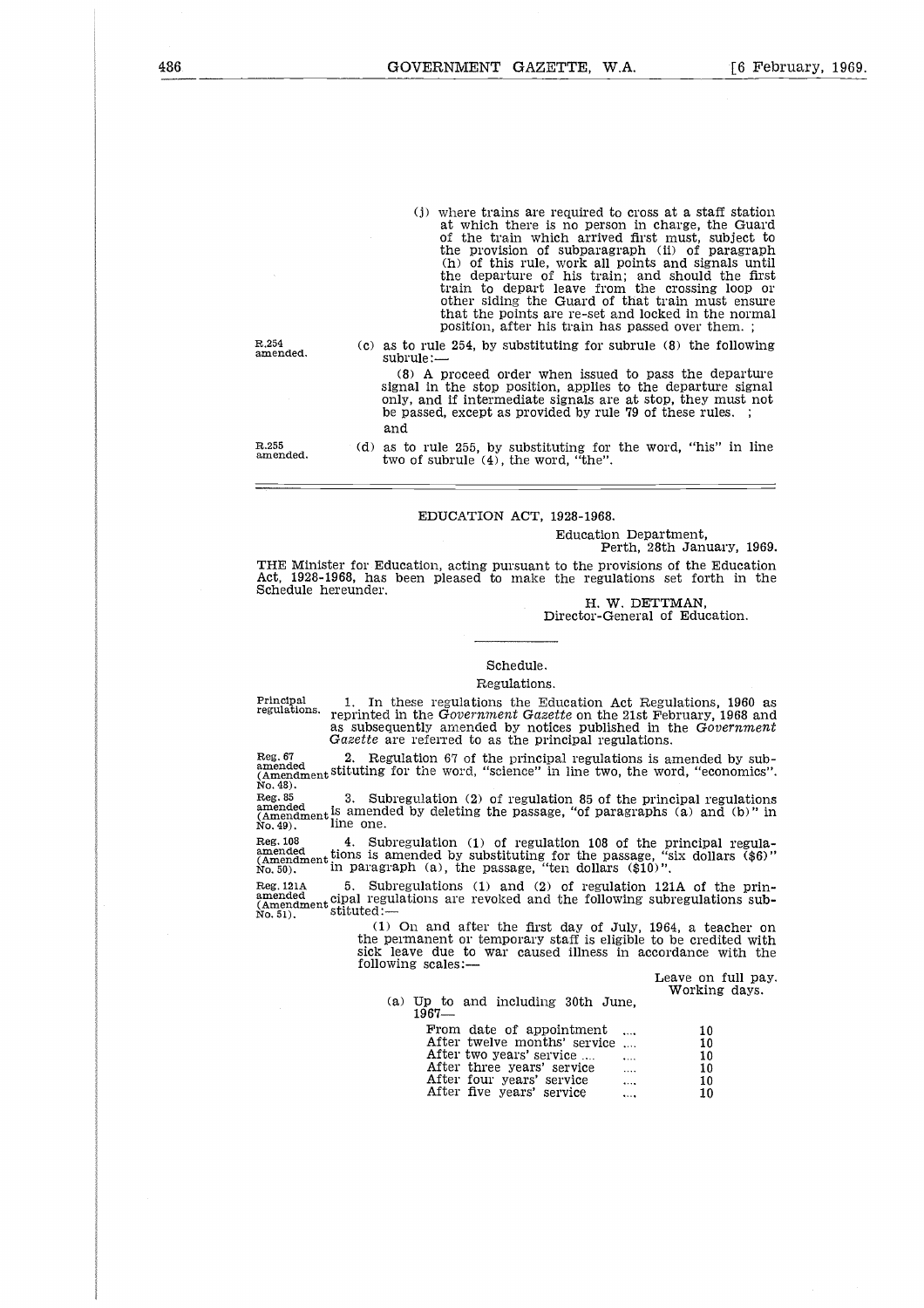| -<br>- |  |
|--------|--|
|        |  |
|        |  |

| (b) On and after 1st July, $1967-$<br>From date of appointment<br>After twelve months' service<br>After two years' service | 15<br>15<br>15 |
|----------------------------------------------------------------------------------------------------------------------------|----------------|

(2) (a) The sick leave credited pursuant to paragraph (a) of subregulation (1) of this regulation may be accumulated to a maximum period of 60 working days but any leave used from this credit cannot be re-accumulated.

(b) The sick leave credited pursuant to paragraph (b) of subregulation (1) of this regulation may be accumulated to a maximum period of 45 working days but any leave used from this credit may be re-accumulated.

(c) Where a teacher has sick leave credited to him under both paragraphs (a) and (b) of this subregulation, he must use all the sick leave credited to him under paragraph (a) before being allowed to use any sick leave credited to him under paragraph (b). (2) (a) The sick leave credited pursuant to paragraph (a) of abregulation (1) of this regulation may be accumulated to a maximum period of 60 working days but any leave used from this credit cannot be re-accumulated.<br>
(b) (Amendment period of 45 working days but any be accumulated to a<br>maximum period of 45 working days but any leave used from<br>this credit may be re-accumulated.<br>(c) Where a teacher has sick leave credited to him under<br>both p before the word, "science" (a) "mediately and the working days but any leave used from credit may be re-accumulated.<br>
Where a teacher has sick leave credited to him under paragraphs (a) and (b) of this subregulation, he m

 $\frac{5}{3}$ <br> $\frac{3}{3}$ <br> $\frac{3}{3}$ 

No. 53).

- 
- (b) by adding a new paragraph (b) to subregulation (2) as follows:—

(b) Notwithstanding the provisions of paragraph (a) of this subregulation, if special circumstances exist which, in the opinion Of the Minister, make it desirable for a student to live away from home, the Minister may approve of the living away from home allowance being paid to the student, ; and Reg. 277 8. Regulation 190 of the principal regulations is amended—<br>
Mo. 53). Solong the paragraph designation "(a)" immediately<br>
No. 53). (b) by adding a new paragraph (b) to subregulation (2) as<br>  $(2)$ ; (b) by adding a Schedule 6 9. Schedule 6 6 to the principal regulations is amended<br>
Schedule 6 to the principal regulation is amended<br>
the opinion of the Minister, make it desirable for a section<br>
tion is away from home allowance being p

(c) by revoking subregulation (4).

substituting for the passage, "The Adult Education Board;" in line (Amendment four of paragraph (c), the passage, "The University Adult Educa-<br>No. 54). tion and Extension Committee;". 7<br>| ec<br>| 1:<br>| ec

amended No. 55). (Amendment

- (a) by deleting the words, "and repairs" where they occur in items 1, 3, 4, 6 and 9 of Part I;
- (b) by substituting for the word, "science" in line two of item 3 of Part II, the word, "economics"; and
- (c) by adding a Part III as follows:

#### PART III—ASSISTANCE TO NON-GOVERNMENT SCHOOLS ONLY

- 1. Repairs to subsidised equipment:
	- \$ for \$ on repairs to visual education equipment, radio and sound amplifying equipment, pianos, duplicators and television sets. .